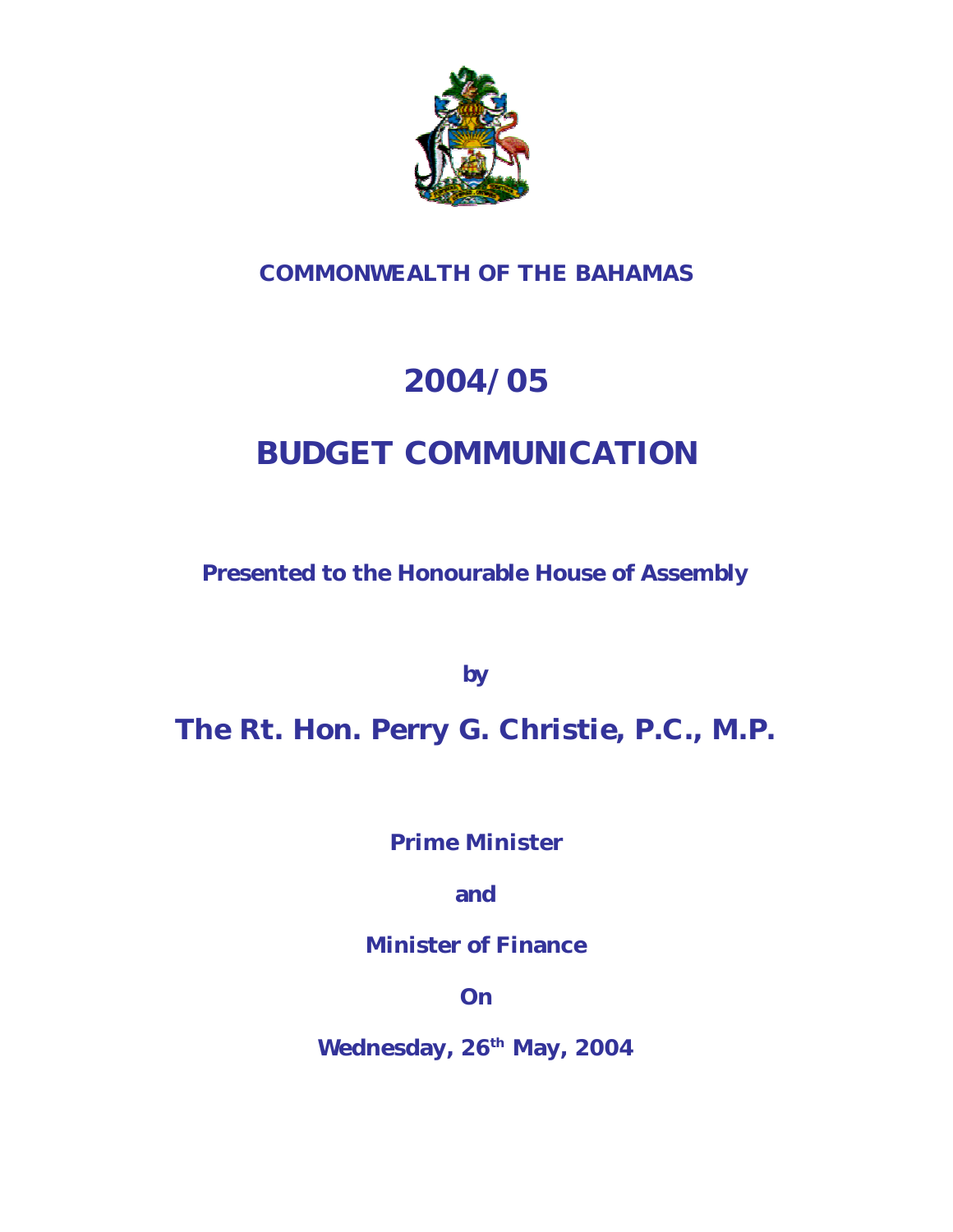# **2004/05 BUDGET COMMUNICATION**

# **by**

# **The Rt. Hon. Perry G. Christie, P.C., M.P.**

# **PRIME MINISTER**

# **and**

# **MINISTER OF FINANCE**

# **26 May, 2004**

**MR. SPEAKER,**

 **I have the honour to present the 2004/05 Budget Communication.**

### *Structure of this Budget Communication*

**The Budget Communication is a document of great national importance. Therefore, it is crucial for the Communication to reach, and to be understood by, the widest possible audience. In light of this consideration, in this Communication I intend to set out clearly and concisely the major developments which have a bearing on**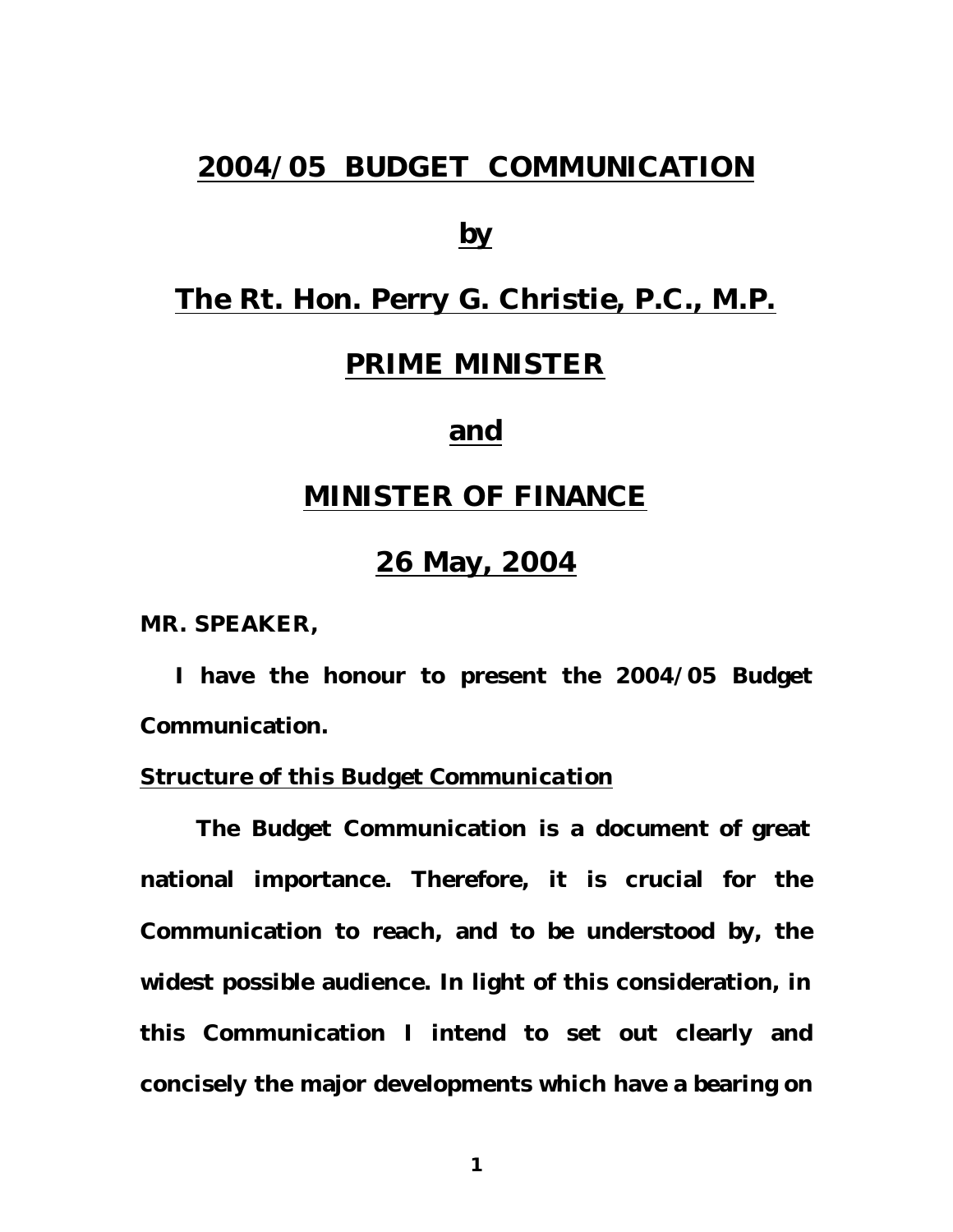**the Bahamian economy, and highlight the key policies of this Government. My objective, in seeking greater brevity and conciseness, is to facilitate the widest possible understanding and reception for the main issues in the Budget. In this regard, it represents a departure from past Budget Communications which tended to range over a wide area, much of which was of a technical nature, and perhaps of limited interest to the general audience which the Communication should reach.**

# *Confident outlook for the Bahamian economy*

**The Budget sets out the Government's survey of the prospects for the economy, and the Government's programme for the public finances based on that survey. While the primary focus is on performance in the past year and on the outlook for the immediate year ahead, the perspective also has a medium-term dimension. This medium-term dimension assumes mounting importance as economic recovery gets underway.** 

**The focus of the 2004/05 Budget is to position our nation to take full advantage of the imminent surge in the**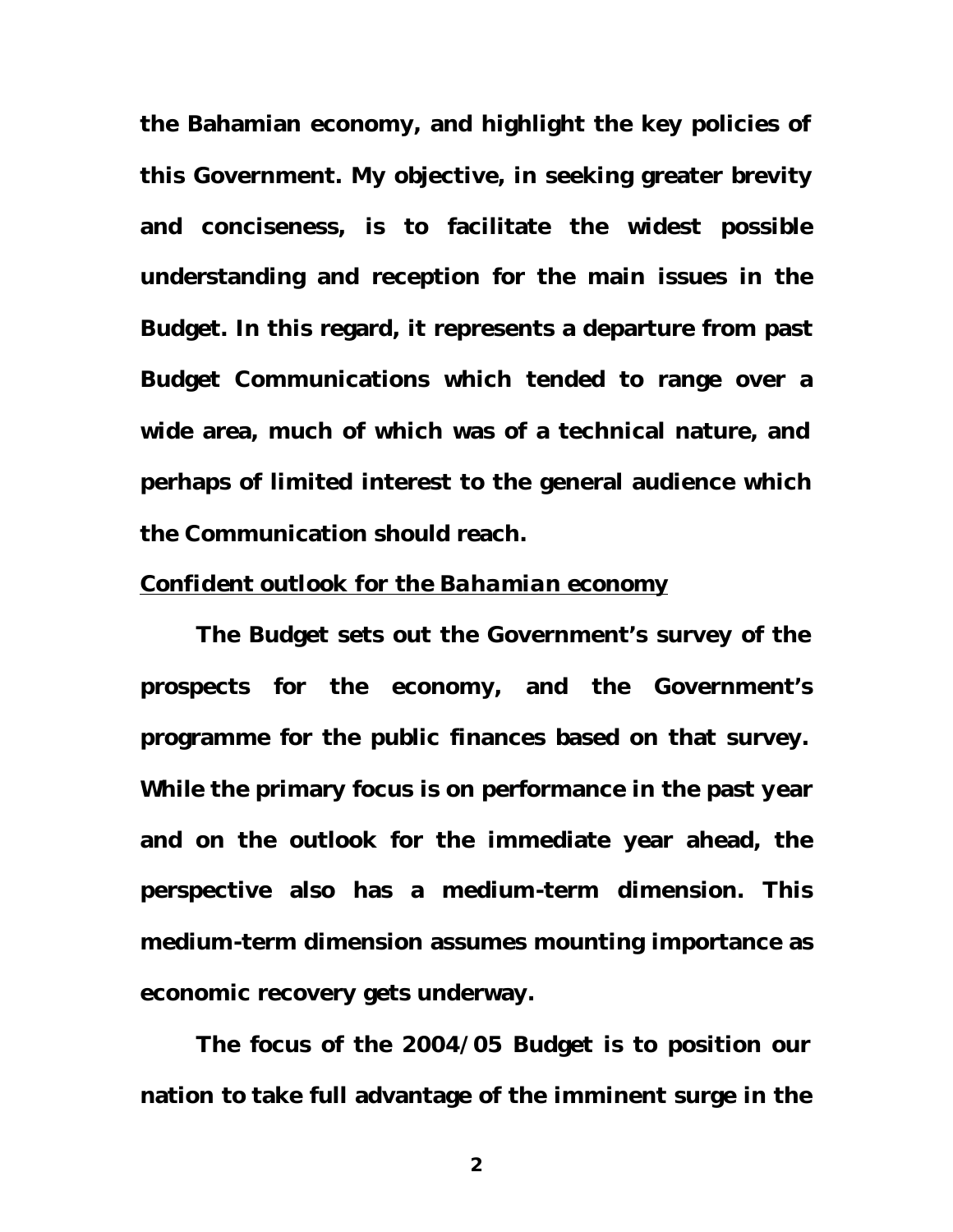**performance of the Bahamian economy. This surge is assured, firstly by the recent commitment of Kerzner International to the Phase III, \$1 Billion project, and the many other capital projects in progress or in the pipeline for the tourism sector in New Providence, Grand Bahama and the Family Islands. It is assured secondly, by the rebound of the global economy and its expected increasingly vigorous expansion. The expanding Bahamian economy will provide stability and growth to the key sectors, tourism and financial services, and generate additional government revenues for essential services without any necessity to raise the level of taxation.**

**During the past two years, since entering Office in May, 2002, we observed with great concern the difficult revenue position which constrained the full implementation of our policies. In the two previous Budgets of my administration I had, despite the weakness of the revenue position, deliberately avoided increasing taxation. I believed that the proper course was to concentrate on strengthening revenue administration**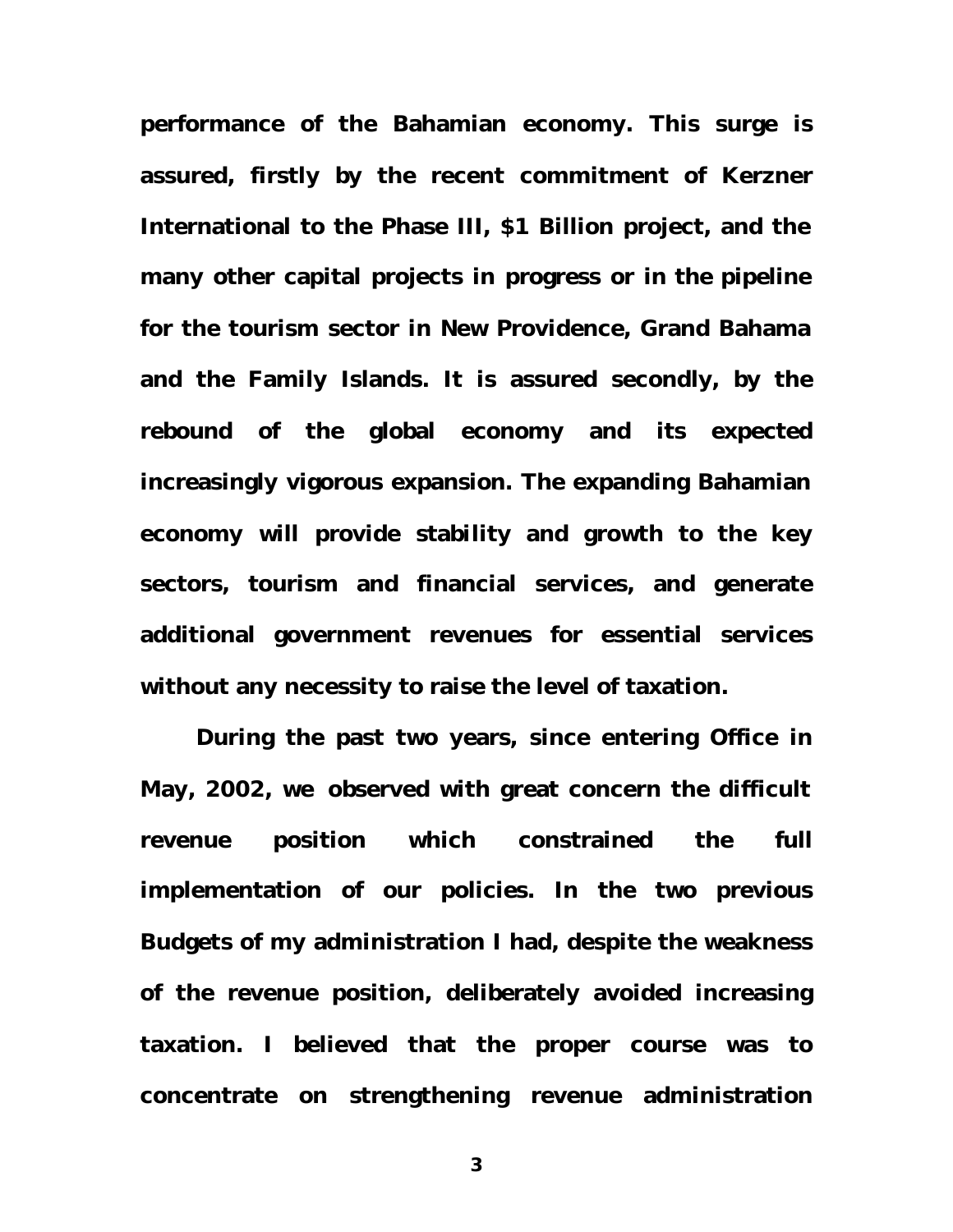**rather than on increasing the burden of taxation on Bahamians. I am continuing with this patient strategy in this Budget, which contains no new revenue measures impacting directly on the Bahamian people. This strategy is possible because we are on the threshold of achieving significant improvement in the yields from the existing system of revenue administration. This also includes closing loopholes in the existing system which are perfectly legal but which result in a substantial loss of revenues. We propose at a later date, however, to review a wide range of fees and charges which in some cases, have not been changed in decades.**

**Furthermore, the international economic recovery and the upsurge in investment in the The Bahamas, particularly the implementation of the \$1 Billion Atlantis project, the major anchor resort developments emerging in the Family Islands such as the Four Seasons/Emerald Bay and Crab Cay resorts in the Exumas, the Carnegie Club Winding Bay Links Golf resorts and residential resorts in Abaco, the revised environmentally sensitive**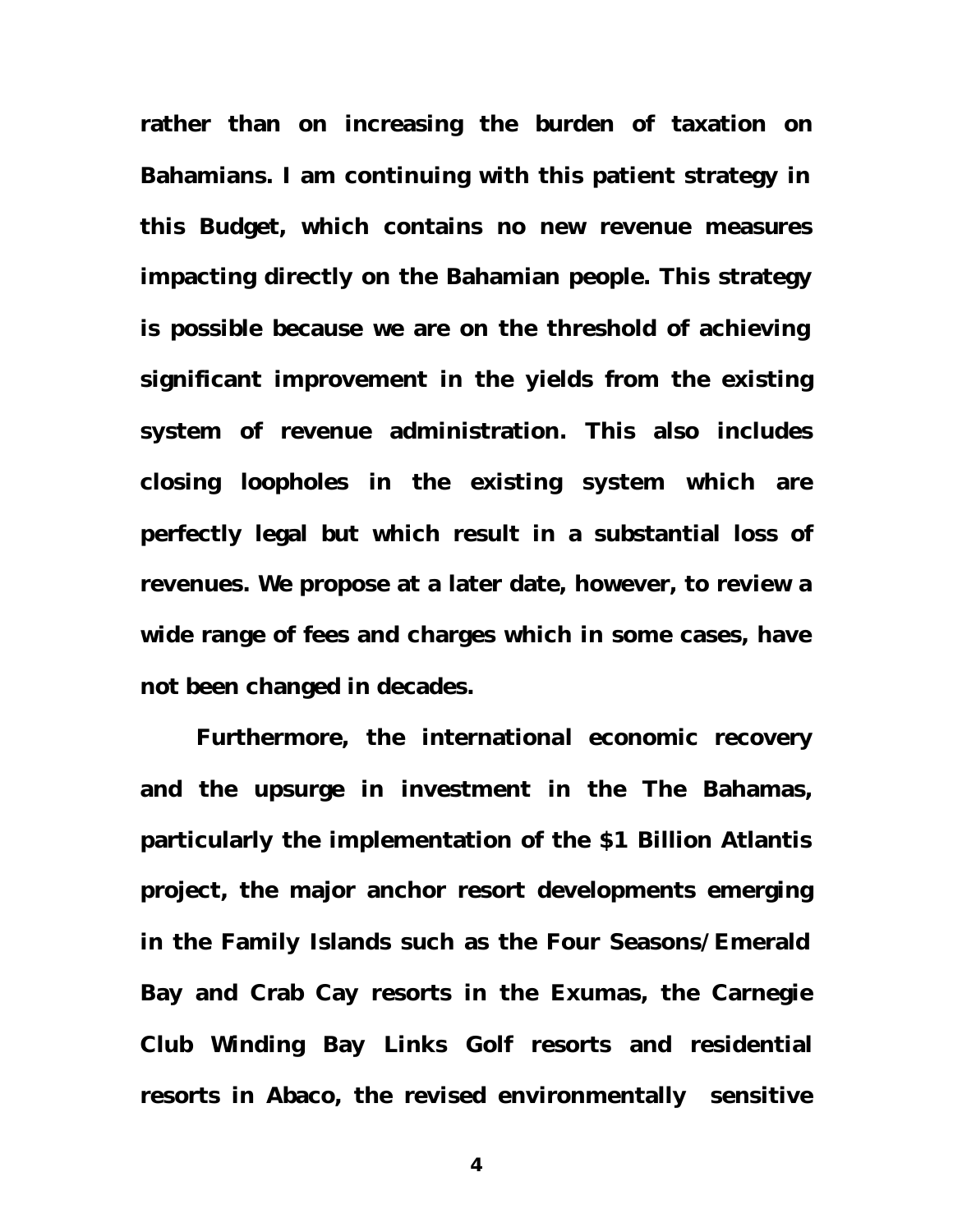**Bimini Bay Resort and the many other investment projects throughout The Bahamas combined with the vigourous resurgence of our financial services sector, are transforming the outlook for the Bahamian economy. In the period ahead, stretching over several years, we will witness clear growth in employment opportunities throughout The Bahamas from the ambitious projects now in the pipeline, and the steady and sustained improvement of the public finances. As our economy strengthens, the Government's revenues will progressively improve, providing increasing scope for my Government to continue with its major priorities.** 

# *National priorities*

## **MR. SPEAKER,**

**One of the national priorities of my Government is to contain the fiscal deficit and progressively eliminate it so as to reduce the ratio of Government Debt to Gross Domestic Product or GDP. In this regard, we recognize the importance of reducing this ratio to about 30% within the next 5 years or so, thereby providing increasing flexibility**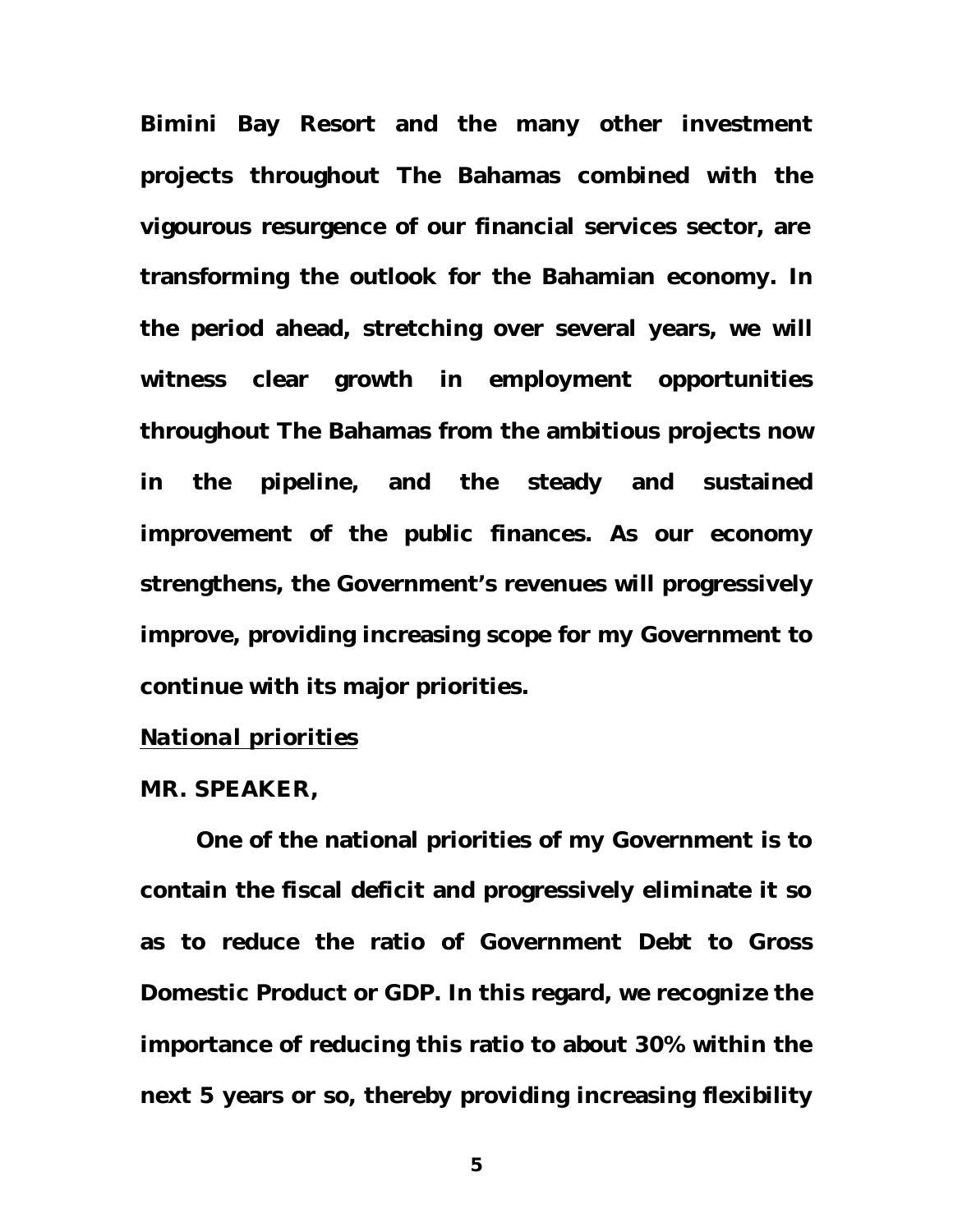**for fiscal policy to respond to any external shocks such as those which occurred in 2000 and 2001. To borrow the words of a G-7 finance minister, we are seeking to lock in enduring economic stability. It is this economic stability allied with political maturity and stability which are distinctive features of The Bahamas in this region, and which make our economy a magnet for investment.** 

**Within the ambit of this priority of containing and eliminating the fiscal deficit, my Government will press ahead, as urgently as resources will permit, with the necessary financial provision for the systematic upgrading of infrastructure throughout The Bahamas. Our clearest priority is to have in place the essential infrastructure to encourage and support anchor projects in each Family Island, and to develop and maintain the infrastructure for the continuing growth of New Providence and Grand Bahama.** 

**Another priority, which the strengthening economy and public finances will permit, is to provide additional resources for investment in education and skills training.**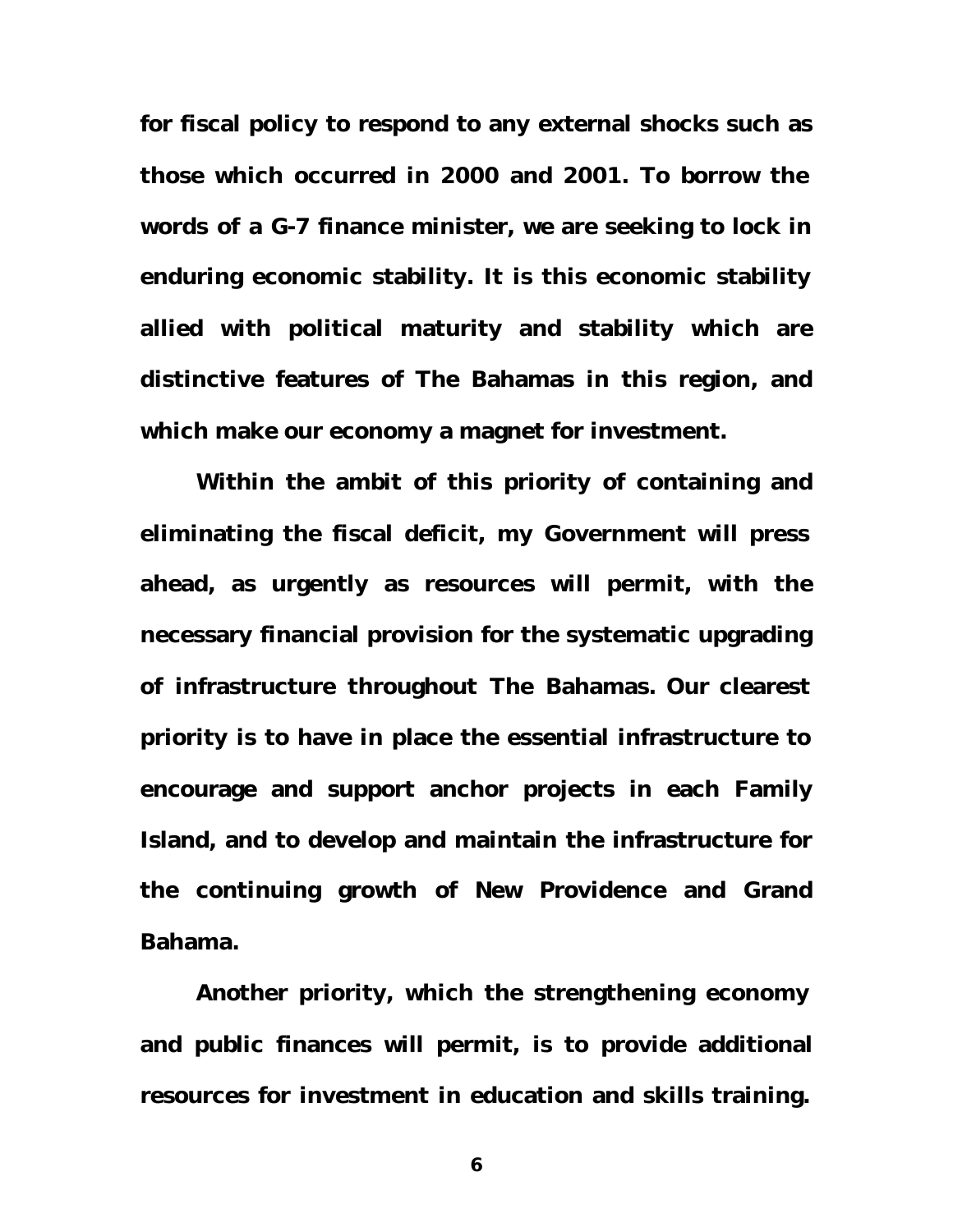**Our goal is to enable all Bahamians, regardless of previous success or failure, to access academic education and technical skills training in a way that is relevant to their individual abilities and aspirations and the broader needs of national development. By this means we intend that every Bahamian will have the opportunity to move from lower-skilled work to higher-skilled work, if he or she so chooses. In this regard, the Bahamian nation will have noted that part of the arrangements with the Phase III Atlantis project and other development projects is to provide job opportunities for Bahamians and training for Bahamians to enable them to avail of these job opportunities.** 

**I am particularly concerned with special needs education so that children with special needs are assisted and encouraged to reach their full potential. The budget for Education reflects this special requirement.** 

**Yet another priority is to continue our innovative approach to social policy formation so that better housing, health and youth development services are provided as**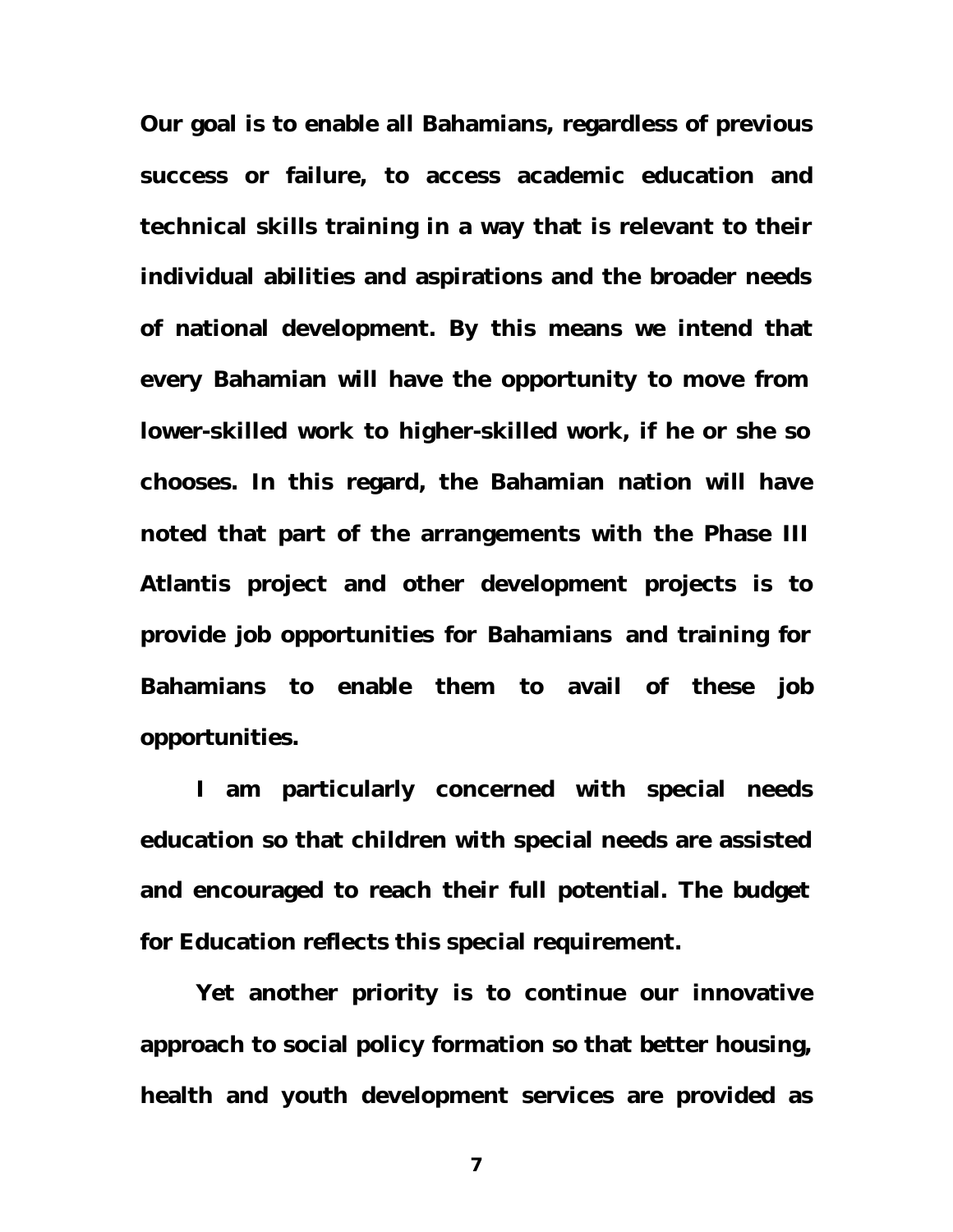**budgetary resources become increasingly available for allocation to these services. In this regard, I would point to the continuing success of the Urban Renewal Programme which is an innovative, closely-coordinated multi-faceted and comprehensive strategy aimed at transforming our inner-city communities into vibrant dynamic and healthy centers of human habitiation. At the same time individual lives will be transformed positively. In this regard, 128 additional lots have been earmarked for low-cost housing and community parks as part of the Urban Renewal Programme. Incidently, it should be emphasized that in the last two years 558 new houses have been constructed by my Government.** 

 **A crucial feature of this Programme is that it involves the private sector in making a contribution. For example, the private sector has donated computers, and musical instruments for youth development initiatives. Furthermore, the Programme contains a component supported by the Inter-American Development Bank, for skills training and other activities to assist in the**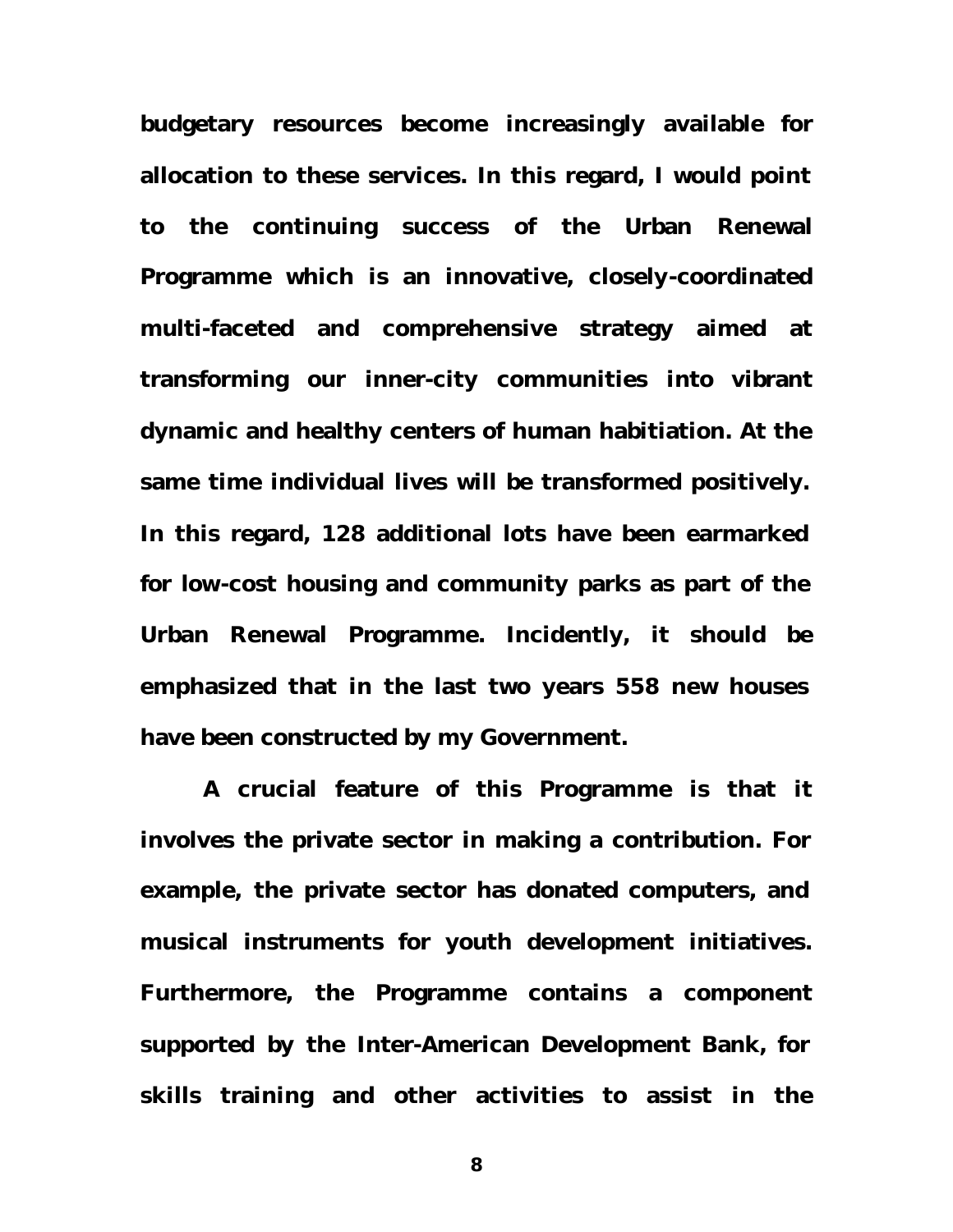**formation and execution of strategies for youth development.** 

**Since the Urban Renewal Programme is intended to draw on increasing resources and participation from our partners in the private sector, the budgetary component derived from the Public Treasury and from the Inter-American Development Bank constitute a part of the overall financial mass which is being dedicated to the Programme.** 

**This Programme is of such importance that in the year ahead a new Authority, the Urban Renewal Authority, will be created which will be provided with its own budgetary resources to pursue the process of urban renewal on an expanded basis with the greatest possible vigour.**

**In relation to the Inter-American Development Bank, I should also mention that the Bank has accepted the previously extended invitation of The Bahamas to host the 2006 Annual Meeting of the Bank. The Meeting will therefore take place in Nassau. This reflects the excellent**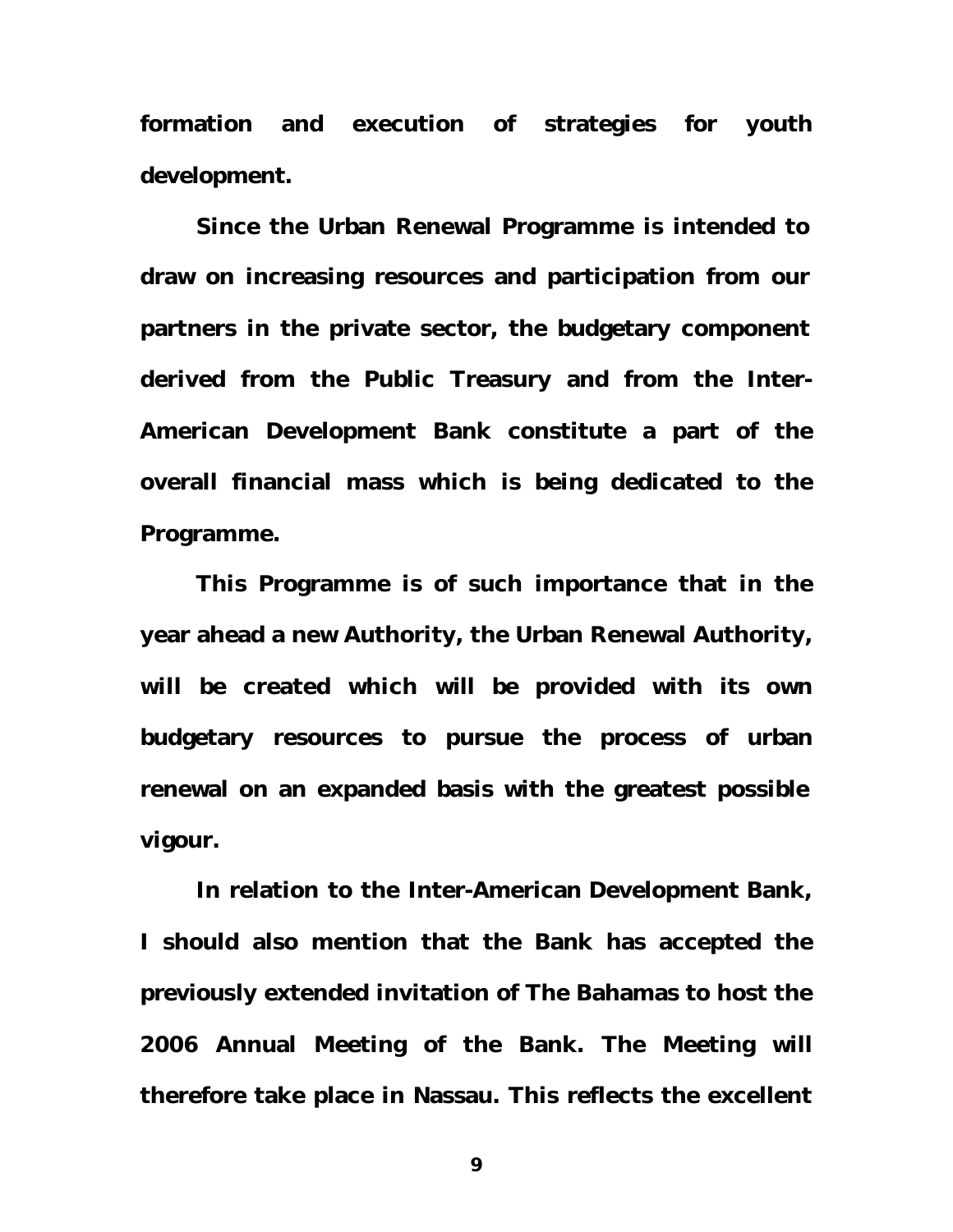**relations between the Bank and the Government of The Bahamas. The Meeting will be a major international event at which The Bahamas will be positioned center-stage.**

**A further policy issue is the creation of a single unified ports authority to oversee public dock facilities throughout The Bahamas. This will provide a coordinated and planned approach to the use of these facilities and will concurrently address national security concerns in relation to docks.**

**The importance of security is central to the priorities of all governments in this age, and my Government is no exception. We shall continue, therefore, to demonstrate our commitment to this crucial priority. In this regard, I am commissioning a study of the feasibility of establishing a separate dedicated organisation to have responsibility for all security duties at our airports and ports of entry. There would appear to be many advantages of specialization and coordination to be derived from such an organization. Further detailed study is necessary to determine how the proposed new organization would**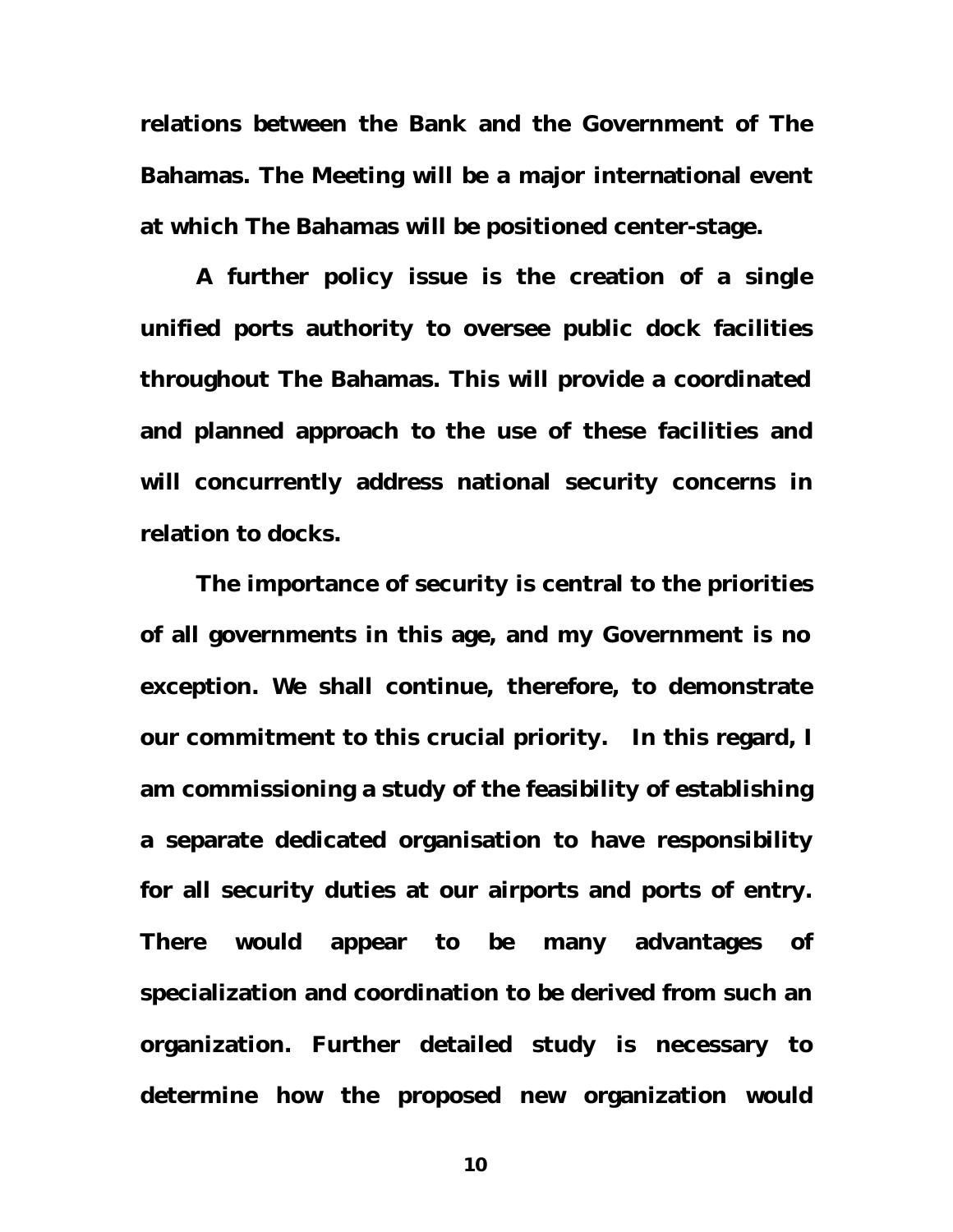**interface with the Royal Bahamas Police Force, the Royal Bahamas Defence Force, and the Departments of Customs and Immigration, and external law enforcement agencies, all of which are necessary partners in the quest to strengthen the security of our borders against external threats.**

**The over-riding priorities for our economy, fiscal and non-fiscal, are to generate enough quality employment opportunities for all Bahamians. In this regard, my Government pays particular attention to the environment in which all of the major sectors of our economy grow and thrive. These sectors include tourism, financial services, construction, agriculture and fisheries, transport, communications and industry. Where appropriate, fiscal provision is made to encourage these sectors. It is particularly important to be alert to implementing initiatives to encourage the development of Bahamian entrepreneurs. Consequently, in this Budget I am providing for a Venture Capital Fund to encourage Bahamian entrepreneurs with start-up capital. The**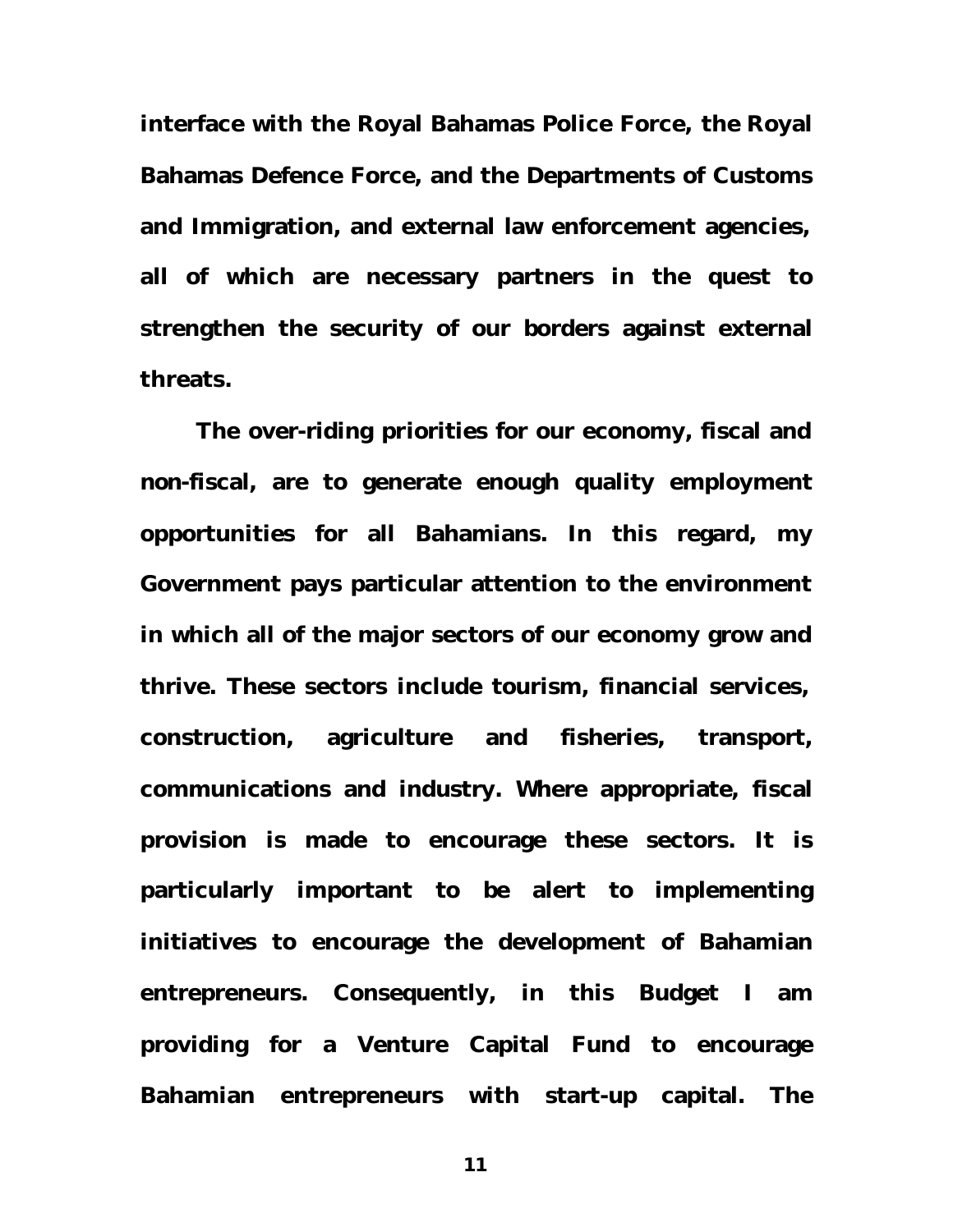**intention is to enable young Bahamian entrepreneurs to have access to equity capital, rather than debt, in the initial exploitation of their business ideas. This means that in the early stages of the development of their businesses they will not have to be concerned with heavy, perhaps crippling, debt repayments. Instead, the Venture Capital Fund will take up small equity positions, and as the businesses expand, the equity can be purchased by the entrepreneurs or sold to others with their agreement. The proceeds from the sales can then be used to build up the Fund so that it can assist the next wave of entrepreneurs. Full details of the Fund will be announced at an early date.**

**In addition to the Venture Capital Fund, I will bring together under the Ministry of Finance the various loan guarantee programmes. The Ministry will also closely coordinate the strategies of the Bahamas Development Bank and of the Bahamas Agricultural and Industrial Corporation in encouraging entrepreneurial development of Bahamians. In this connection it is also worthy of note**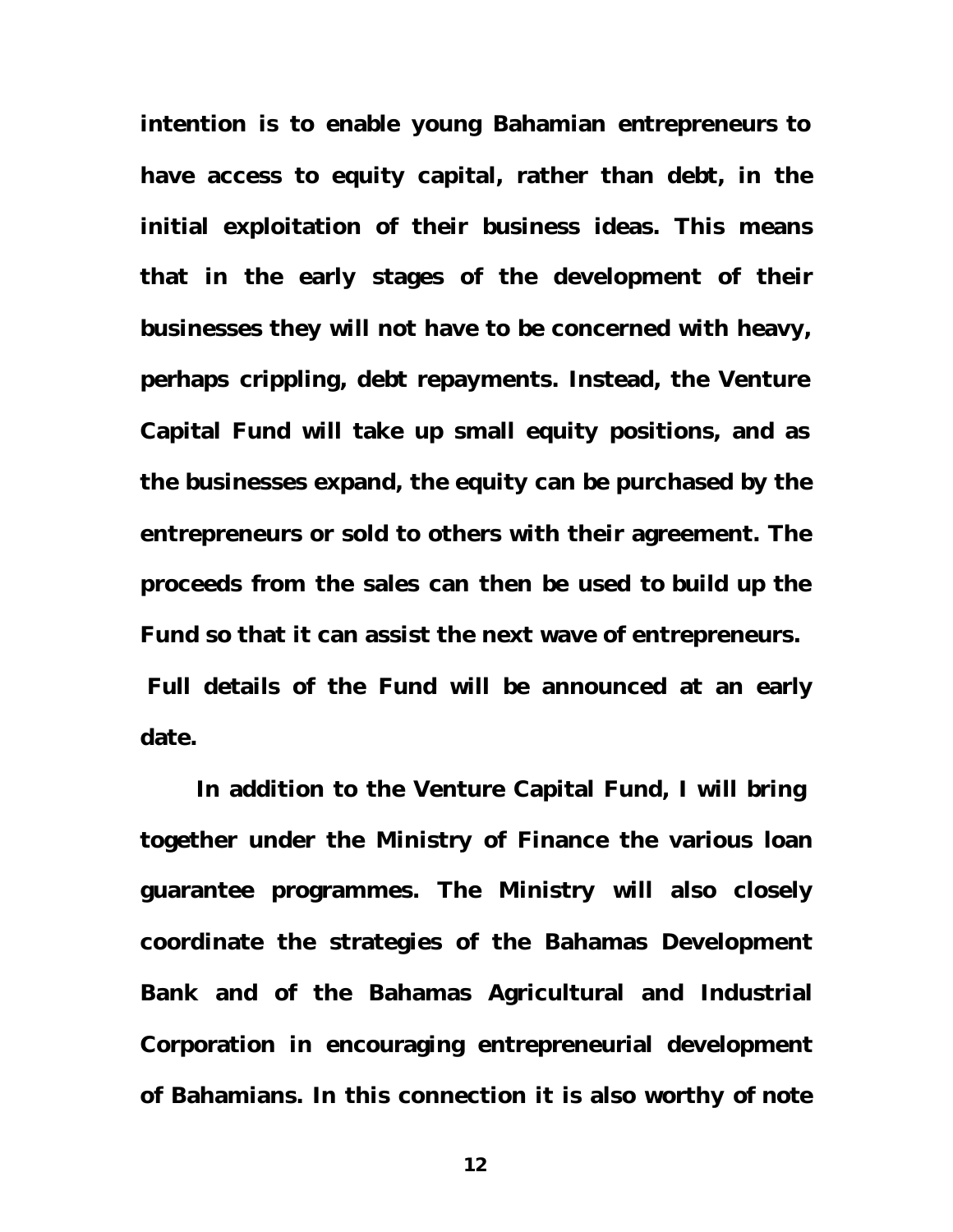**that as each new Heads of Agreement is negotiated for major resort or industrial undertakings, my Government is placing special emphasis on initiatives and strategies to provide increased entrepreneurial opportunities for Bahamians. As an example, we confidently expect that the increase in meetings and conventions business resulting from the implementation in 2006 of the US tax exemption for American corporate groups in The Bahamas, will create a whole new range of lucrative opportunities for Bahamian entrepreneurs in support services, transportation, tours, special events, entertainment, and souvenirs and handicrafts.** 

**I have briefly outlined our fiscal priorities. I am sure that the Bahamian public appreciates that while each priority is of equal weight, an appropriate balance must be maintained in allocating the increasing flows of resources between them in the coming years. This will involve some degree of patience because not everything can be achieved or accomplished in one single fiscal year. The overarching consideration, however, is that all of these priorities will**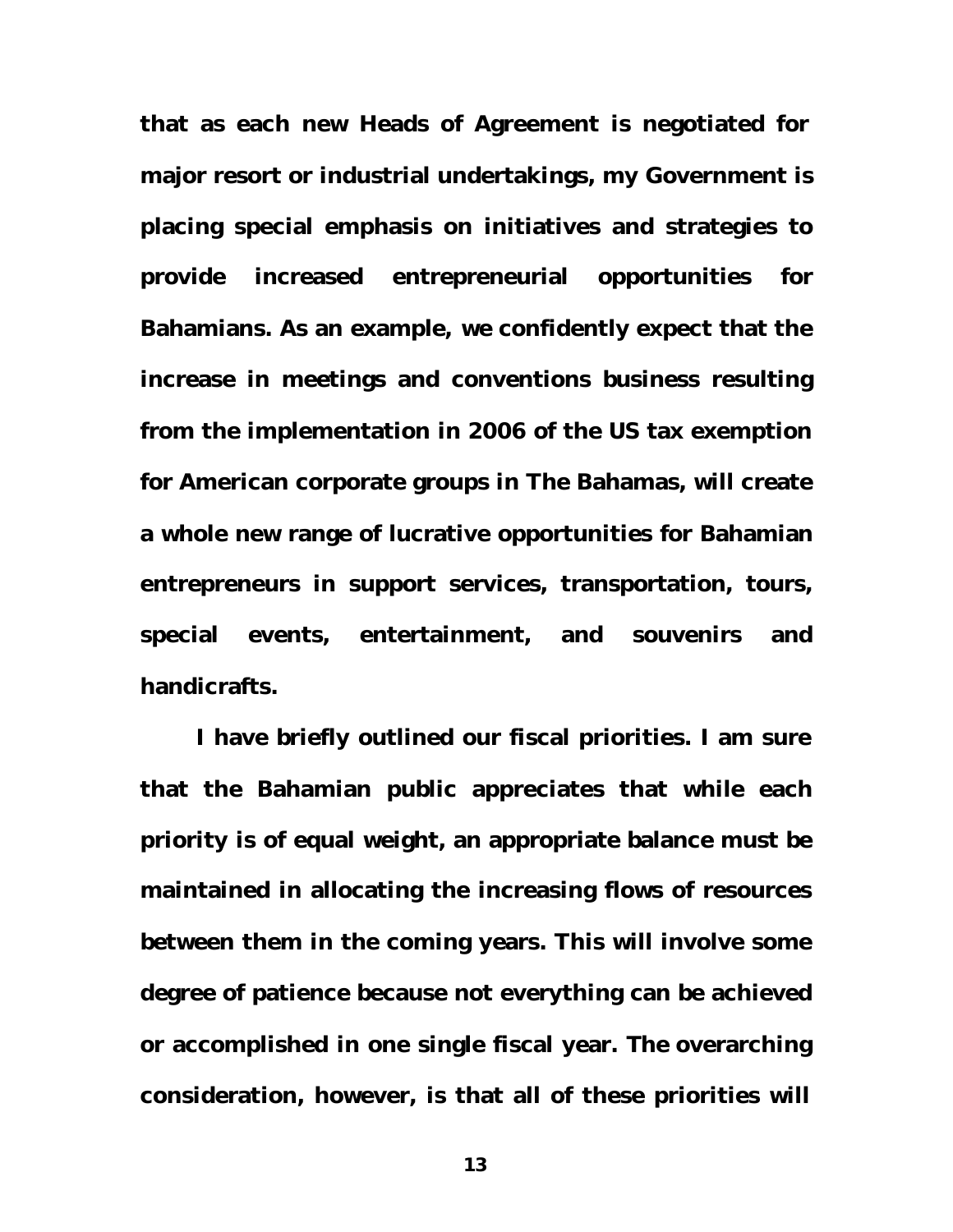**be steadily and concurrently addressed as the flow of budgetary resources intensifies, not from increases in taxation, but rather from the strengthening of the economy arising from this Government's policies and from firmer and more efficient revenue administration.** 

### *Economic outlook*

**Looking more closely at recent economic developments, after the global slowdown in 2001 and 2002, world GDP is projected by the International Monetary Fund to grow by 4.6% and 4.4% in 2004 and 2005. In view of the importance of the US economy to The Bahamas, the projected acceleration of growth to 3.5% in 2004 and 3.9% in 2005 is a welcome forecast. The American economic recovery holds the greatest promise for continued growth and recovery of The Bahamas' tourism sector. As in other major industrial countries, the US growth momentum is being driven by the sizeable tax cuts, tax refunds and lower interest rates evident since 2002, which have stimulated increased business and household expenditure. Increased spending by the Federal**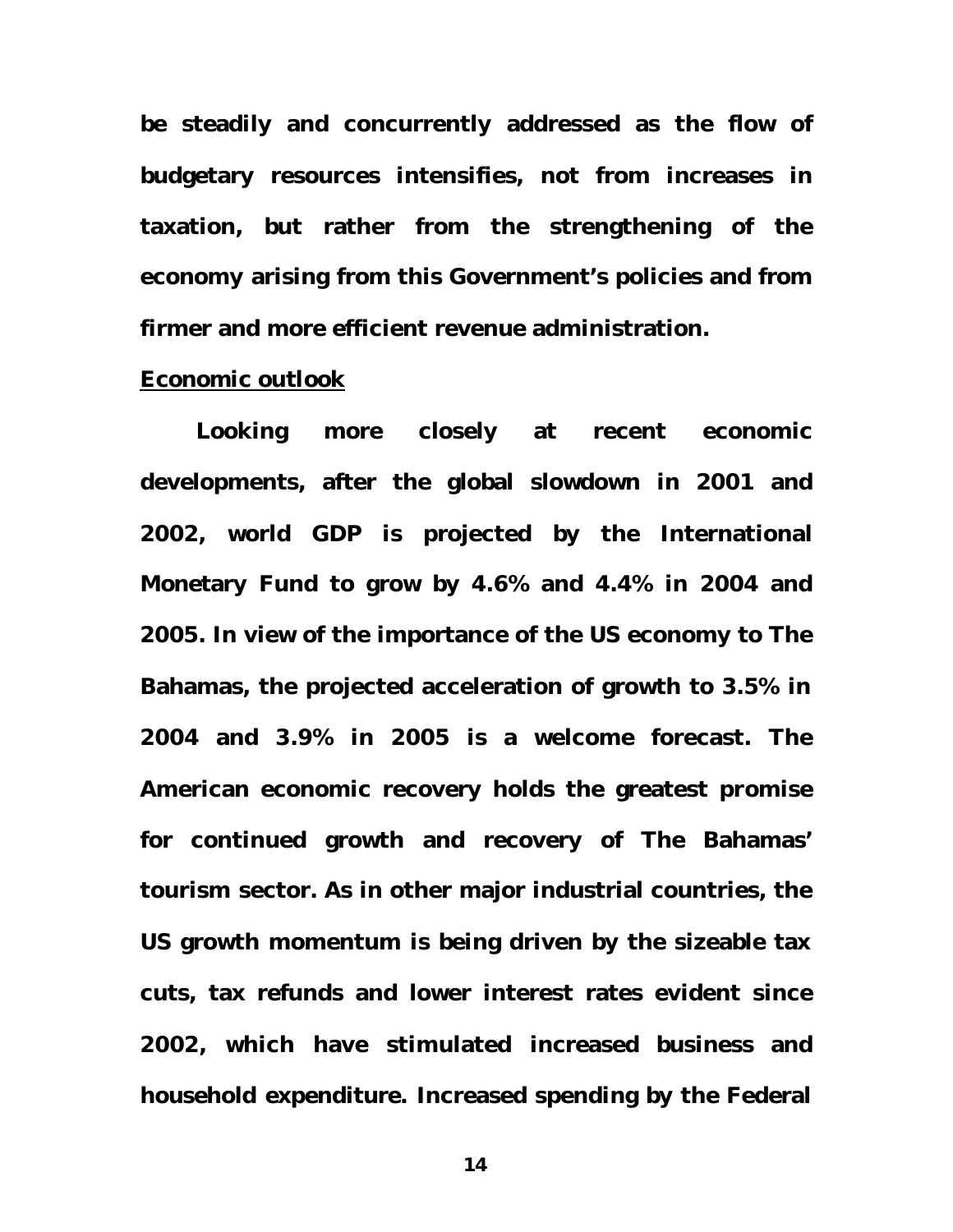**Government on the military and Homeland Security are also fueling the US expansion.**

**In the case of The Bahamas, real GDP is estimated to grow by 3% or higher in 2004, depending on when the major works at Atlantis come on stream. Moreover, there is every reason to expect that this growth rate of 3% or higher could be maintained for a number of years. As the economy expands, with inflows from tourism and investment, the present constraints on credit creation will be eased. This will enable the private sector to expand further intensifying the recovery of the economy.** 

**This may be an appropriate juncture, Mr. Speaker, to mention that at this time our external reserves stand at just under \$600million, representing the highest level that has ever been attained. This is partly due to the US\$200million Bond issued last year but it is also due to the large capital inflows which are now being experienced and forecast in the short term. The strength of the reserves obviously present choices to the Central Bank which under existing legislation is uniquely independent.**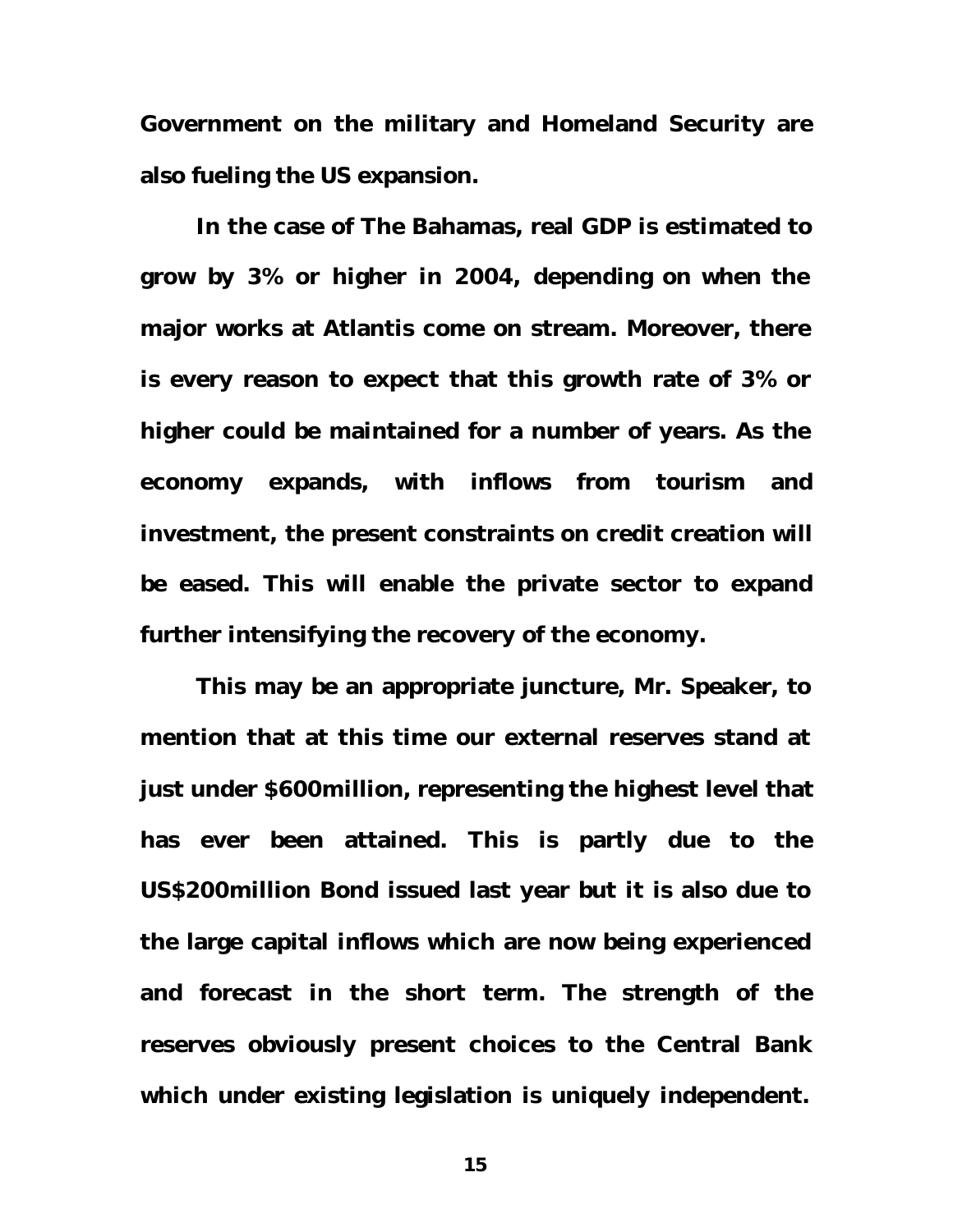**The Central Bank could either relax the existing tight credit controls, and thereby make credit more readily available, or the Central Bank could reduce its Prime Rate thereby signaling a reduction in borrowing costs. In either case, the Central Bank would be facilitating the expansion of the economy by making more bank credit available, or by making bank credit available at lower interest rates, to business customers, households and personal borrowers. The Central Bank, I am confident, has both of these options under active consideration.** 

**MR. SPEAKER,** 

**Notwithstanding the decidedly improved prospects of economic recovery which provide the backdrop to the Budget Communication this year, there continues to be some need for caution in view of the geo-political uncertainties affecting the oil-producing areas of the Middle East, and the possibility of inflationary pressures which could result in early increases in interest rates. The most recent indications, however, are that these uncertainties will have diminishing implications as growth**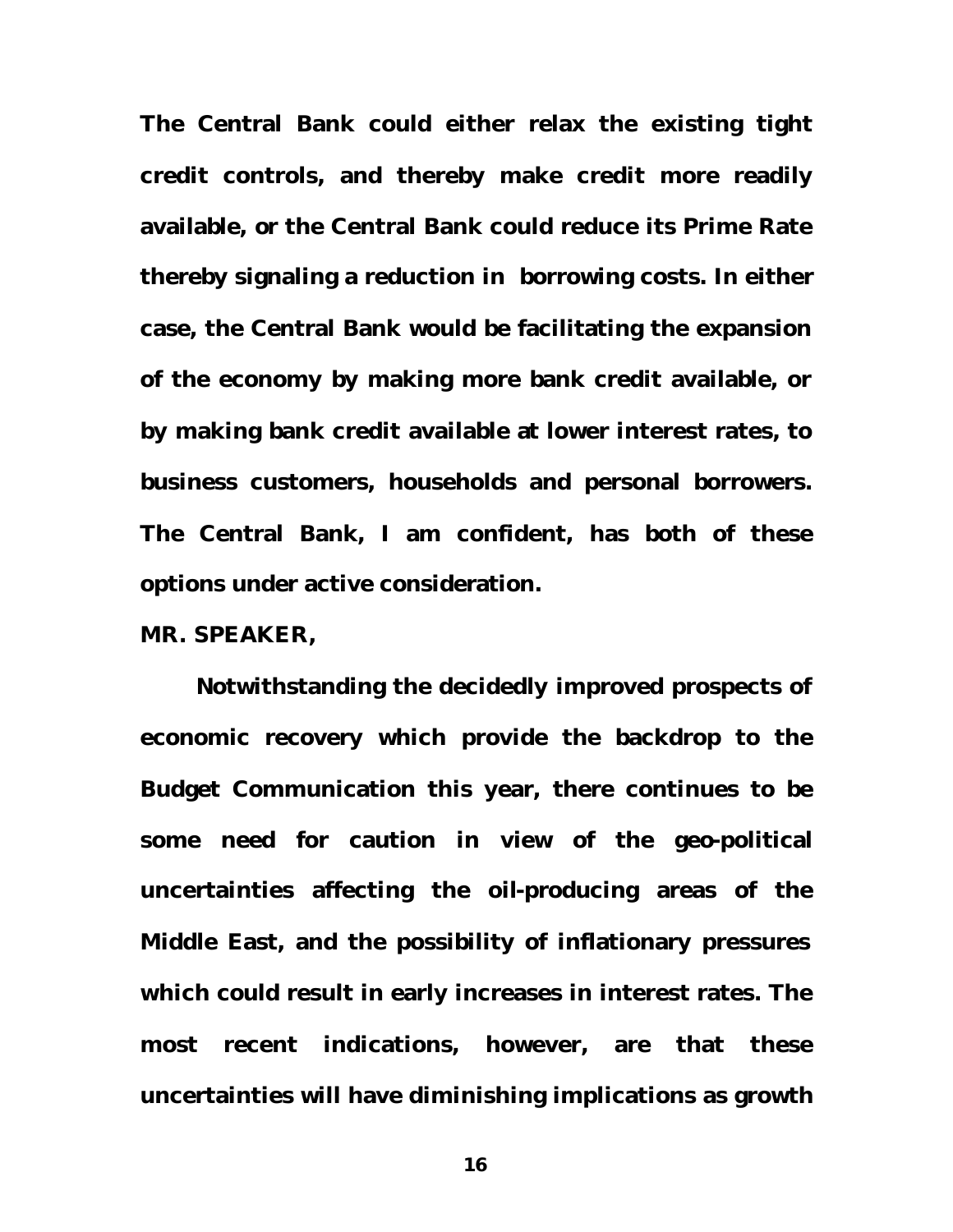**becomes firmly entrenched. Indeed, there is one factor working strongly to our advantage, and that is, the sizeable depreciation in the value of the United States dollar that has occurred since 2002, as a result of the expanding, record-level federal budget deficit and shortfalls on the US trade account. As these imbalances persist, the dollar is expected to remain weak in the year ahead, making dollar priced vacation destinations such as The Bahamas more affordable for people from North America, Europe and Asia.**

# *Major Sectors*

#### **TOURISM**

#### **MR. SPEAKER,**

**Looking at the primary sector of our economy, tourism, we are doing very well indeed. All areas of The Bahamas experienced good tourism business in 2003. Overall tourist arrivals grew by 4.5% from 4,378,697 to 4,577,756 visitors. Despite the clouds of uncertainty and instability that loomed over international developments in 2003, Nassau and Paradise Island experienced increases in**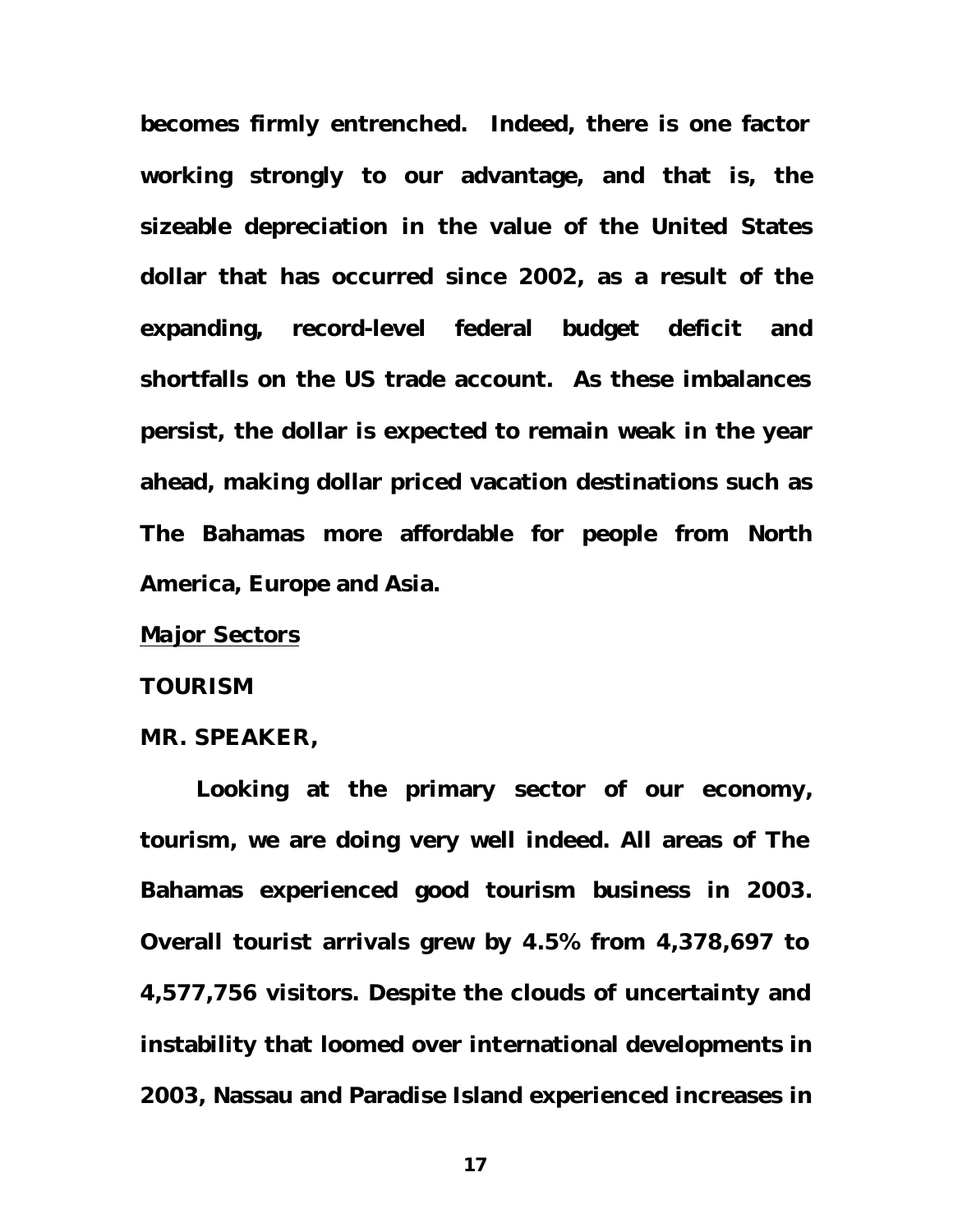**both stopovers and cruise visitors – almost 70,000 more cruise visitors and 15,000 more stopovers.**

**Similarly, cruise visitors to Grand Bahama Island grew by 3.9% in 2003 and growth in cruise arrivals continued unabated in the Family Islands – growing another 7.9% to bring total cruise arrivals to 1,738,001 in 2003. This performance was easily matched by stopover arrivals in our Family Islands, which grew by 5.7%. Even better, I invite you to note the growth in visitor nights at a rate of almost three times the growth in stopovers. This was stimulated mostly by increases in visitors from France, Germany and Italy. This significant growth in Family Island visitor nights was also fueled from the United States by long stay visitors primarily out of West Palm Beach, Miami and Orlando into the Abacos. Hotel room revenue increased in The Bahamas by 3.7% in 2003, largely driven by improved performance of Nassau and Paradise Island properties. Average daily room rates in all three destination areas showed an increase last year over 2002.**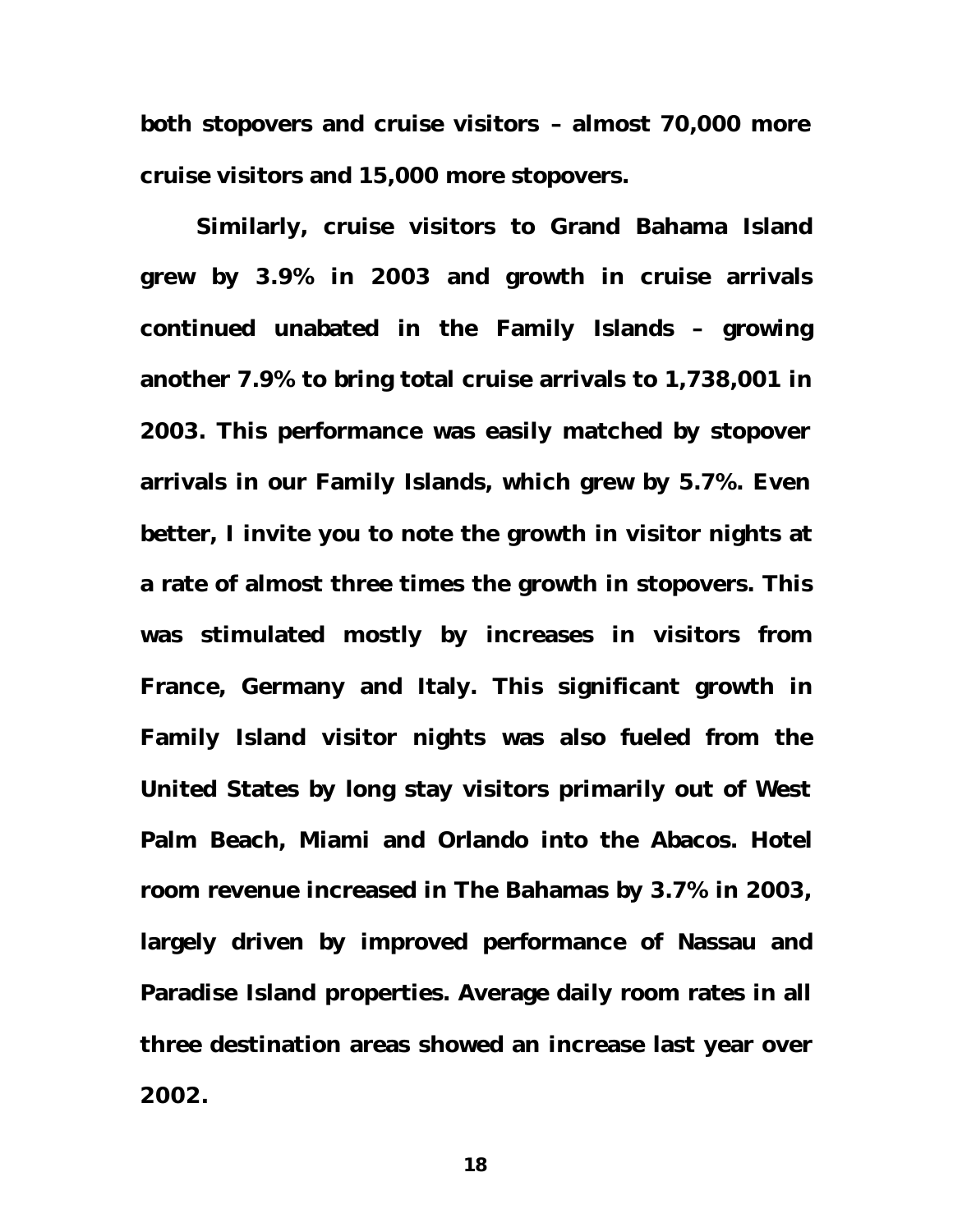**Thus far in 2004, MR. SPEAKER, The Bahamas has experienced an excellent first quarter. Arrivals grew by 13.2% from 1.230million in 2003 to 1.392million in 2004. Grand Bahama Island has led the way with a 46.6% increase in arrivals from 152,541 to 223,639. The majority of this increase came from a 91.3% jump in cruise visitors to Grand Bahama from 51,519 cruise visitors to 98,541. There were almost 10,000 more air arrivals over the same period in 2003, as Grand Bahama hotels started to enjoy the benefit of their marketing efforts.**

**Elsewhere, there was a 22.3% increase in air arrivals to the Family Islands driven by Abaco, Bimini, Eleuthera and Exuma. Cruise visitors continued to grow to Nassau and Paradise Island with an 18.1% increase in cruise port activity.** 

**In Nassau and Paradise Island the increase of about 10,000 more air arrivals translated into a substantial increase in total business for the 14 larger hotels. This activity supported a 76.6% occupancy level compared to**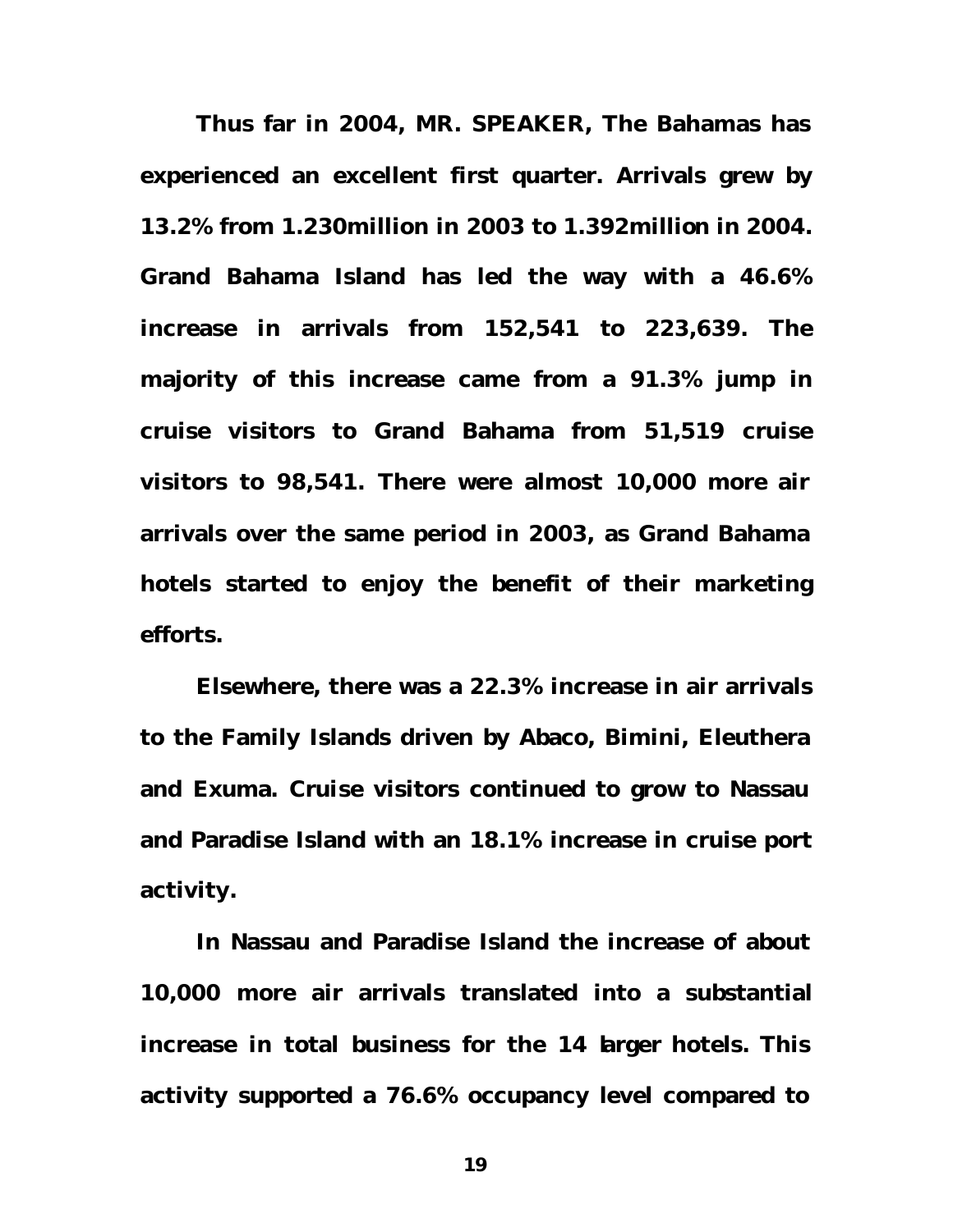**71.2% for the first quarter 2003 that along with an average daily room rate of \$202 produced a 7.6% increase in hotel room revenue. This first quarter is being driven by substantial increase in the US markets, which were up 12.2% or some 41,000 more stopovers, Canada, which were up 18.7% or some 4,300 more stopovers, and the UK, which were up 16% or some 1,400 more stopovers.** 

 **It is estimated that income earned from tourism rose in 2003, placing it above that realized in 2000. Indeed, it is fair to conclude that the adverse events of 2001 are no longer constraining factors in the tourism sectors performance. We expect to see more of the growth in increased stopover visitors and higher hotel occupancy rates.** 

# **FINANCIAL SERVICES**

#### **MR. SPEAKER,**

**The Financial Services Sector is now firmly established on a foundation that can only carry us from strength to strength. Today I can say that the growth of**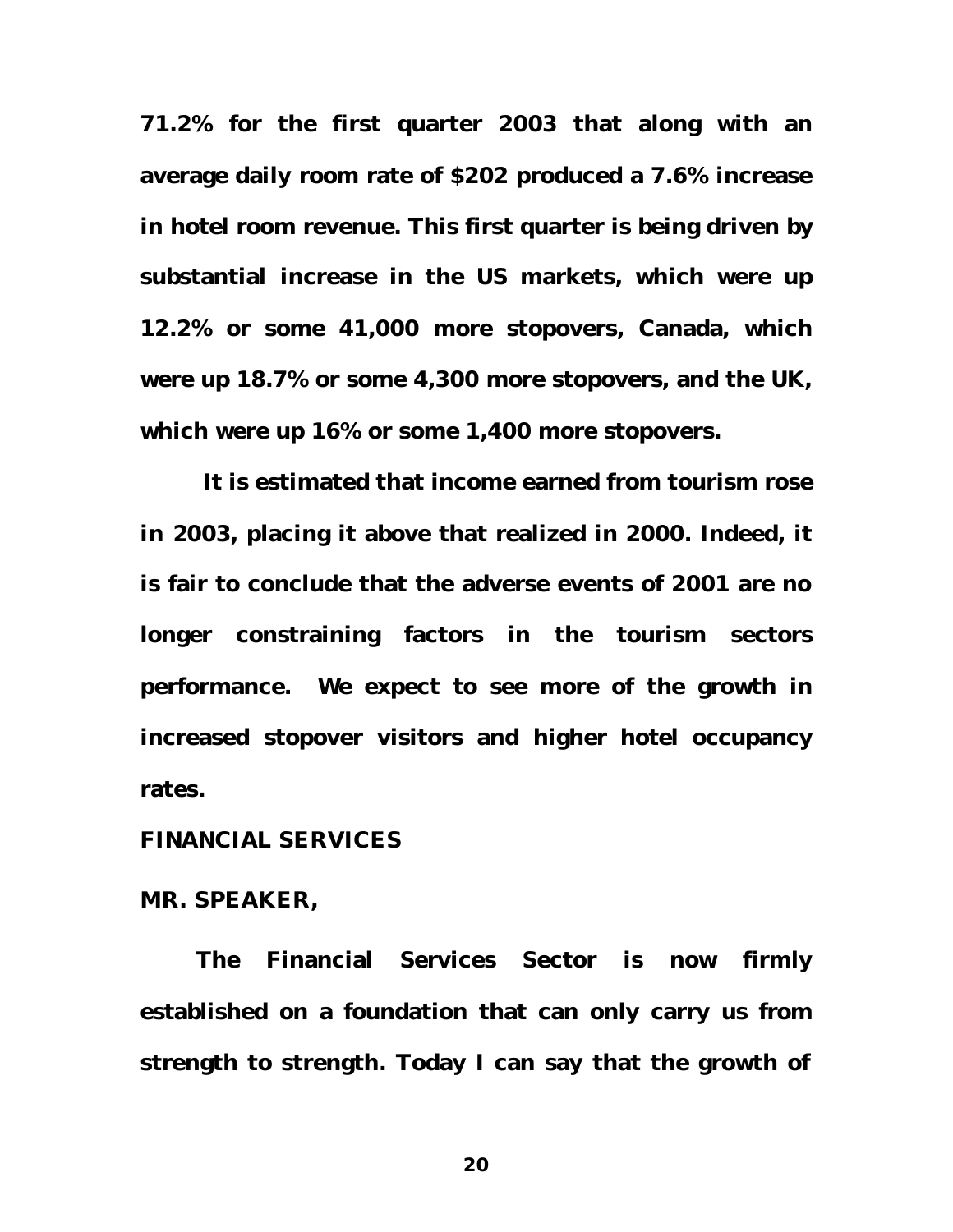**the Financial Services Sector is firmly on course and is giving every sign of vigourous resurgence. The formation of the Ministry of Financial Services and Investments is paying significant dividends. The Bahamas is indisputably seen once again as a blue chip, well regulated international financial center.** 

**Unprecedented levels of cooperation and consultation with the private sector, which have been acknowledged by the international community, has not only led to a jointly agreed Strategic Plan but also to all of the new legislation passed by Parliament of special relevance to the sector – some 10 separate pieces of legislation which, in their totality, make The Bahamas a considerably more appealing financial center.** 

**The following developments within or affecting the financial services industry of The Bahamas call for special mention:**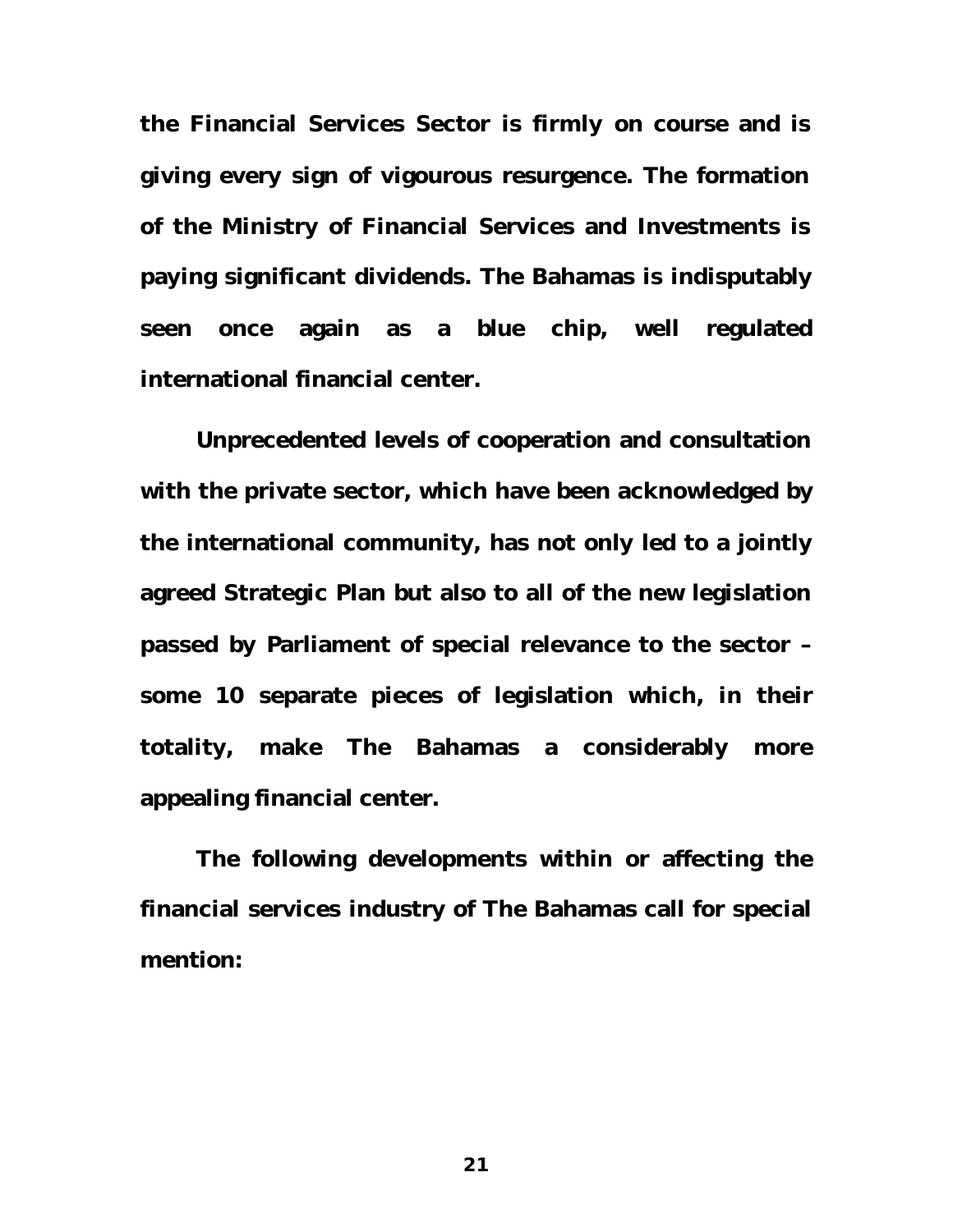**1. The international agencies by whom we are regulated all have confirmed that there are no "burning issues" with The Bahamas.**

**2. The major banks and trust companies doing business in The Bahamas have indicated that The Bahamas is their leading jurisdiction in this hemisphere for private wealth management business.** 

**3. Most institutions doing business in The Bahamas have indicated their intention to not only stay but to expand their operations in The Bahamas.**

**4. Institutions are moving their business to The Bahamas from other jurisdictions. International intermediaries and service providers are also increasingly using The Bahamas as a jurisdiction that has complete solutions for their clients' needs.**

**The financial sector continues to be the second most important pillar of our economy. Current estimates place the sector's contribution at between 15 to 20 percent of GDP. Banking sector figures, which are representative of**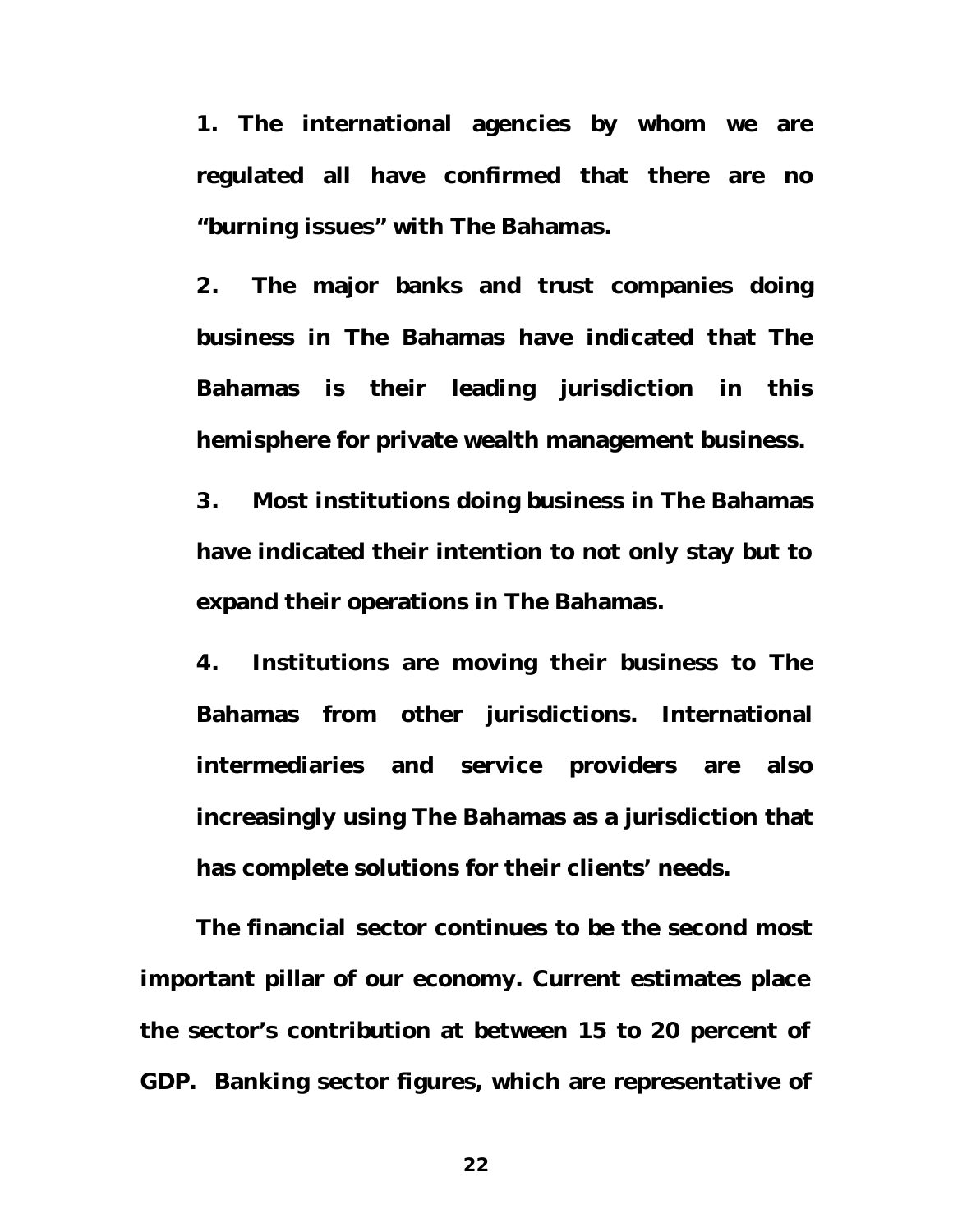**current income potential, suggest that average salaries in the sector rose further last year, to the mid to upper \$40,000 range. Nevertheless, total expenditures by banks in the economy stabilized at just under \$400 million, as higher administrative outlays offset the reduction in salary outlays and capital investments. These short-term adjustments in the banking sector correspond generally to global trends in mergers and acquisitions among banks. MR. SPEAKER,**

**Work is also progressing on schedule with The Bahamas' Payments System Modernization Initiative. By the end of this summer a new real time gross payments settlement system will be in operation among commercial banks and the Central Bank. It will permit automated, real time, settlement of large value and time critical payments among banks, and will also be available to process such transactions for the public and private sectors. Test operations of this modern infrastructure began on May 17, 2004.**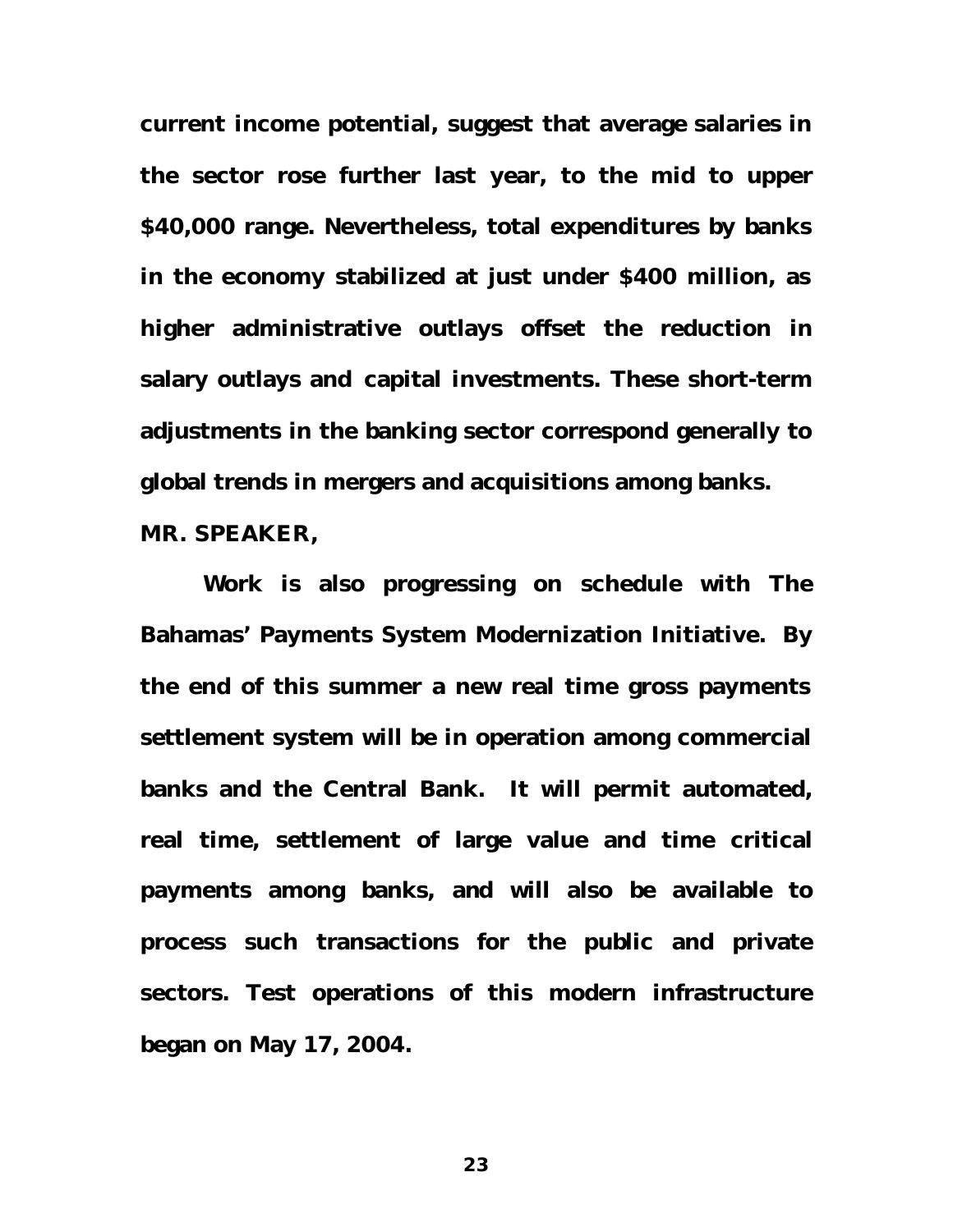**The clearing banks and the Central Bank are also advancing plans to establish an automated clearing house to process checks and other small value payments within The Bahamas, which could be operational by the first quarter of 2005. This will allow private enterprises to accelerate the introduction of electronic point-of-sales technologies and to pursue e-commerce, both of which involve the capacity to process Bahamian dollar payments. As the two largest originators of small-value payments, it is expected that the Government and the National Insurance Board will be the largest users of this retail payments network to, among other things, effect direct payment transfers to and from private individuals and enterprises. A modernized payments infrastructure will reduce, and in some cases eliminate, certain financial risks in the Bahamian economy, and result in more efficient management of the financial affairs of those segments of the public and private sectors which use the system.**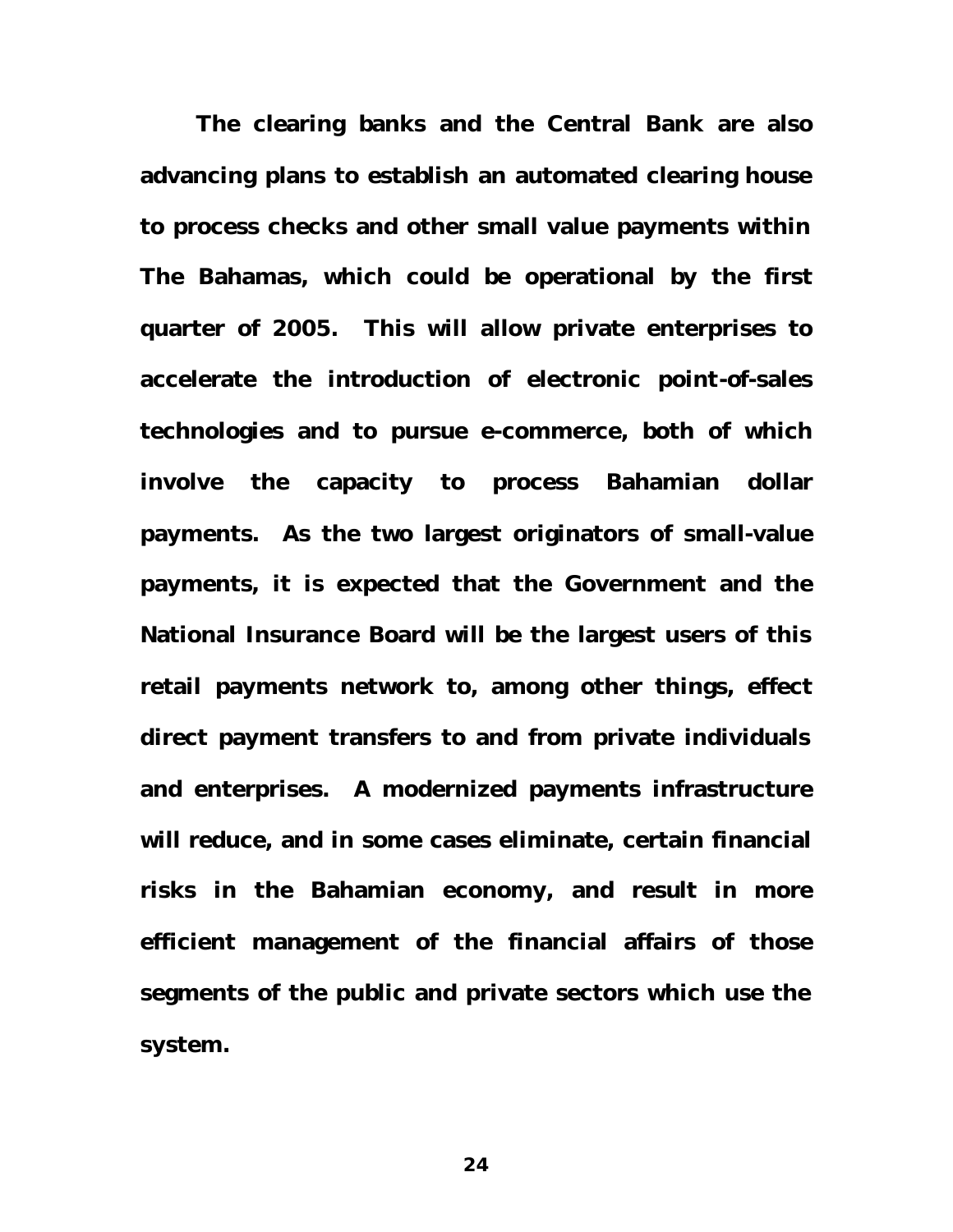## **OTHER SECTORS OF THE ECONOMY**

**In this Communication I have concentrated on the two major sectors in the interests of conciseness. Individual Ministers responsible for economic sectors will address matters relevant to them in more detail in their budget presentations.** 

**I would like to make a final comment in this section of the Communication. It is of vital importance for government to have access to accurate, comprehensive and up-to-date economic and social statistics for the purposes of policy formulation and monitoring. Furthermore, the international organisations such as the IMF, and the major Rating Agencies such as Moodys and Standards and Poor expect a country as advanced as The Bahamas to be able to provide such economic data as a matter of routine. High quality economic statistics will also be expected in the context of negotiations to join the WTO. The Department of Statistics does a fine job, but in light of the increasing importance attached to the publication of quality economic statistics, it is desirable**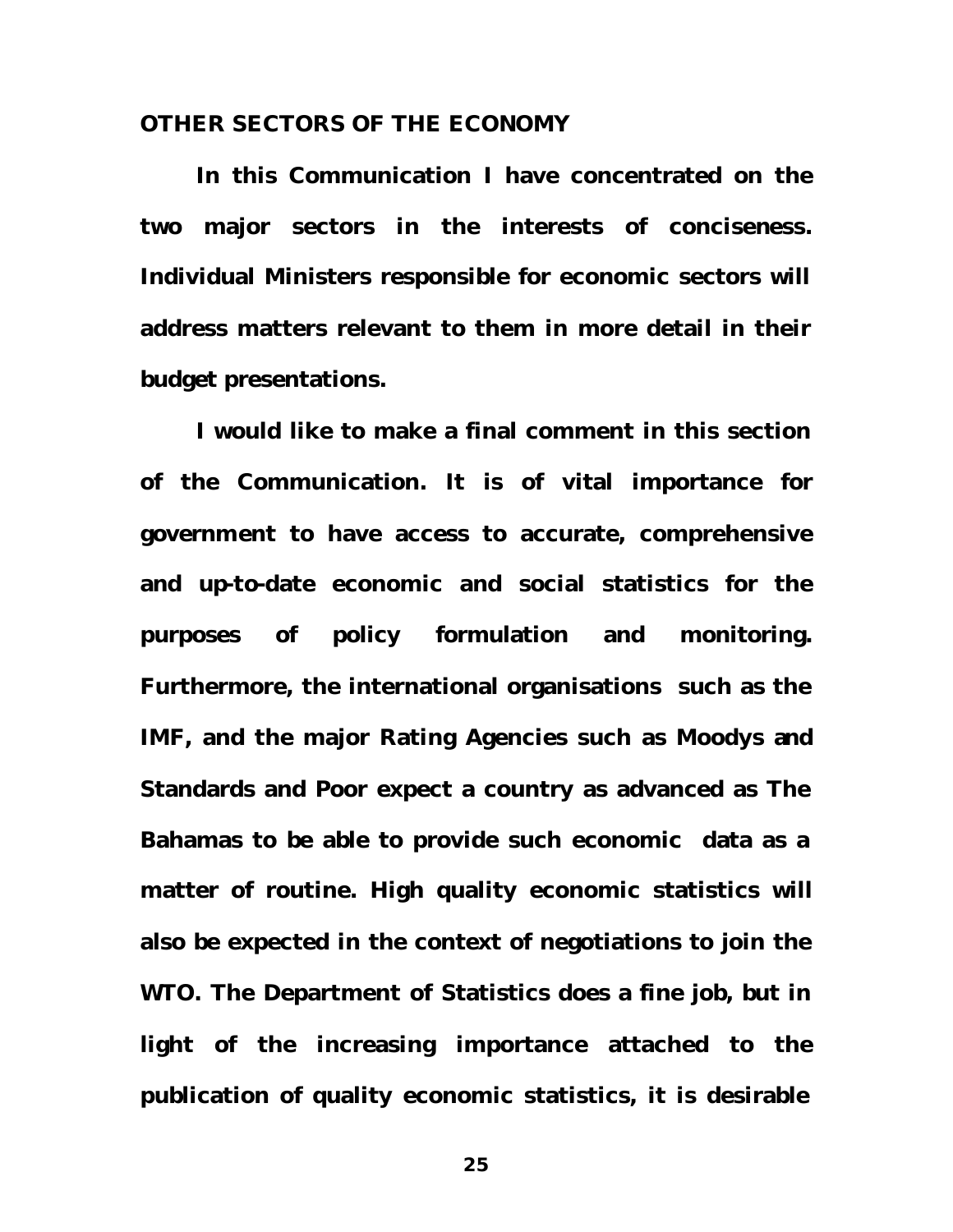**to have the system of producing the data, and the recent national accounts data prepared by the Department, reviewed by agencies with the necessary expertise in this area such as the IMF and the UN. We have already had some technical assistance from the IMF which brought to light improvements which could be made in the process of preparing national accounts data and in the data itself. We are now moving ahead urgently with obtaining further technical assistance both short-term and long-term, to ensure that our system of producing national accounts data meets the highest international standards as expected of a country as advanced as The Bahamas.** 

*Free Trade Area of the Americas, World Trade Organisation and Caribbean Single Market Economy*

**At this time, it would appear that the discussions on the Free Trade Area of the Americas have ground to a halt, and it is not clear when there will be forward momentum. In the case of the World Trade Organisation, The Bahamas is moving forward with its application for membership. As regards the Caribbean Single Market Economy, discussions**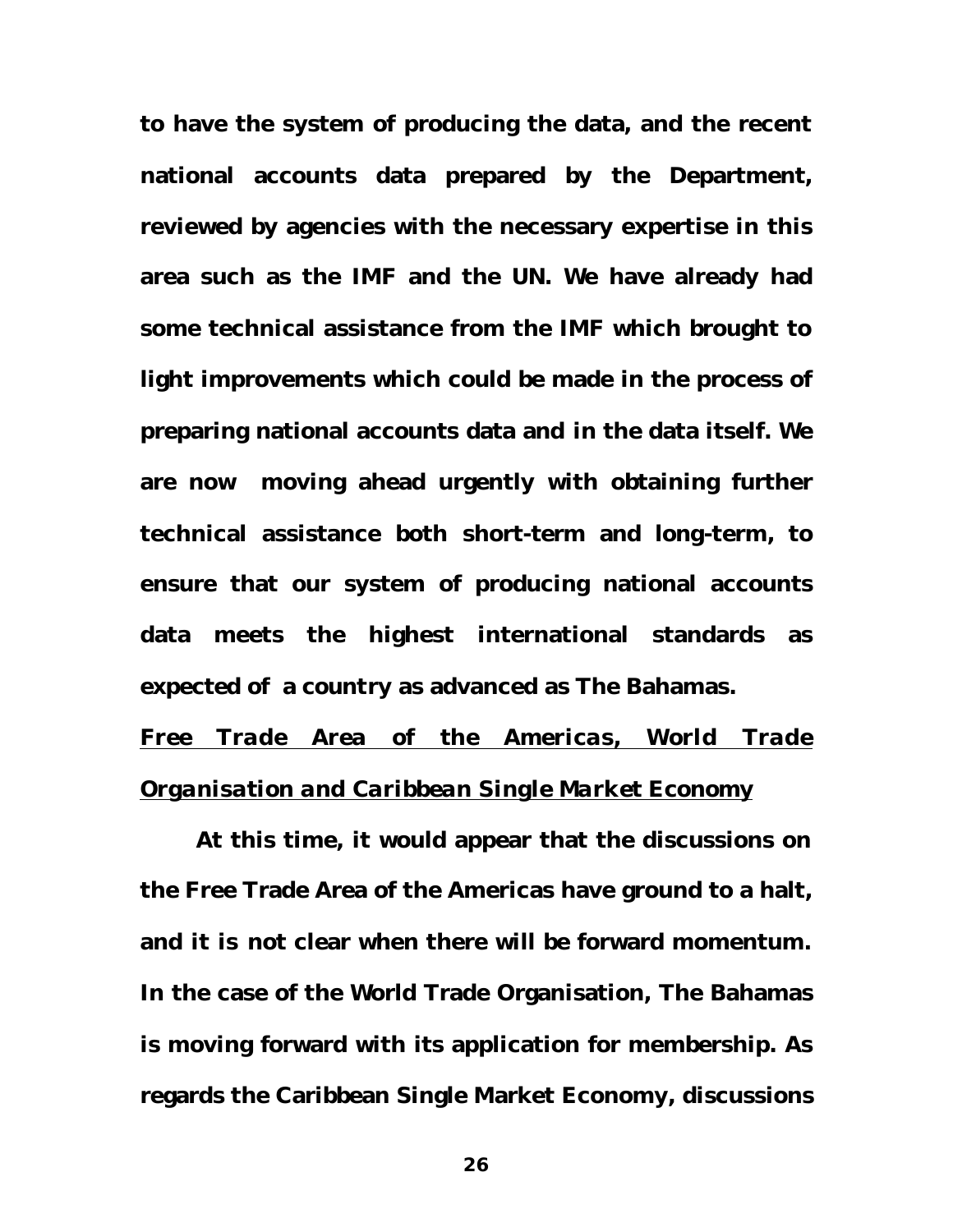**are taking place to determine if a modus can be found whereby The Bahamas could participate without surrendering vital national concerns such as could arise from the free movement of labour. In this regard, we remain acutely conscious of the need for extreme caution because of the severe socio-economic dislocation that would inevitably result from any unconditional adherence to the free-movement-of-labour principle. The Minister concerned will brief Parliament during the course of the budget debate on these issues. At this time I would simply like to say that this Government will make no binding commitments of any kind without first consulting with this Honourable House, with the Bahamian public and with stakeholders who could be affected in any way by such commitments.** 

# *2003/04 Fiscal performance*

**Successive governments have targeted the GFS Deficit as the key indicator of fiscal prudence. The GFS Deficit is calculated as total government expenditure less debt repayments, minus recurrent revenue and capital**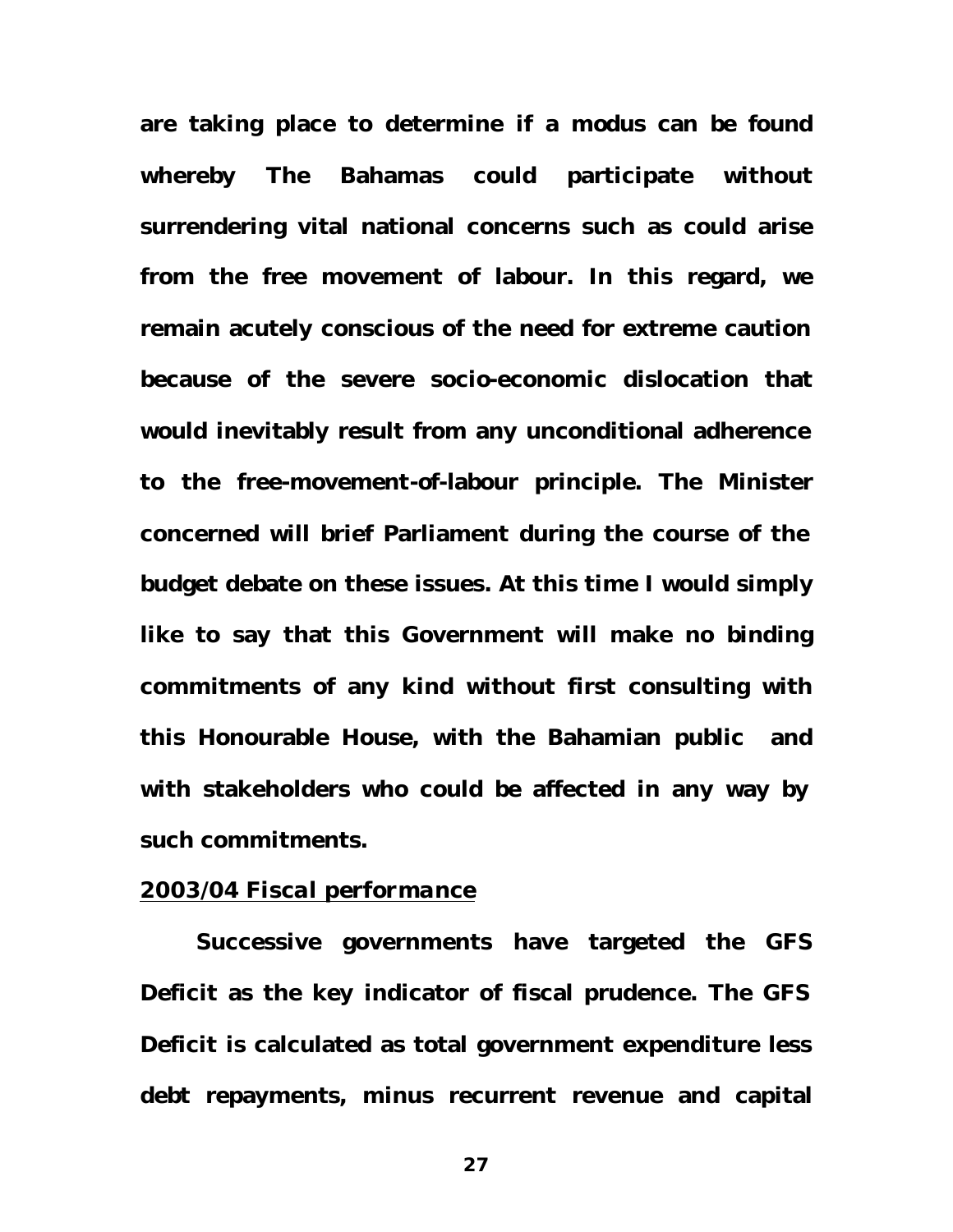**revenue excluding borrowings. It indicates the impact of the Budget on Government Debt. The targeting of this indicator is reassuring to the international financial institutions.** 

**In recent years, as a result of the downturn in the global economy in the year 2000 followed by the terrorism and geopolitical events in the following years, the GFS Deficit had deteriorated to 4.1% in 2001/02, 3.5% in 2002/03, and is projected to be 2.9% in 2003/04. This is clearly a significant improvement over the previous years, demonstrating this Government's commitment to economic and fiscal prudence. No-one needs reminding that economic and fiscal prudence are the reasons why we have a stable exchange rate and a relatively low level of taxation.** 

**In 2003/04 the Government aimed to reduce this Deficit to 2.2%, but the continuing weakness of the global economy resulted in revenue targets not being attainable. In that regard, I would like to mention two specific revenue issues.**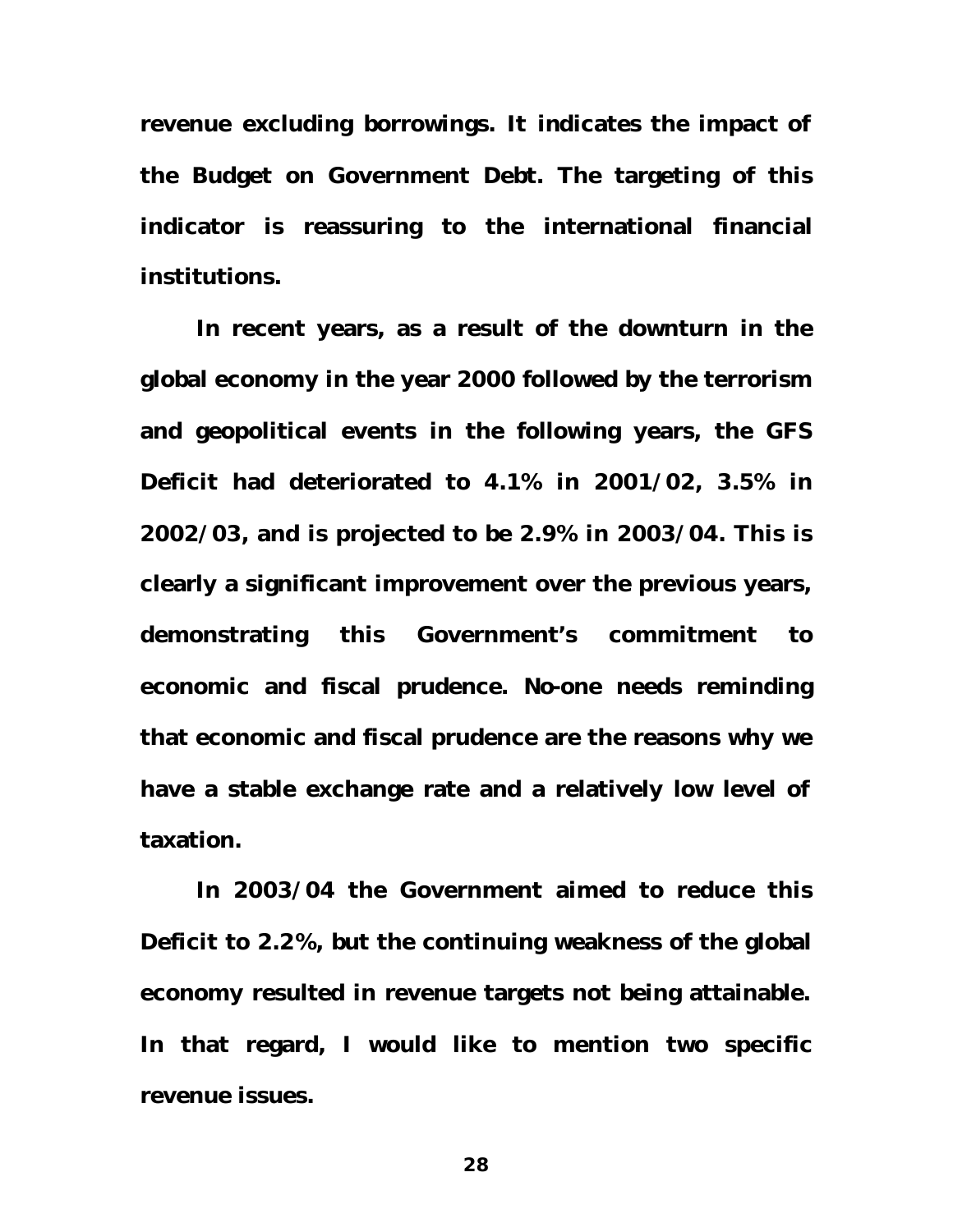**Firstly, the 2003/04 Budget envisaged the introduction of a Flight Information Region, FIR, to cover Bahamian airspace. The Bahamian air traffic control system could then be enabled to collect significant fees of between \$40million and \$50million, and these fees would be primarily utilized to develop and upgrade airports in The Bahamas. The US authorities, who presently manage our airspace, had no objection in principle to the proposal, but were concerned with the implications for Homeland Security. Following constructive discussions with the US authorities it was agreed that instead of implementing our FIR, the US would continue to manage our airspace on security grounds. The appropriate fees collected by the US authorities will be provided to the Bahamian authorities, and in this way the Government's intentions will be realized. The fact that the project did not proceed in 2003/04 because of the external complications to which I have referred inevitably reduced revenue.**

**Secondly, it had been envisaged that the Bahamas Telecommunications Company, BTC - formerly Batelco -**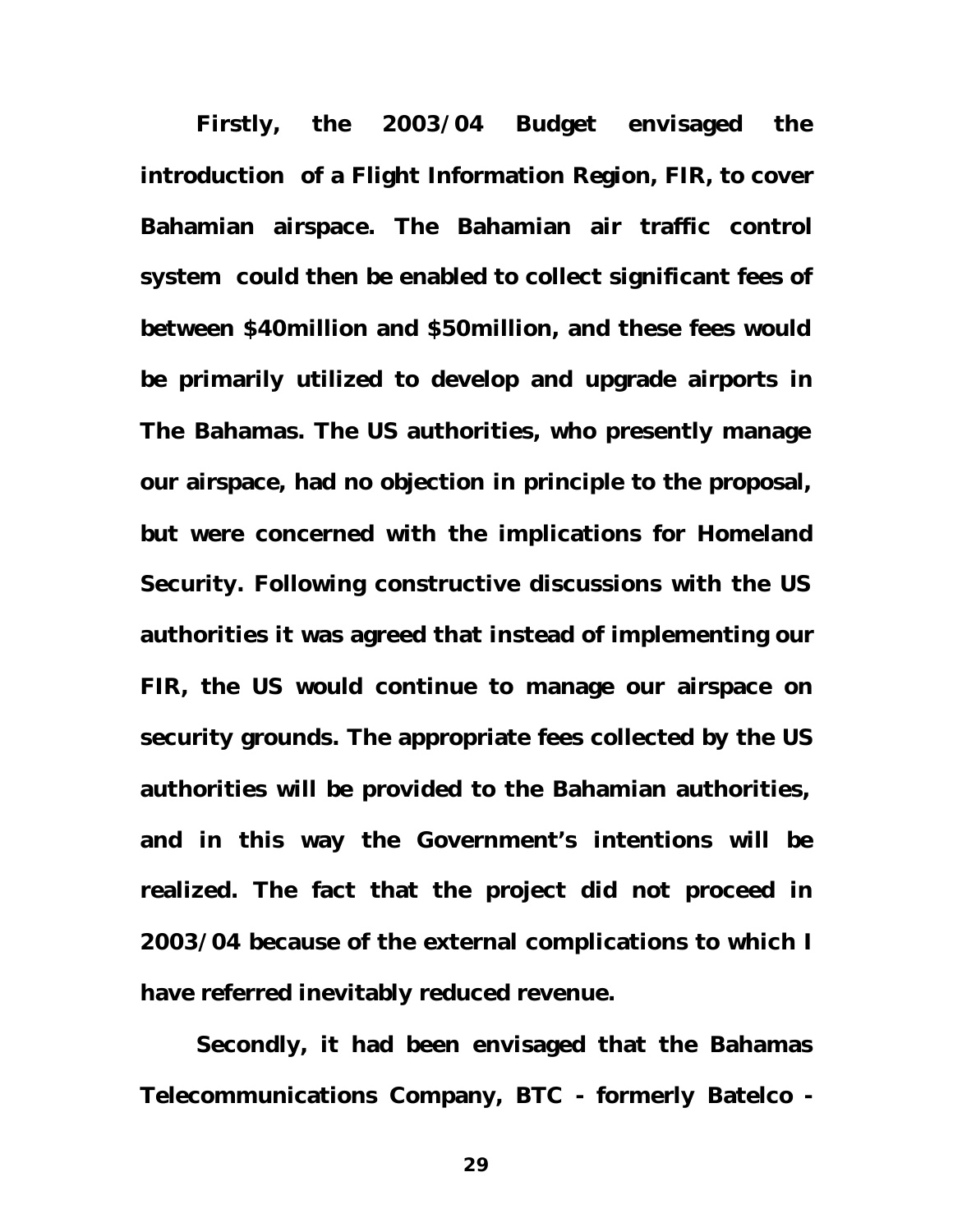**would be privatized in time for the proceeds to be brought to account in the 2003/04 fiscal accounts. Offers were reviewed by the BTC Tenders Commission comprising officials of the Ministry of Finance, Office of the Attorney General, Central Bank, representatives of the Board, management and unions of BTC, and of the private sector. After careful and painstaking analysis by the BTC Tenders Commission, with the involvement of foreign experts, the unanimous recommendation of the BTC Tenders Commission was that none of the offers met the specified requirements. Among other things, the offers involved complex financial transactions – under which the investors would recover their investment by using BTC to borrow funds to repay them, and by extracting maximum dividends from BTC. In no instance was there clear and convincing prospects for modernizing and upgrading BTC to a state-of-the-art level to provide world class telecommunications services throughout our archipelago. The Government accepted the Commission's recommendation to terminate the privatization process.**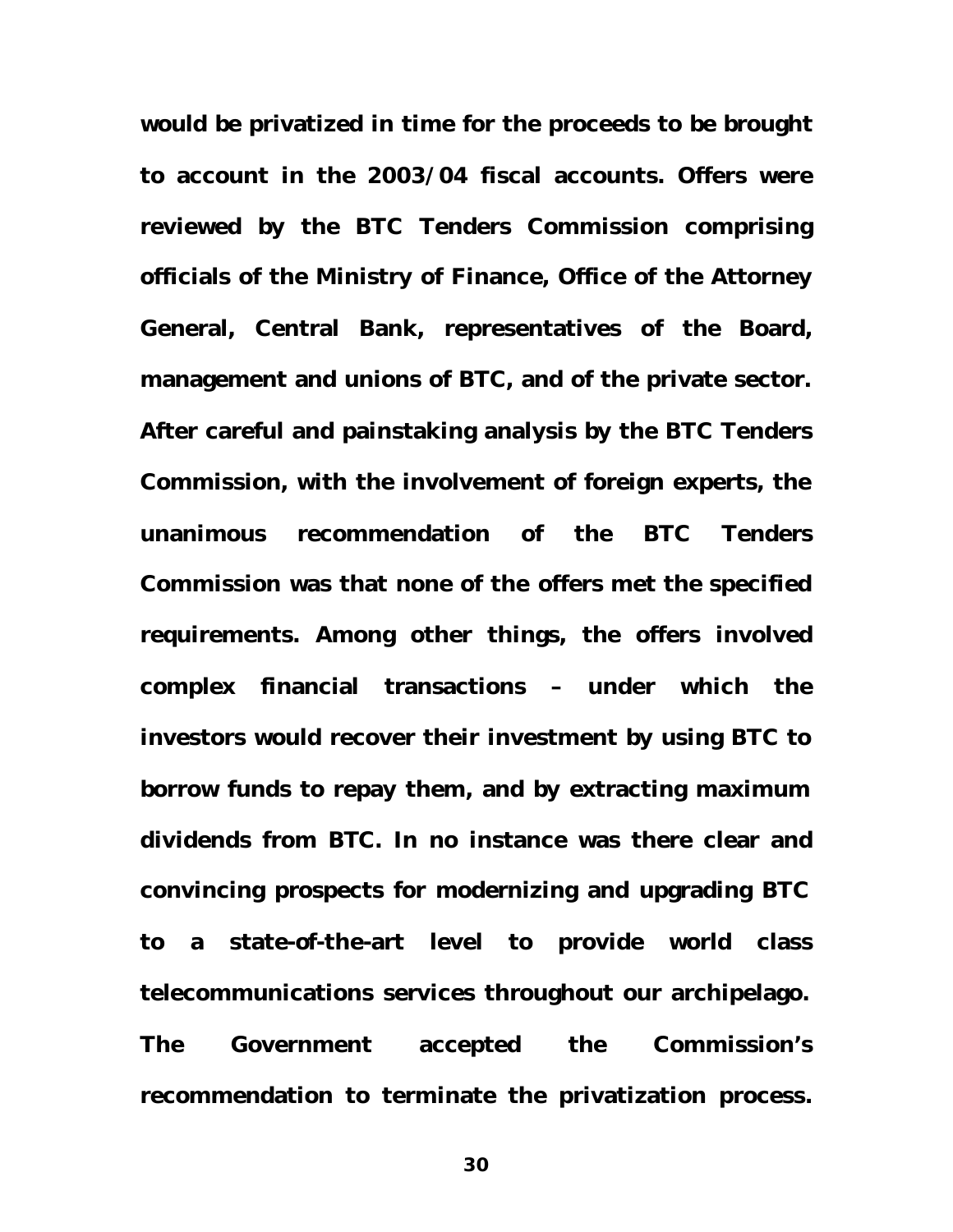**The Commission also unanimously recommended that international experts be commissioned to assist BTC in reaching the state-of-the-art target within a two to three year period, and this recommendation is now being reviewed by Government. Again, the termination of the privatization process had repercussions for the public finances.** 

**I hasten to add, Mr. Speaker, that the recent termination of the privatization process does not mean that my Government has abandoned the privatization of BTC. On the contrary, the privatisation of BTC remains an important item of my Government's economic agenda. Accordingly, the privatization will be re-launched as soon as circumstances reasonably allow and on a basis, moreover, that will take adequate account of the lessons that were learned in the earlier process.** 

# *2004/05 Fiscal programme*

### **MR. SPEAKER,**

**Turning to the 2004/05 fiscal programme, my Government is targeting a GFS Deficit of about the same**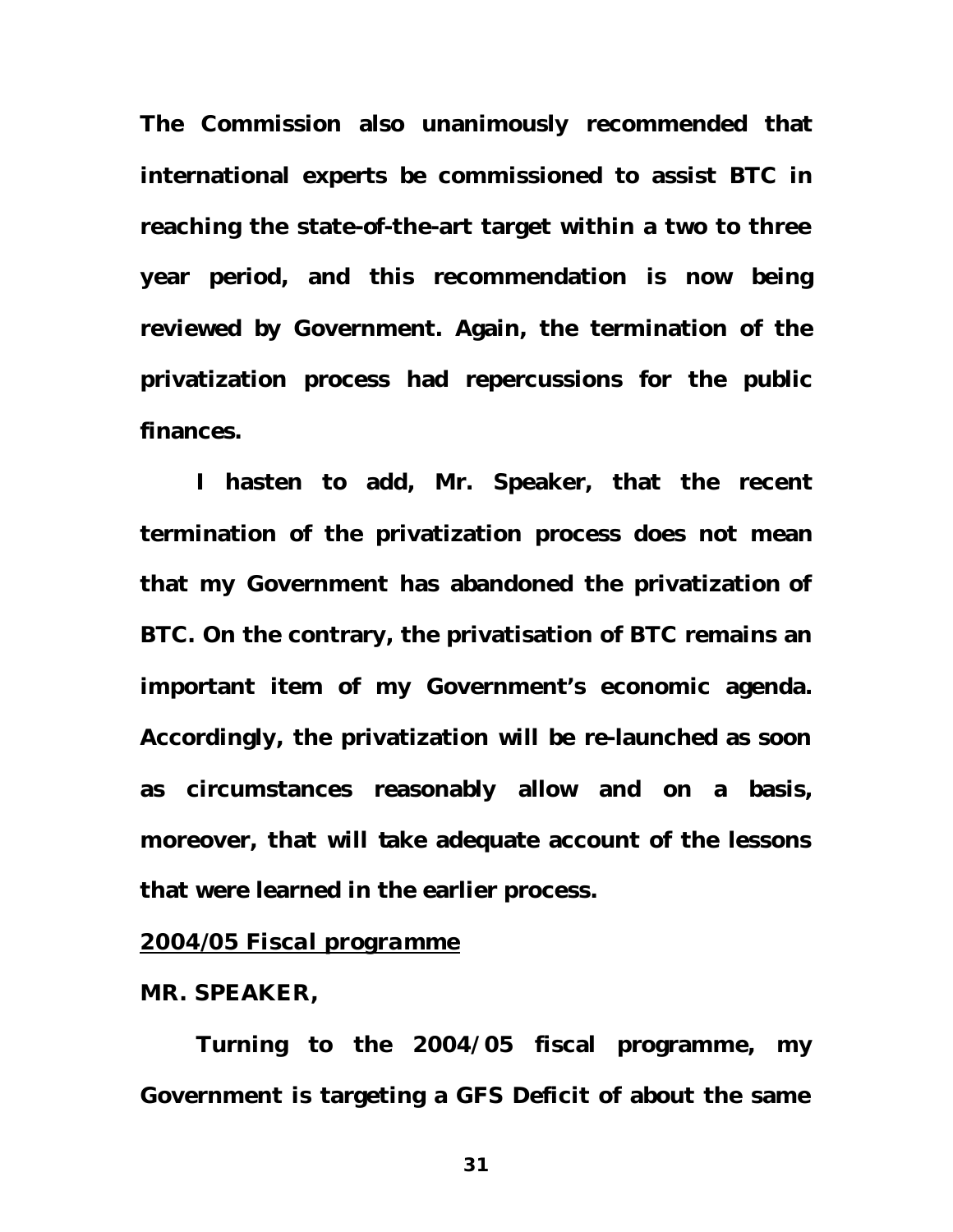**level as in 2003/04, namely 2.9%, but with increased revenues this will facilitate a higher level of expenditure on infrastructure and social services.**

## **Recurrent Revenue**

**In relation to revenue, we expect strong growth in the economy which will generate a 5% increase in Recurrent Revenue over the 2003/04 Budget level. This is an increase of \$132million or 14% over the 2003/04 projected outturn which was less than the Budget Estimates for the reasons outlined. We are making a small number of adjustments to existing sources of revenue to provide \$27.3million, and we intend to dispose of the Radisson Hotel and obtain a net \$10million for the Treasury. Thus, we are increasing the dividends from BTC and BEC, by \$11million, and Bank Licence Fees will provide an additional \$3.5million. In addition, the Stamp Act will be extensively amended to reduce the losses resulting from the numerous avoidance schemes that are currently in vogue in commercial transactions and in relation to the sale of land. The plugging of these**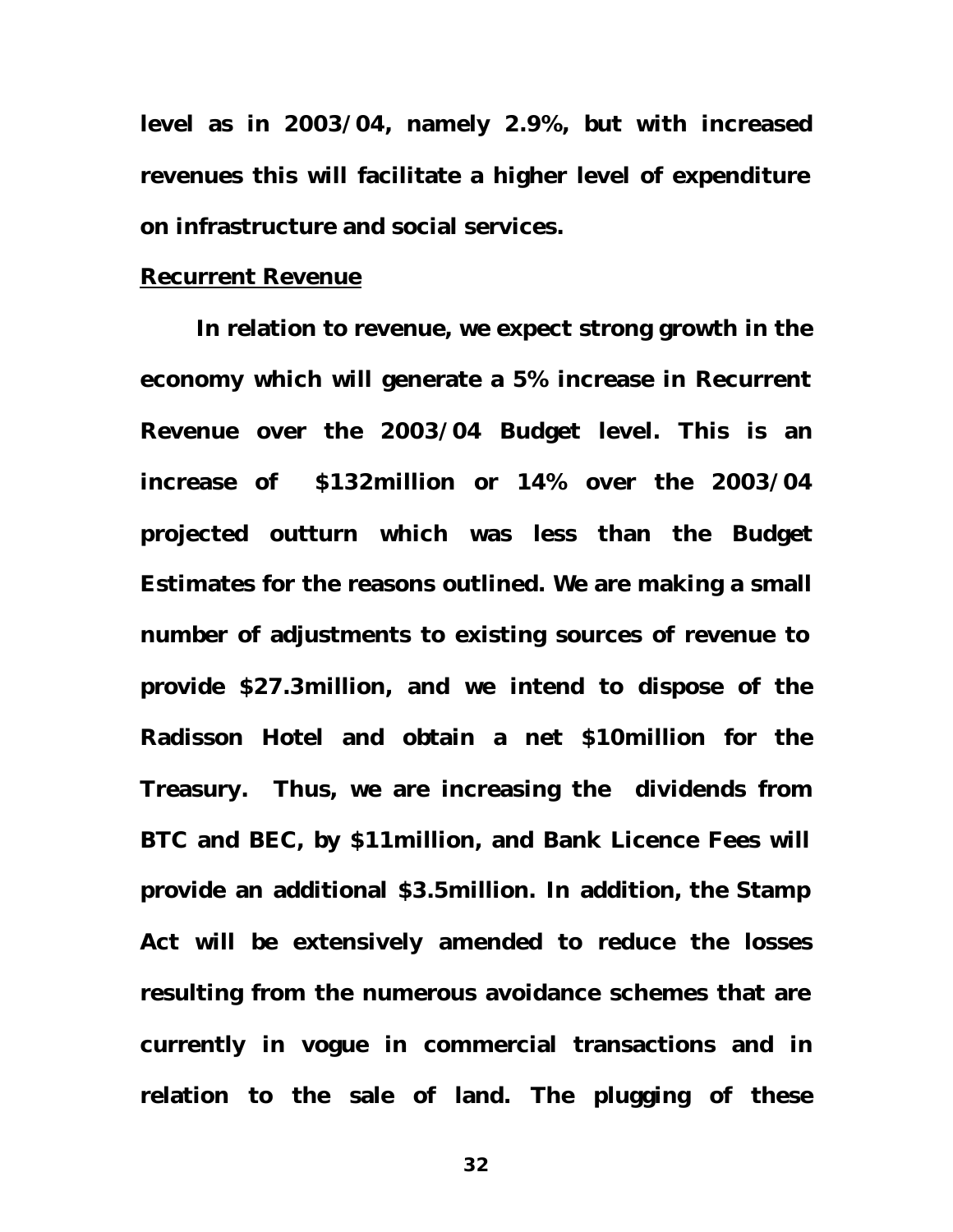**loopholes will be accompanied by a broadened range of coercive measures and a more stringent penal regime to discourage and punish evasion and other forms of tax fraud in relation to stamp duty collection. The draft amendments to give effect to these measures will be laid before Honourable Members very shortly. These amendments are projected to realize an additional \$10million.** 

**Until Recurrent Revenues recover, as we expect will occur during the course of 2004/05, the scope for fiscal concessions is limited. However, I am removing Customs Duties and Stamp Duty on Imports from building materials for use by the private schools so as to enable them to maintain standards. I am also eliminating Customs Duties on all musical instruments so as to assist professional musicians, and the many bands formed by young people or in which young people participate. I am also eliminating Customs Duties on ink and certain other materials required for computers as part of the ongoing programme to encourage computerization. Finally, I am adding bath**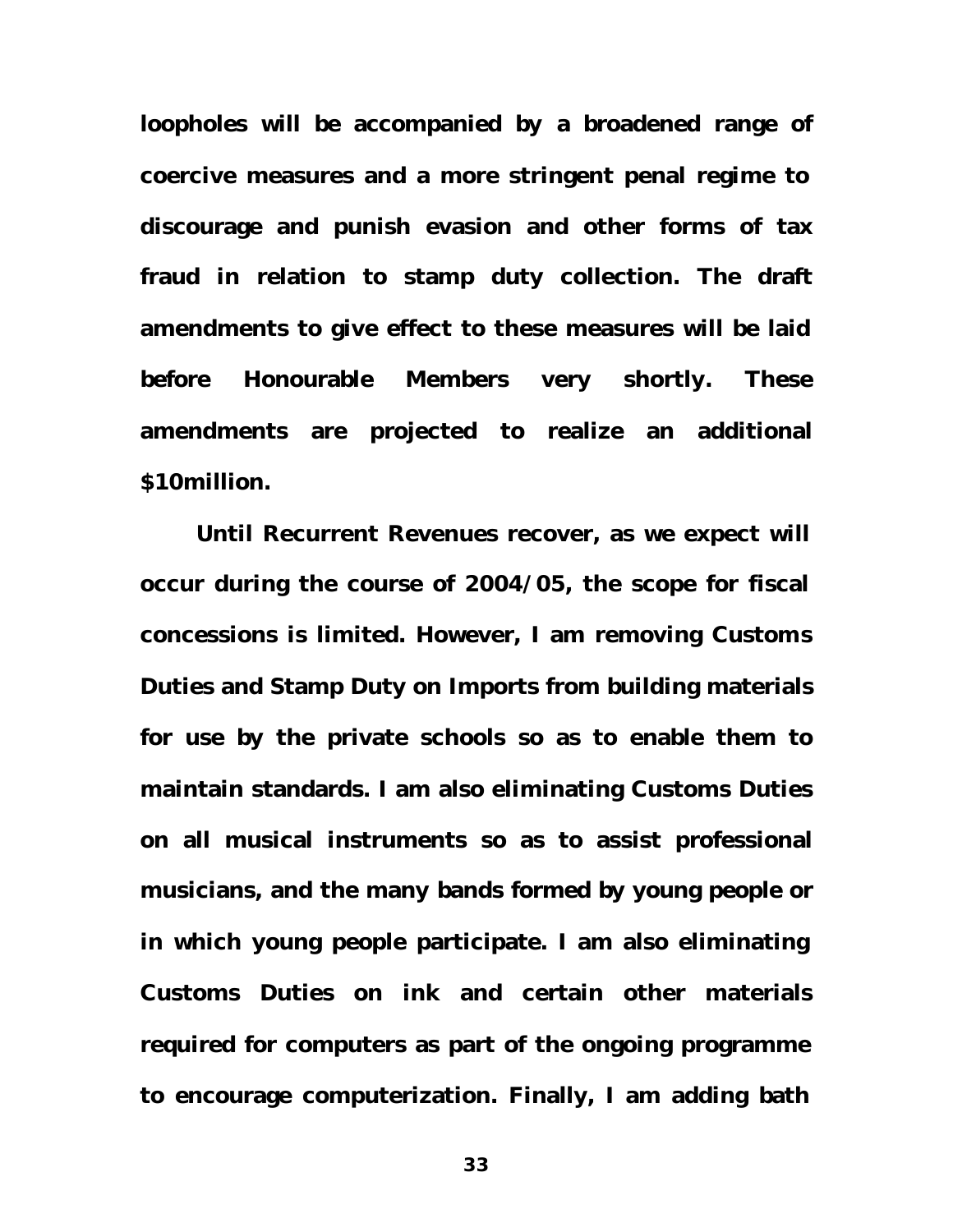**soap to the bread basket items.** 

# **Recurrent Expenditure**

**In relation to Recurrent Expenditure side, we are providing for \$1176million, which is an increase of \$114million or about 11% over the 2003/04 Budget. Some \$31million of this increase is required for debt service, and \$83million will be for Recurrent Services.** 

**Ministers in their contributions to the Budget Debate will deal in depth with the progress envisaged in 2004/05 in relation to the matters falling within their respective portfolios. I do not propose to address these areas of expenditure in any detail but I would stress that priority is being given to education and training. I will summarise the main features in the following terms.**

**Excluding debt service, Recurrent Expenditure in 2004/05 will be \$954million. Some \$428million of this, or almost 45% will be spent on the social sector including education and training, health, housing, social services, and youth development. Further amounts will be provided by the private sector, especially new hotel investments, in**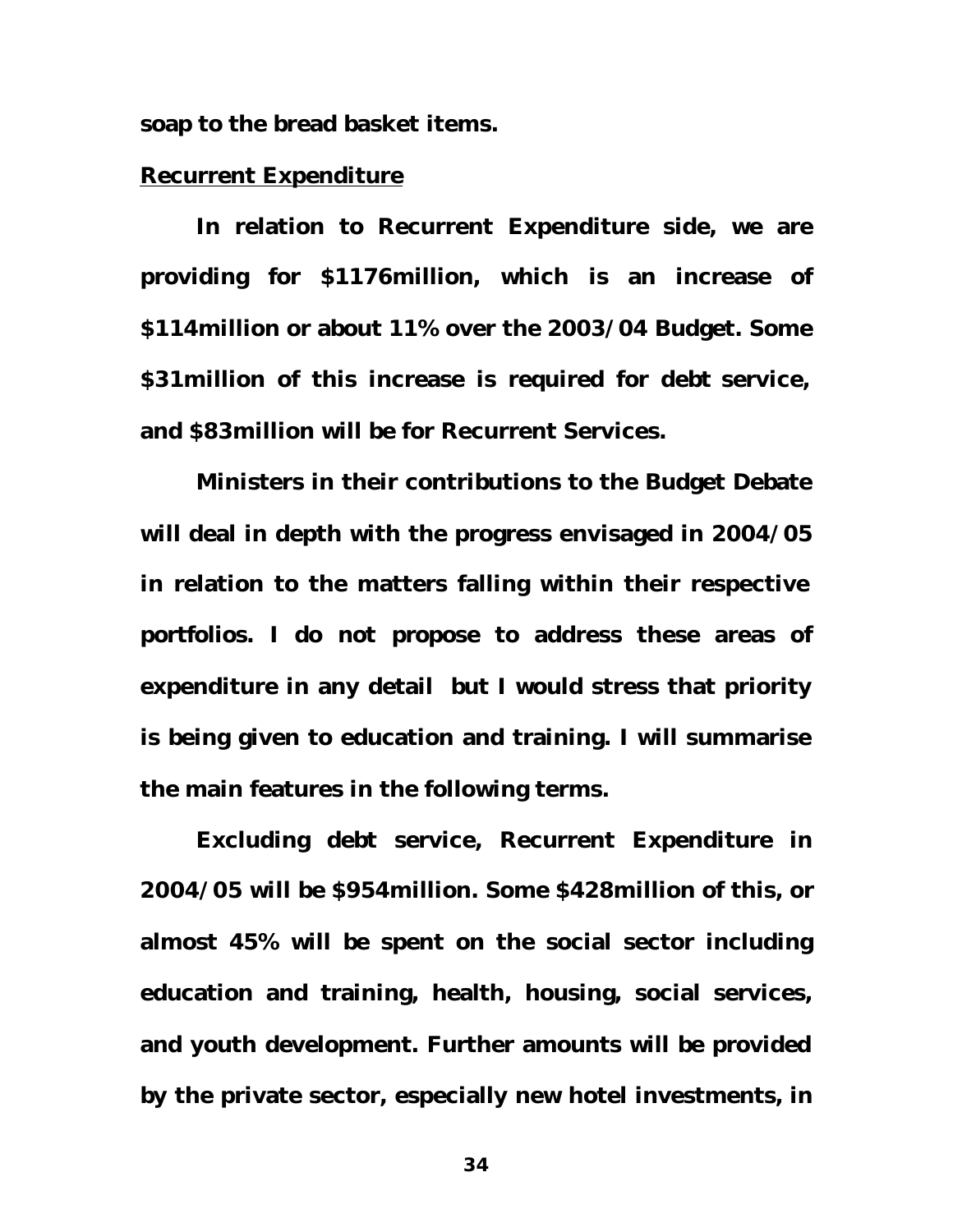**the form of training grants, on-the-job training and related benefits.** 

**This expenditure also includes provision for the start of the Youth Service Programme which is being supported by the Inter-American Development Bank. This is a programme which could be of fundamental importance in reaching out to vulnerable young people and assist them in gaining focus for their talents and ambitions.** 

**This expenditure also includes provision for special education needs. It is said that the quality of life of a society can be gauged by the degree of compassion which it demonstrates to the weak and the vulnerable in its midst. Certainly in The Bahamas we cherish those with disabilities and will do everything possible to enable them to enjoy a full and meaningful life.**

**Almost 20% will be spent on national security, including police, defence, judicial and legal affairs. Bearing in mind the need to upgrade security at ports and airports, for which a facility fee will be chargeable, the amount which will be spent on national security will**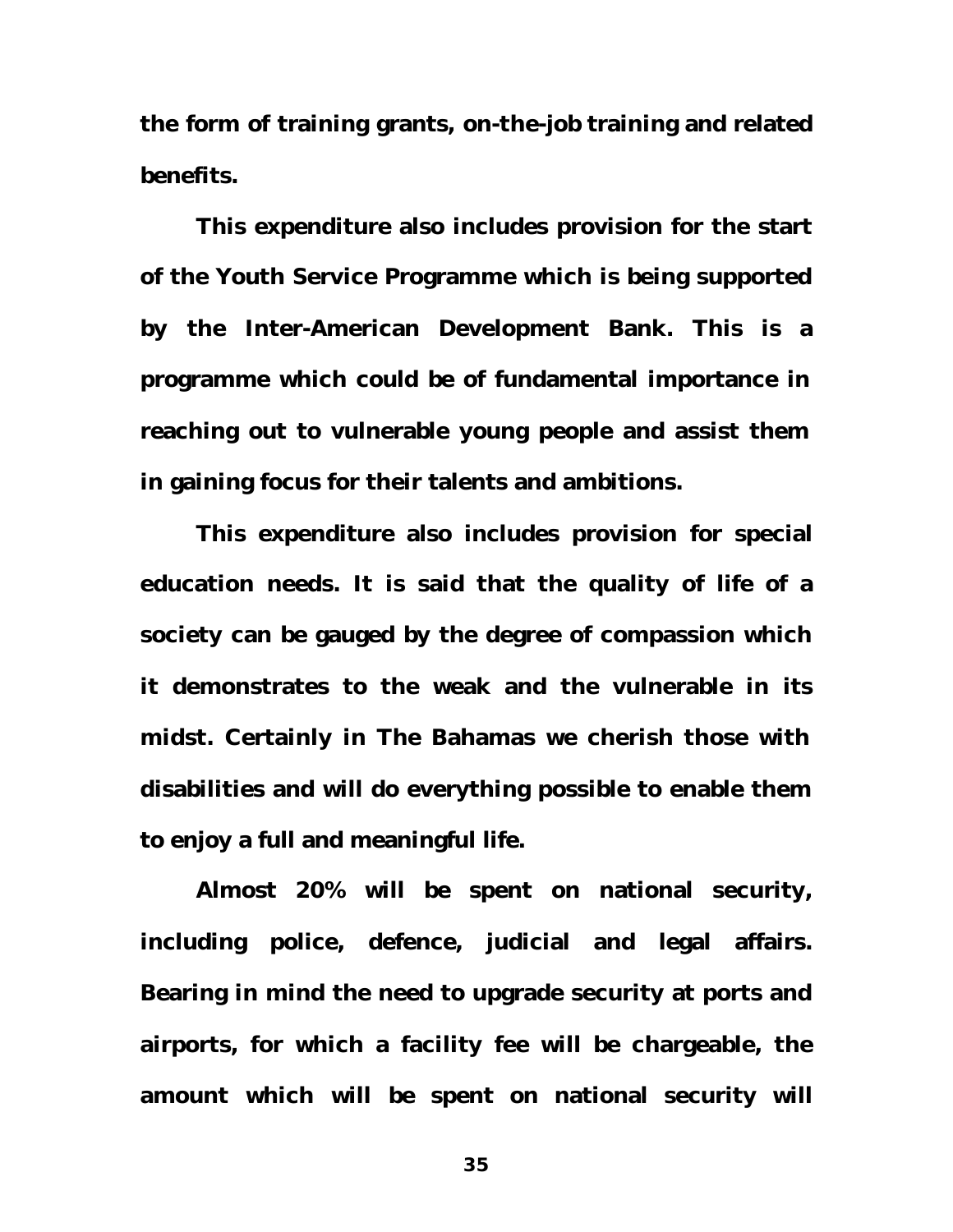**increase significantly as soon as the facility fee is put in place. Furthermore, in relation to real estate development in more remote areas, it is the intention to insist, in the context of negotiated Heads of Agreement, that such investments also provide security services. If such services have to be provided by the police, the developers will be expected to make a reasonable contribution to the cost.** 

**Some \$65million will be spent on infrastructure, including works and transport. These are the maintenance costs as the major infrastructure projects are in the Capital Budget.**

**Some \$100million will be spent on the economic services, including tourism, trade and agriculture and fisheries.** 

**Finally, \$173million will be spent on administrative services such as foreign affairs, public service, finance and local government.** 

**I wish to draw particular attention to the provision of \$500,000 on consultancy services for, amongst other**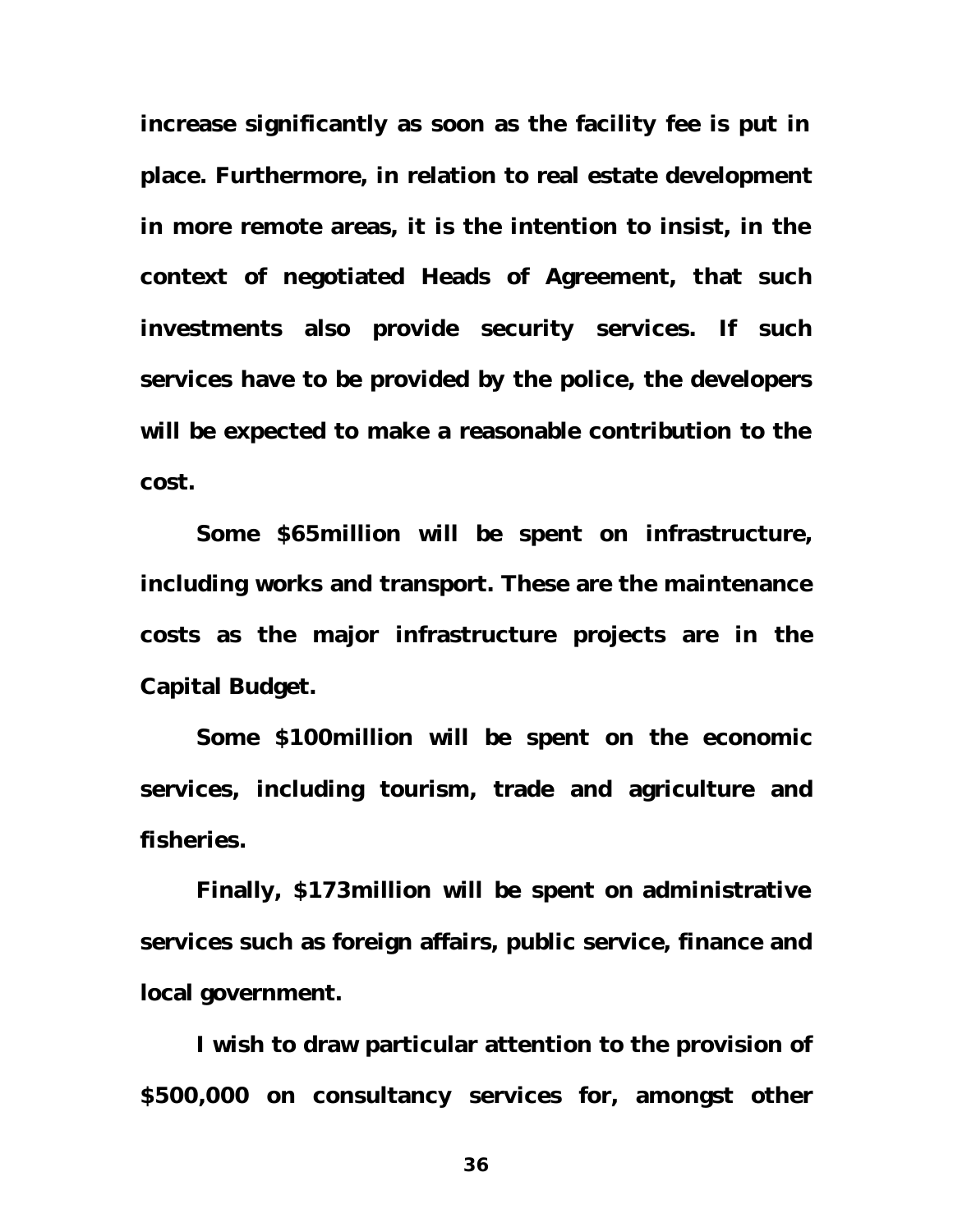**things, planning the development of Clifton Cay National Park. There is also provision of \$1million for interest payments on the Bonds which will be issued for the purchase of the Park pursuant to the legislation that recently received the approval of this Honourable House. These provisions are in the Estimates for the Office of the Prime Minister. The consultancy will provide an outline of how the Park should be developed and laid out so as to maximize public benefit from the Park. In this regard, it is envisaged that the Park would provide a facility which would be of enjoyment to Bahamians as well as an attractive enhancement to the cultural experience of our visitors. Proper development of the Park would provide for revenue-generating facilities which would assist in retiring the Bonds. I take the opportunity to assure Honourable Members and the public at large that my Government intends to consult closely with interested organizations and persons before the Park is created so that the design and functionality of the Park and its ancillary support structures and services will meet the**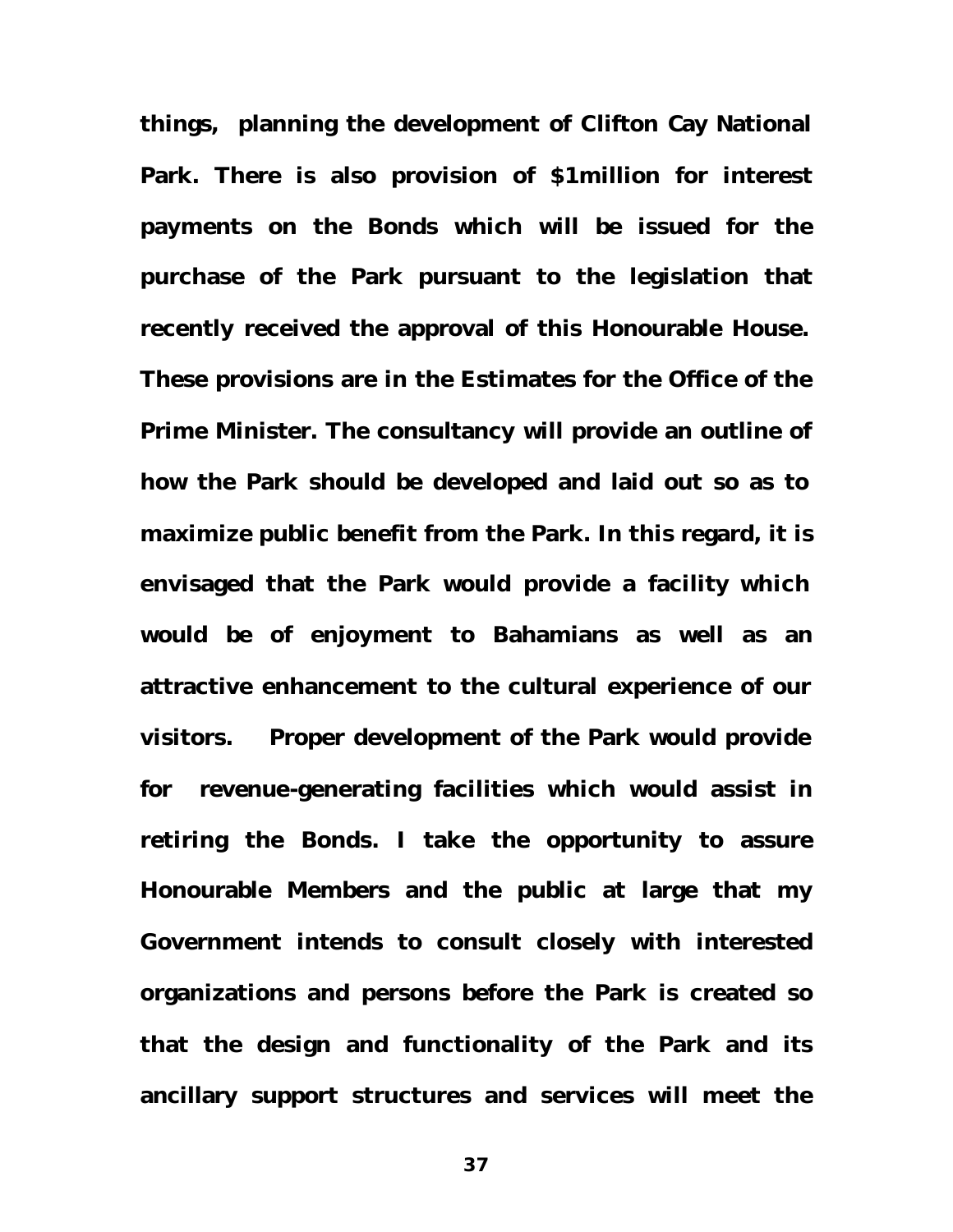**widest possible acceptance.** 

### **MR. SPEAKER,**

**A particular feature of Recurrent Expenditure is that a significant proportion of it is dedicated to salaries and related expenditures. This is inevitable since most essential public services in our nation contain a high human resource element. As a society we value the human resources which underpin these services whether it be in the form of nurses, doctors, teachers, Police officers, Defence Force personnel, Customs and Immigration officers or the other professional, administrative and technical staff who constitute the other limbs of the Public Service. In addition, there are the many thousands of volunteers who contribute to our society in myriad ways and who do not feature in any budget.** 

**On this occasion I wish to pay tribute not only to the very many dedicated public servants who assist in the governance of our country, but also to those who provide voluntary services without reward and frequently without public recognition of any kind. The Bahamas needs many**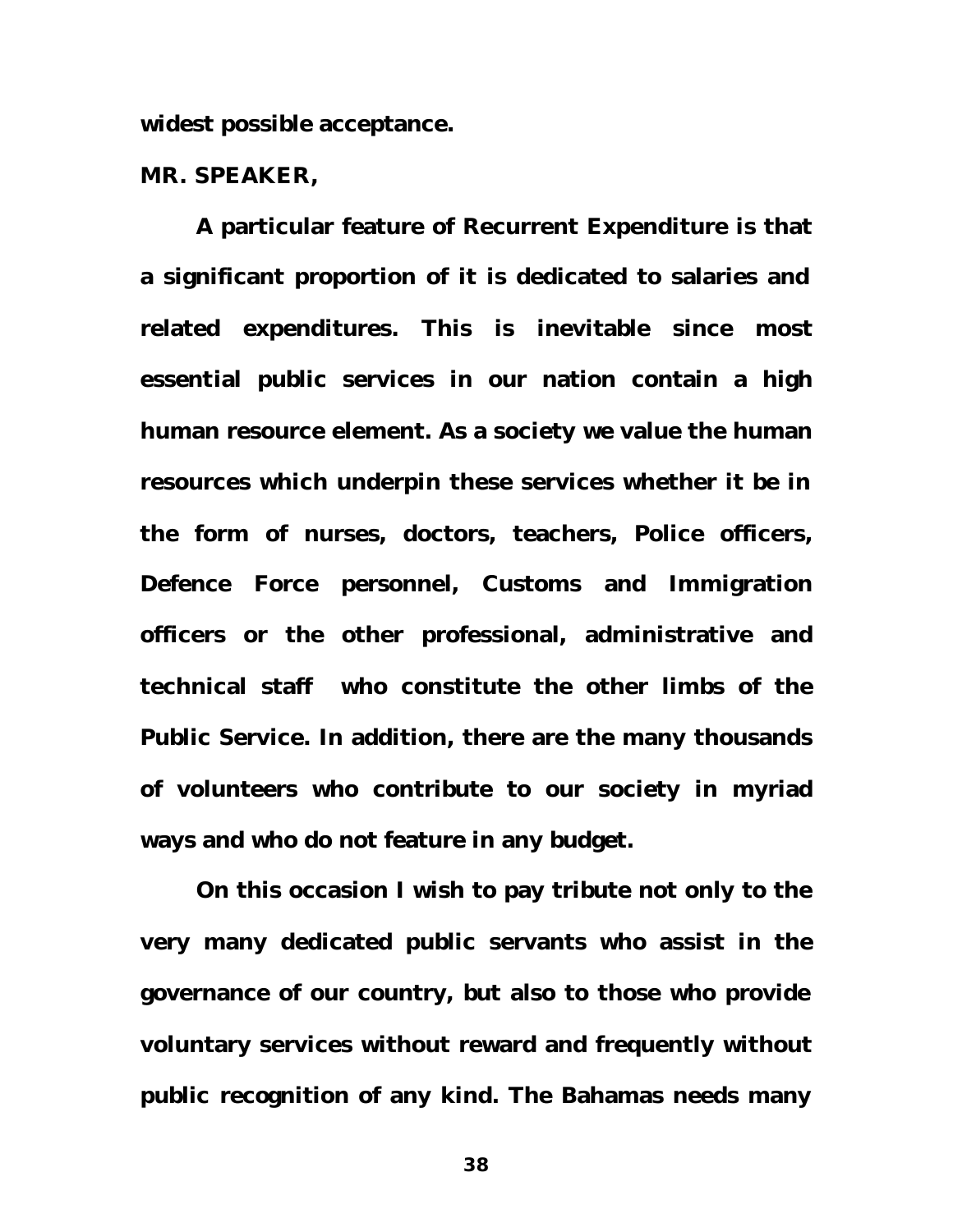**more such dedicated and committed and unselfish people. The spirit of volunteerism is a necessary ingredient of national upliftment. It is patriotism in its finest form. Nowhere is this spirit more evident than in the many commissions that my Government has appointed since we assumed office in May, 2002. These Commissions are methodically assisting in the transformation of the way we govern and in the way that we go about the crystallization of vital policies for the political, economic, educational, social, and cultural development of our nation. I promised the Bahamian people a new "Age of Transformation". The results of this paradigm shift may not always be obvious to all, but rest assured that that shift is now irreversibly in progress and that the Age of Transformation is already beginning to bear fruit.** 

# **Capital Expenditure**

## **MR. SPEAKER:**

**I turn now to an overview of Capital Expenditure for the 2004/05 fiscal period. We are providing for \$148million but it is important to bear in mind that we**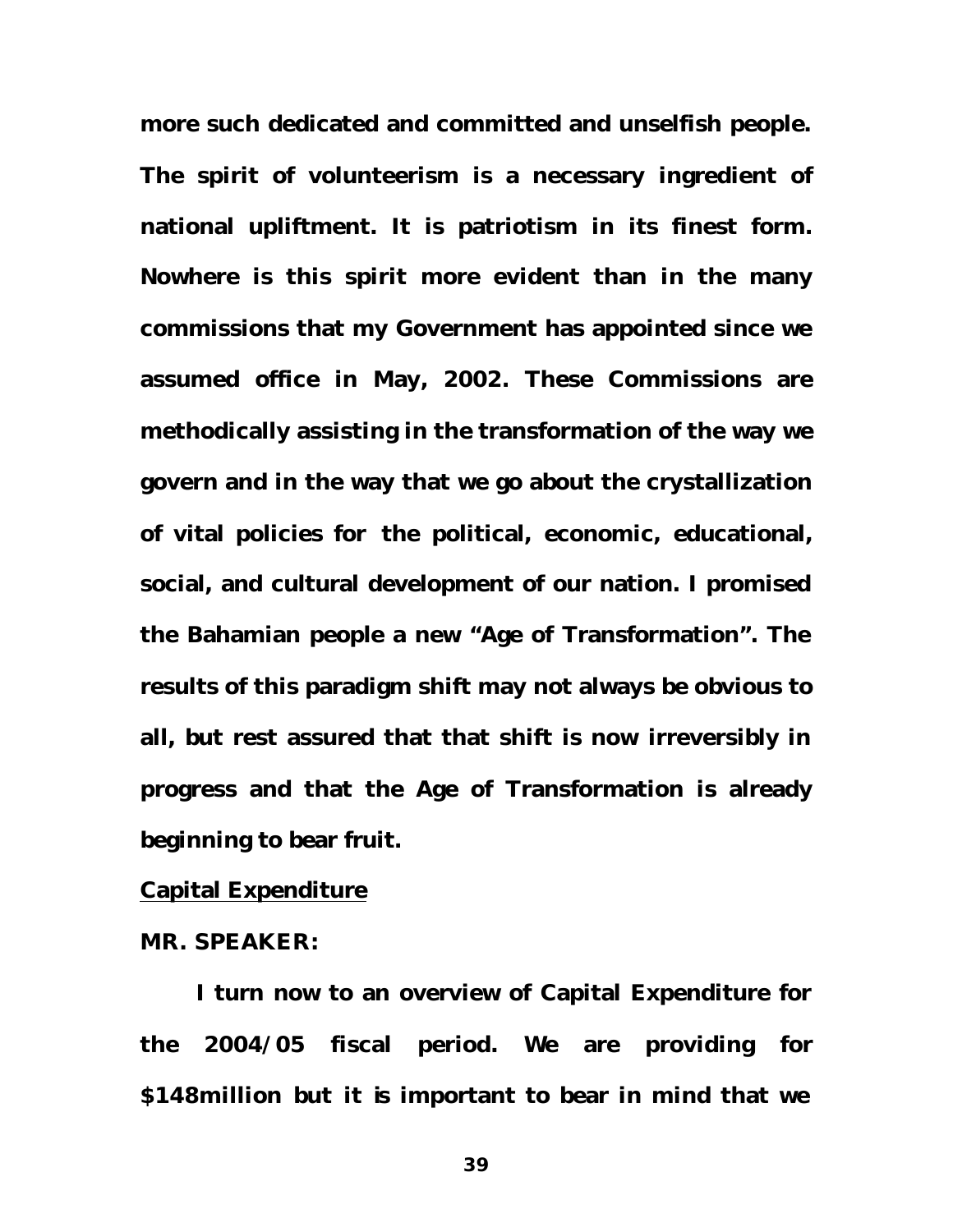**are endeavouring to encourage private sector "buy-in" to many of our programmes. This means that a significant proportion of total expenditure on social transformation will be provided by the private sector. As in the case of Recurrent Expenditure, I will outline the main features and the principles which the Government took into account in formulating the Capital Estimates. My Ministers, however, will put the flesh on the bones, so to speak, when they make their respective contributions to the Budget Debate.**

**The principles on which the Government based its strategy in formulating the Capital Estimates are that full and adequate provision must be made for:-**

- **urban renewal and social regeneration throughout The Bahamas,**
- **the maintenance, modernization, and expansion of infrastructure essential to social and economic development throughout The Bahamas, and**
- • **the provision of sufficient capital to enable the uniformed services to carry out their**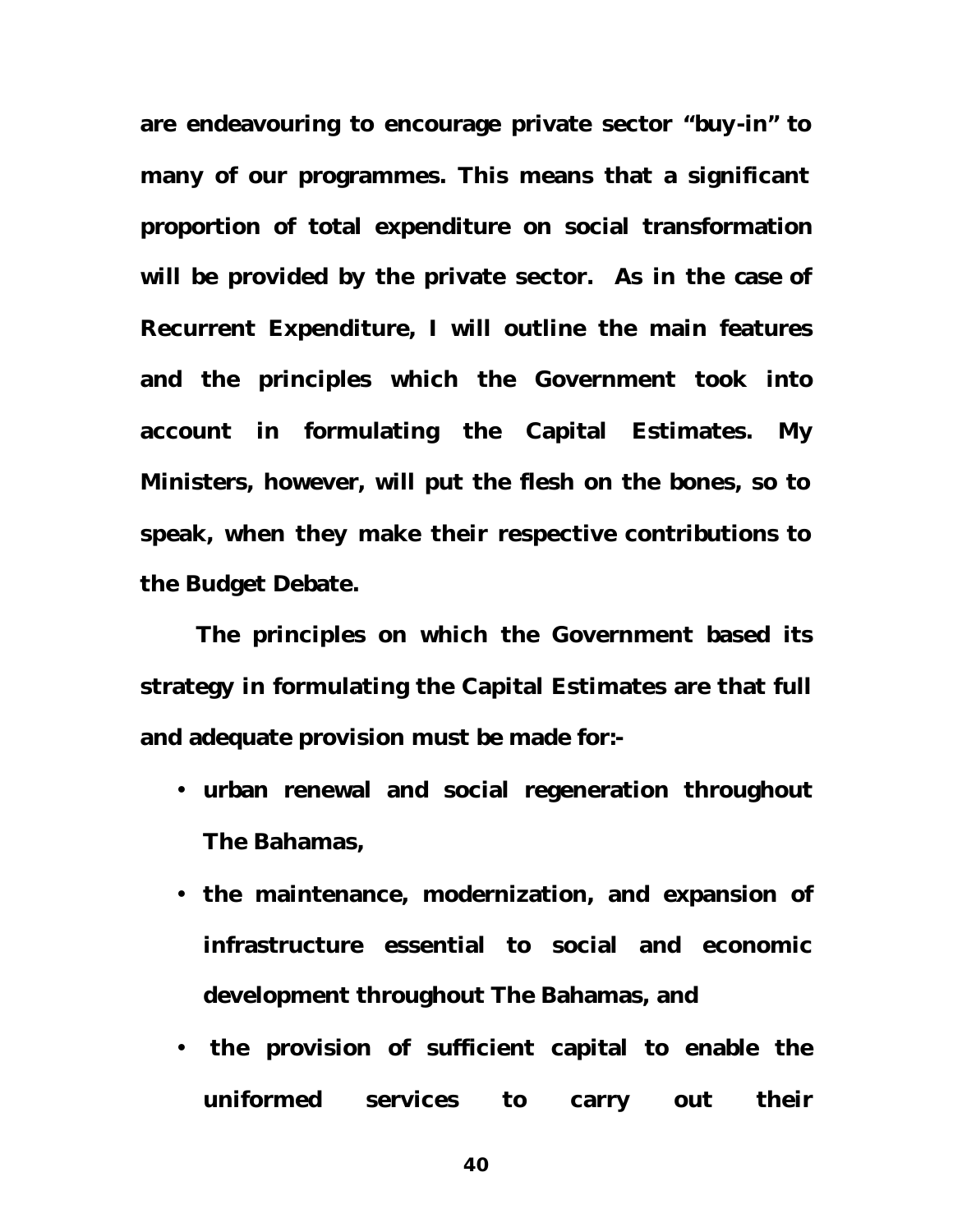**responsibilities.** 

**These principles are obvious in the specific allocations being made.** 

**The Urban Renewal Programme, of which I spoke earlier, encapsulates my Government's commitment to social regeneration. Similarly, my Government's policy decision to press ahead with critical improvements to Nassau Airport and the major airports in the Family Islands is emblematic of my Government's commitment to physical regeneration.** 

**In the case of Nassau International Airport, the major works commissioned do not appear in the Budget because this work is the responsibility of the Airport Authority and will be financed by user fees. In due course, a similar approach will be applied to the major airports in the Family Islands.** 

### *Fiscal Deficit*

**On the basis of Recurrent Expenditure of \$1176million, and Capital Expenditure of \$148million, Total Expenditure will be \$1324million. Recurrent**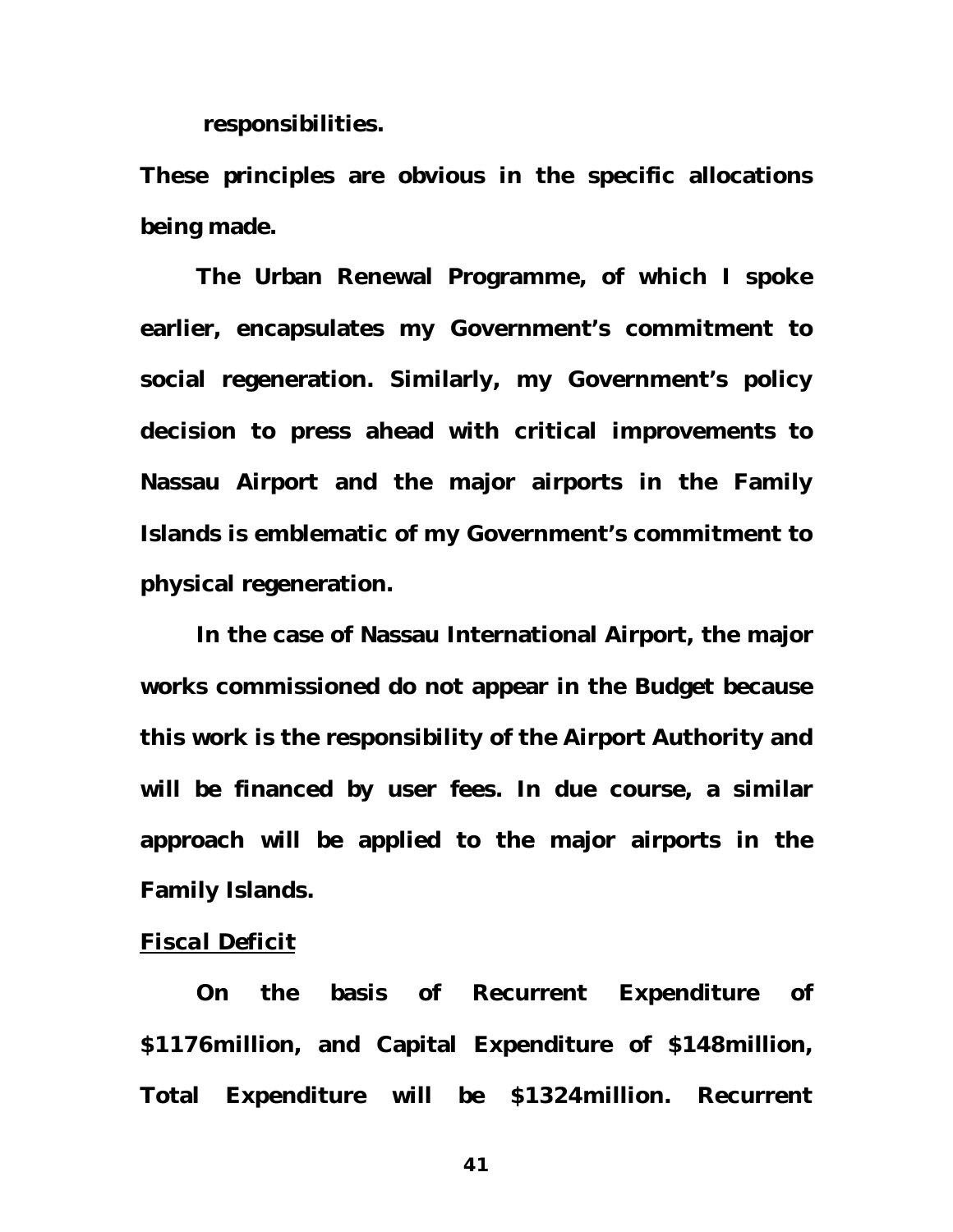**Revenue will be \$1052million and Capital Revenue, excluding borrowings, will be \$11million, giving Total Revenue of \$1063million. Subtracting Total Revenue from Total Expenditure leaves a balance of \$261million. Debt Redemption of \$97million must be subtracted from this figure to calculate the GFS Deficit because Debt Redemption does not go into the calculation of the GFS Deficit. The GFS Deficit is, therefore, \$164million which is 2.9% of projected GDP of \$5630million. This Deficit of 2.9% is about the same as the projected outturn for 2003/04. This level of Deficit is reasonable in view of the fact that the economy is on the threshold of expanding, and, therefore, it would not make sense to deflate the economy at this time. Moreover, if the process of reviewing the national accounts data leads to substantial increases in the GDP data, the actual level of GFS Deficit could be considerably lower.**

**Thus, our commitment to fiscal prudence is undiminished. We are still targeting a lower GFS Deficit than that realized in the years 2001/02 and 2002/03. In**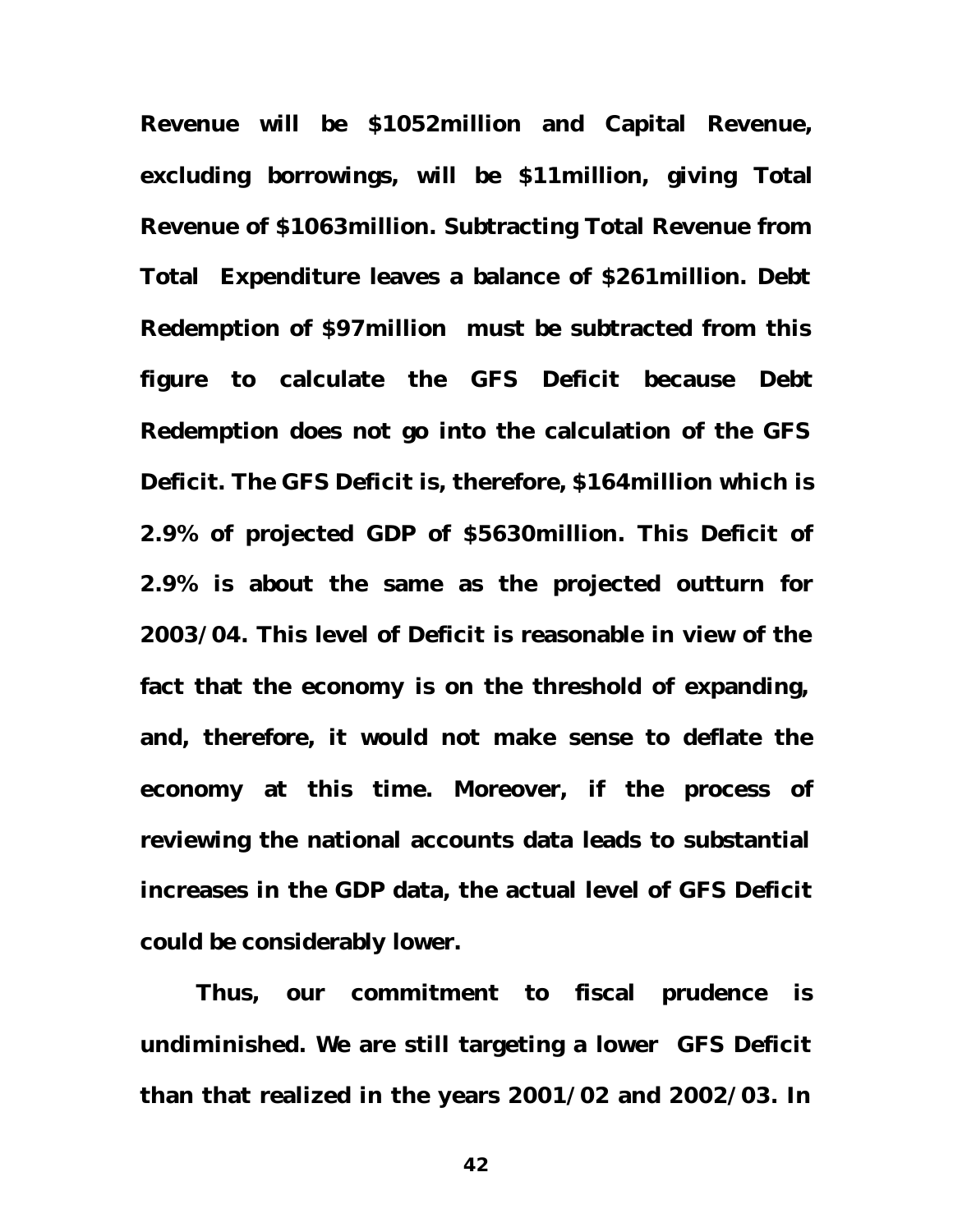**2001/02, under the previous administration, the GFS Deficit reached 4.1% and in 2002/03, which because of the May, 2002, General Election, was also in large part the fiscal policy of the previous administration, the GFS Deficit reached 3.5%. As our strategy to reflate the economy gathers momentum, we should be able to eliminate the GFS Deficit in a definite manner.**

**In this context of fiscal stabilization, I want to also stress that the major international organizations now endorse the emphasis being placed, not only on fiscal adjustment, but also on social development which is the ultimate purpose of democratic government.** 

# *Revenue modernization*

#### **MR. SPEAKER,**

**We must continue to upgrade and modernize the existing revenue system. That is why, at present, the major emphasis is on formulating and implementing measures to strengthen revenue administration. In addition to the strengthening of our Stamp Duty collection system that I mentioned earlier, a new Trade**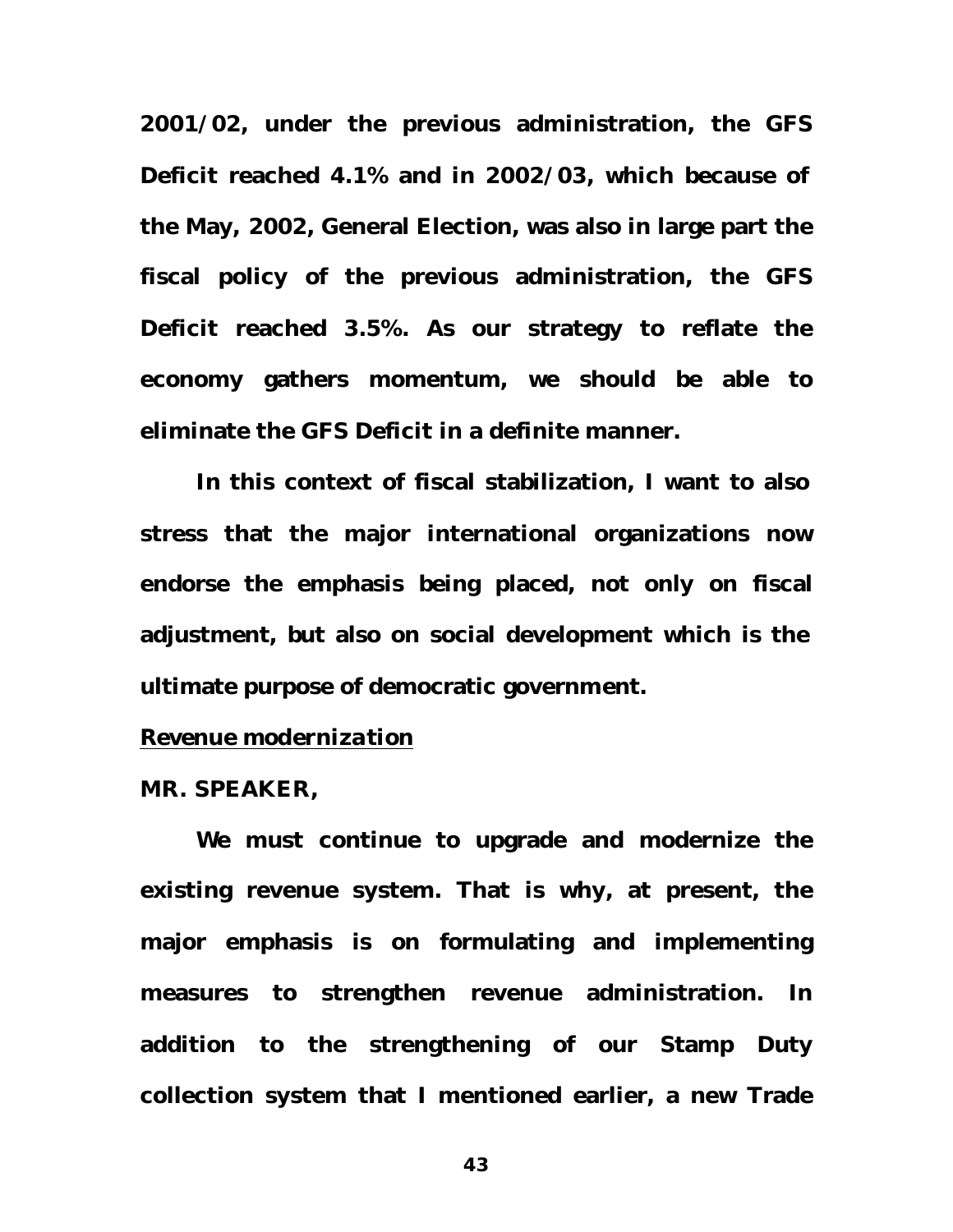**Information Management System is being installed in the Customs Department which, using the latest information technology, will enable the Customs authorities to facilitate legitimate trade while providing tools for identification and control over areas where there is actual or serious risk of revenue leakage.**

**It is of crucial importance that all taxpayers meet their just obligations in a timely manner. The taxes levied in The Bahamas are in accordance with laws passed by this legislature, and the monies raised are required to meet essential expenditures which are also approved by this legislature. We have an open and transparent budgetary system and the purposes of taxation are known. Therefore, it is incumbent on every responsible taxpayer to honour his or her tax obligations in a timely manner. CONCLUSION**

#### **MR. SPEAKER,**

**The Special Olympics were held last year in Ireland, and the Bahamian team captivated the hearts of everyone they met. It was a wonderful occasion for our Special**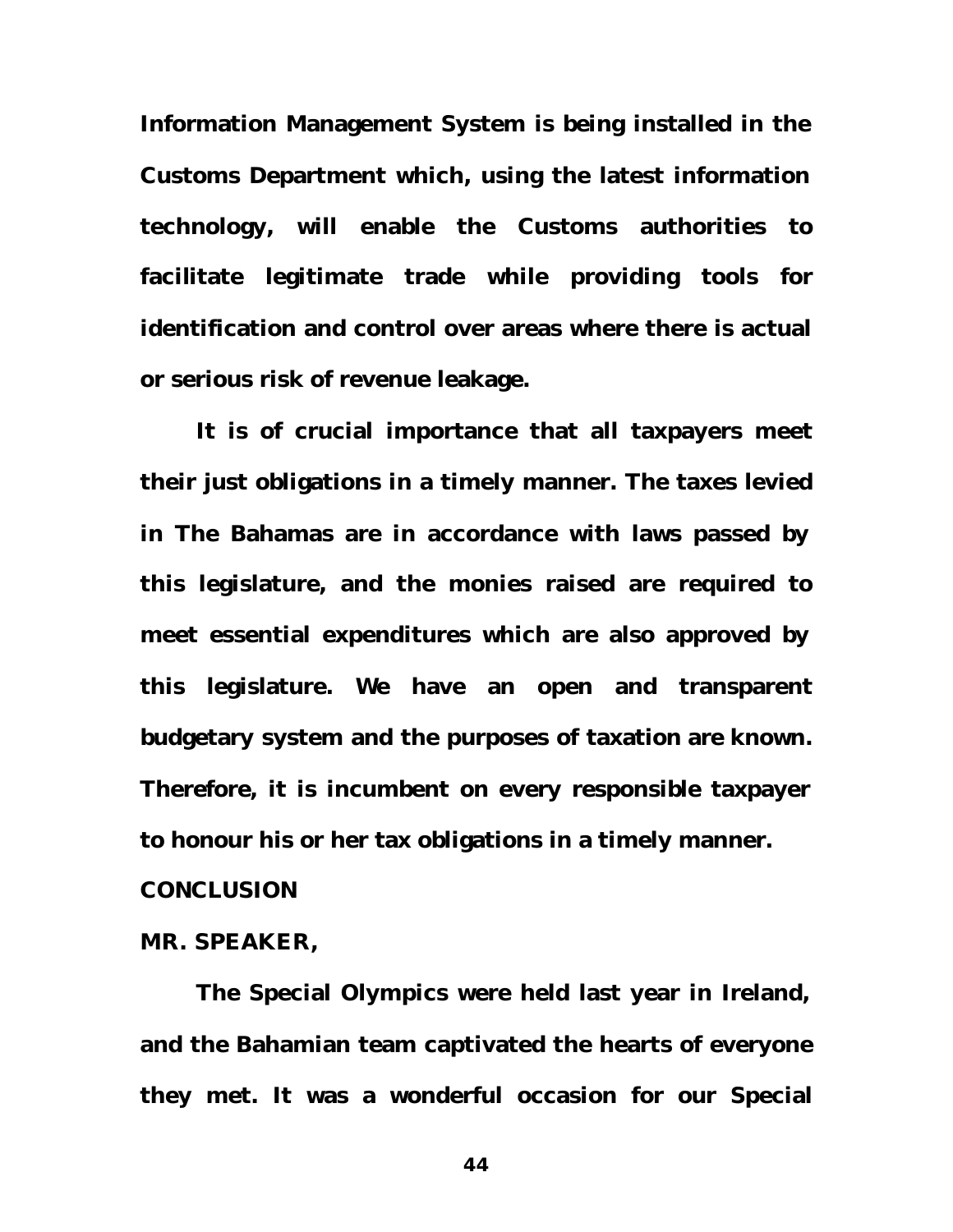**athletes.**

**This year the Olympic Games will be held in Athens, Greece, and every Bahamian looks forward to Bahamian athletes performing to the highest standards. Some 2,500 years ago, Athens, the capital of modern Greece, was home to the very first democracy the world had seen. Pericles was one of the greatest statesmen of this ancient democratic Athens. In one of the most famous speeches in history, Pericles said:-**

*"Athenians were the first to establish a democracy believing the liberty of all to be the strongest source of harmony; by sharing with each other the hopes that arose from their shared dangers they had freedom of soul in their civic life. They used the law for honouring the good and punishing the evil. For they thought that it was the way of the wild beasts to be ruled by one another by force, but that men should decide justice by law, to convince by reason, and to serve these two in act by submitting to the sovereignty of law and the instruction of reason."*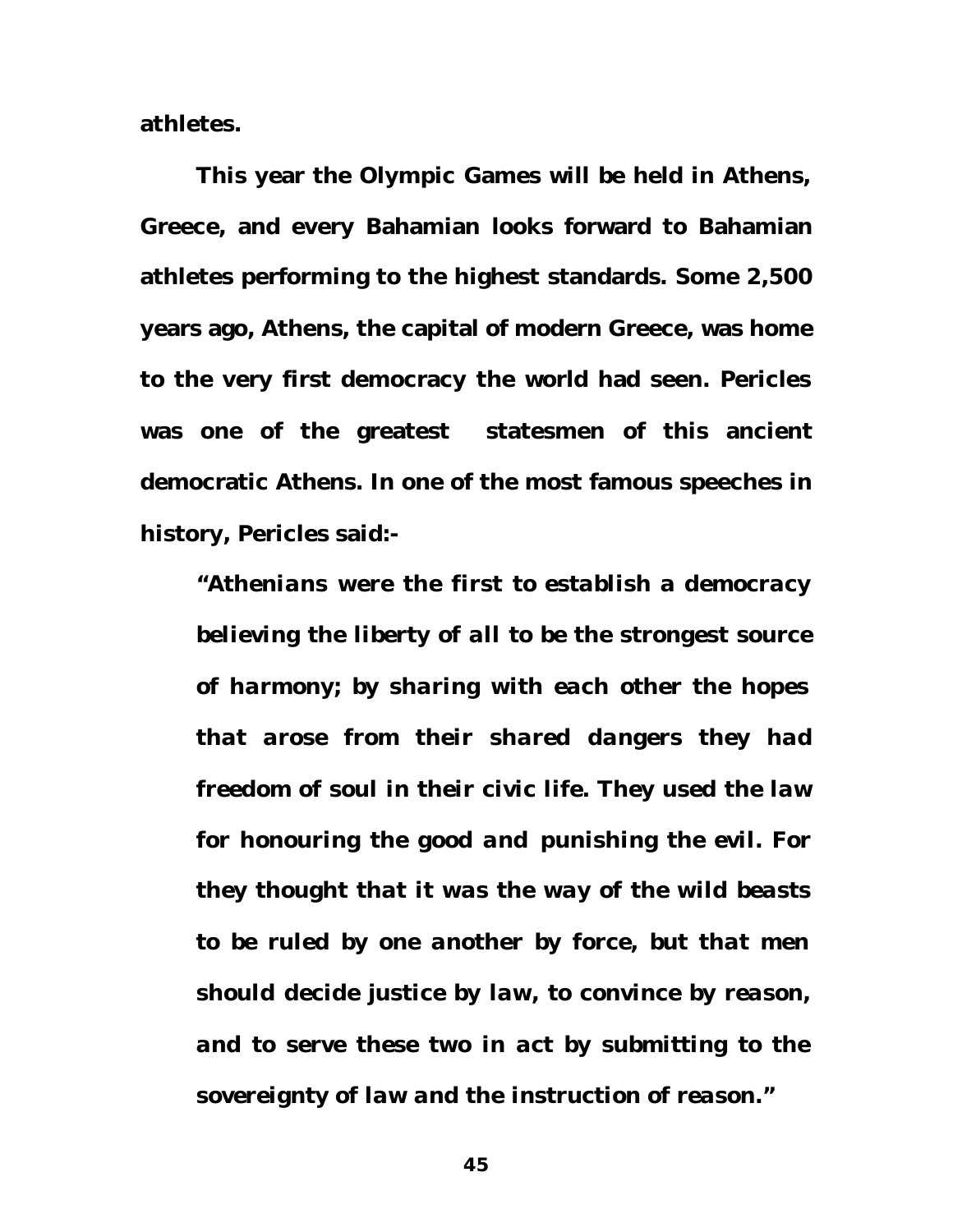**These words are timeless and the only words which we would add to them, would be to express our belief in our own democratic society, and in the Divine Inspiration that is so central to our values, our beliefs and our destiny.** 

**In his last recorded speech, Pericles is believed to have said that the characteristics required of a political leader are:-**

*"To know what must be done and to be able to explain it; to love one's country and to be incorruptible."*

**My Government is committed to exemplifying those values and honouring that pledge. Since entering office in May, 2002, my Government has worked tirelessly to explain our goals and the steps which we are taking to achieve these goals. Our goals are clear-cut and unambiguous, and they are being pursued, only after the most extensive consultative process ever instituted in the history of our country. Simply stated our goals are to:-**

• **maximise the job creation potential of the Bahamian economy by strengthening the key sectors of the**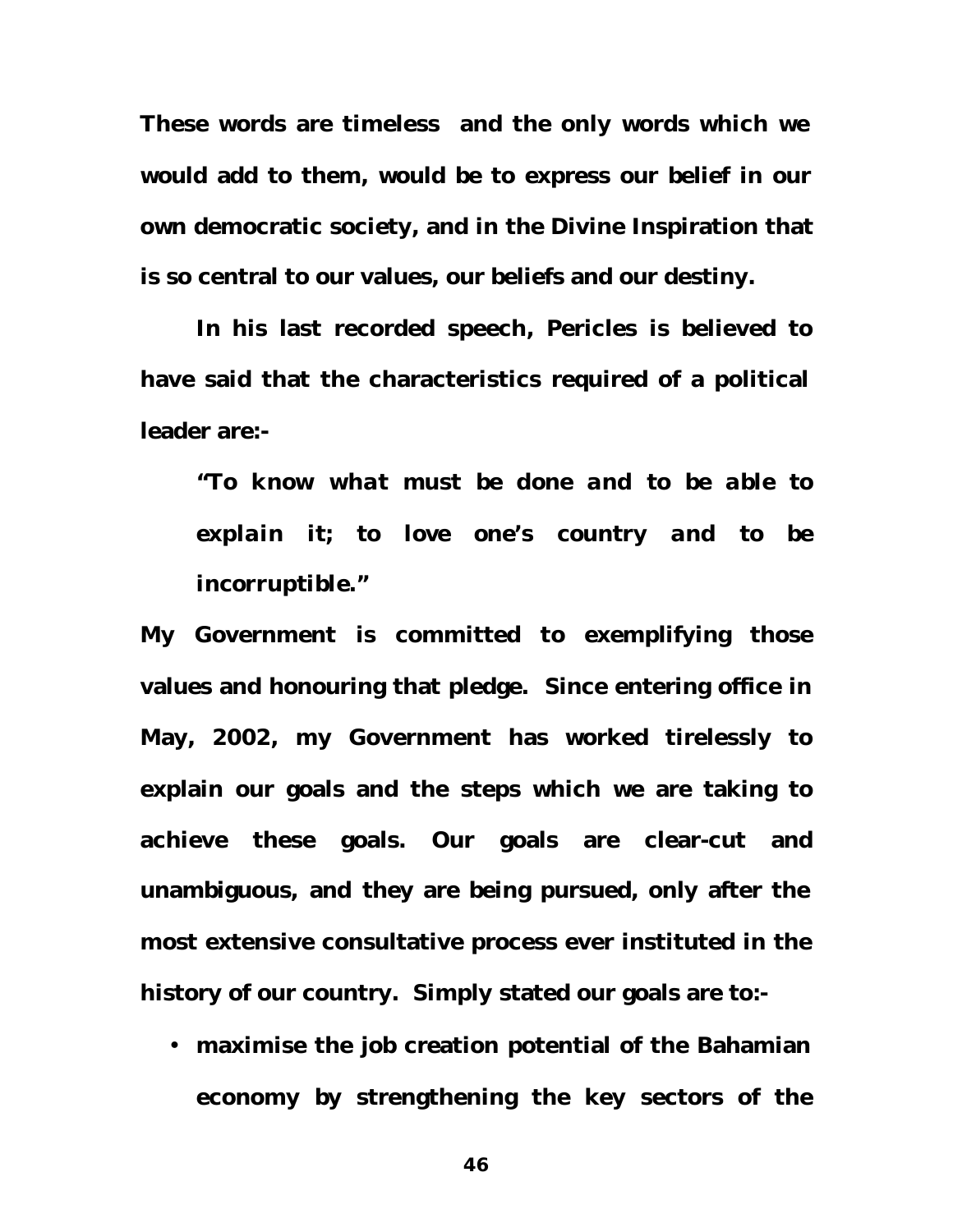**economy and encouraging the highest possible levels of employment-generating investment,** 

- **accelerate the social advancement and inclusion of all members of Bahamian society,**
- **ensure that every major settlement in The Bahamas participates in national prosperity and advancement,**
- **raise standards of delivery of public services so as to get the best possible value for the taxpayers dollar while providing a motivating framework for dedicated public servants, and**
- **commit to govern with integrity, compassion, and dedication in the interests of The Bahamas.**

**I have repeatedly emphasised in this Budget, the importance which my Government attaches to job creation, and job security. I have stressed our commitment in every instance to the requirement for investors to provide training of Bahamians. And I have made plain in word and deed our concern to transform urban areas of The Bahamas into safe, secure and flourishing neighbourhoods. The 2004/05 Budget, and the**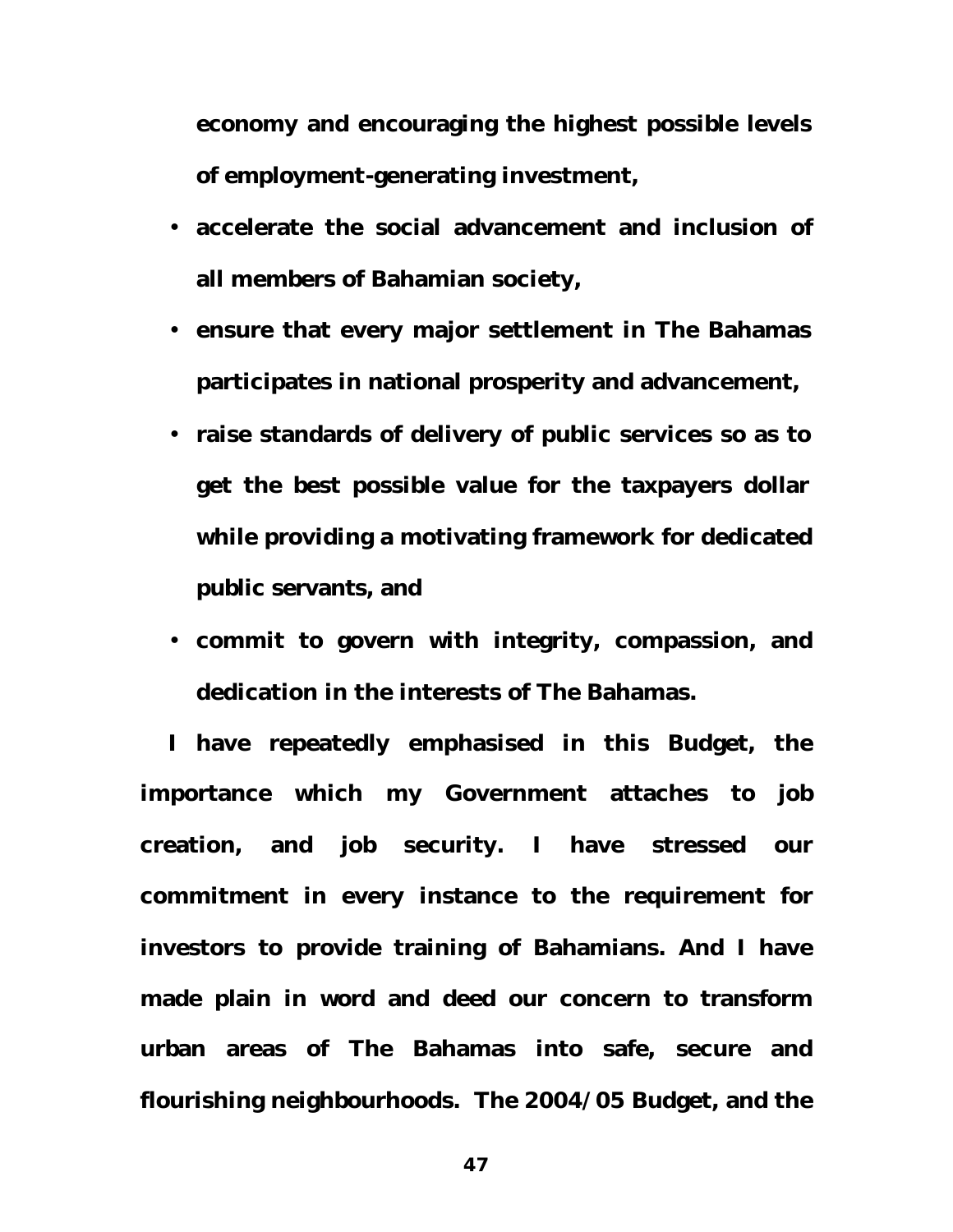**economic prospects on which it is based, represents yet another landmark in my Government's commitment to the interests of the Bahamian people.** 

**With that, Mr. Speaker, I have the honour to commend the 2004/05 Budget to the deliberations of this Honourable House.**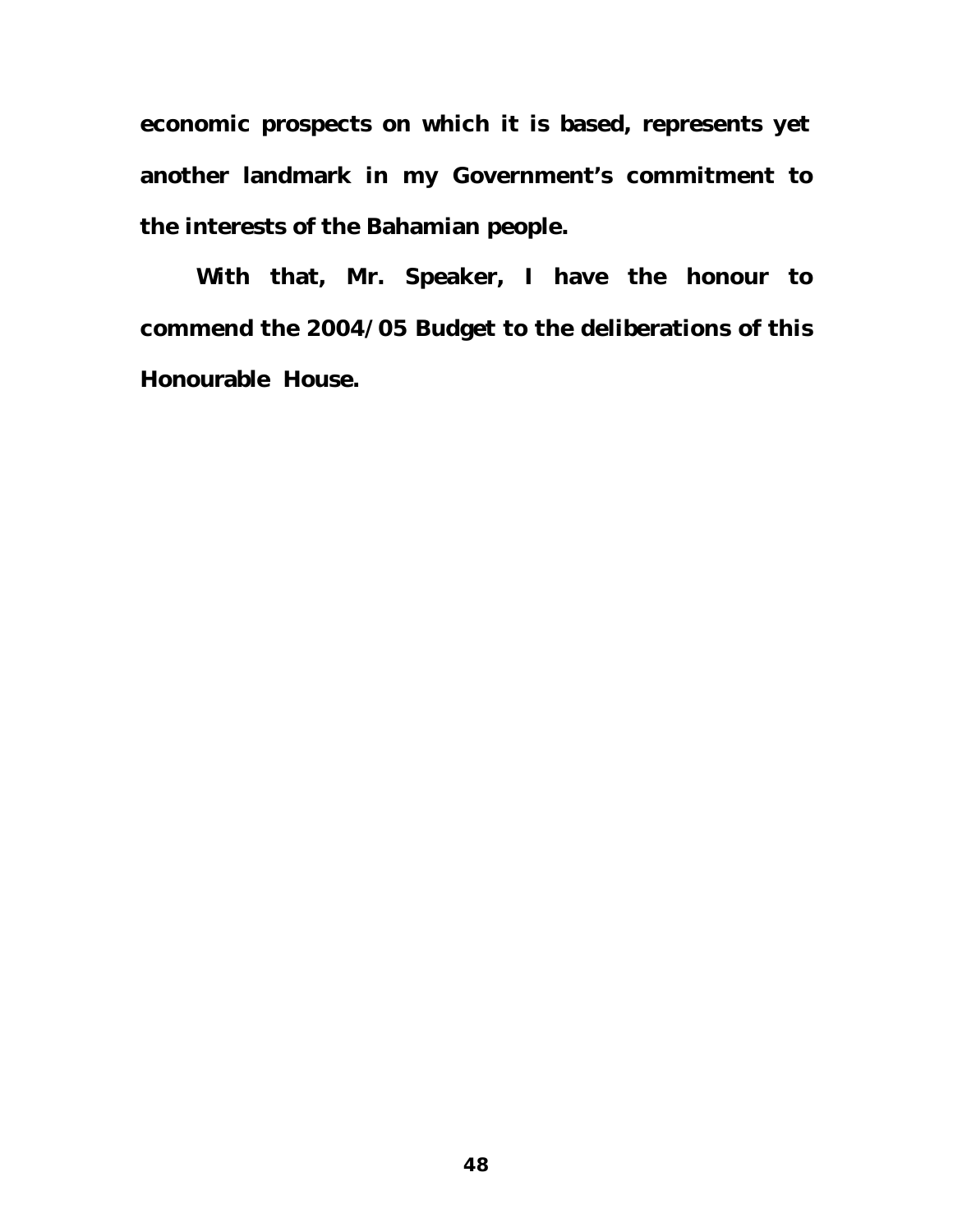**Table I. Growth of the Bahamian Economy 1995 - 2005**

|                                                                                                                                                | 1995 | 1996 | 1997 | 1998   | 1999                                                | 2000 | 2001   | 2002  | 2003* | 2004* | 2005* |
|------------------------------------------------------------------------------------------------------------------------------------------------|------|------|------|--------|-----------------------------------------------------|------|--------|-------|-------|-------|-------|
| <b>GDP(Current Prices) (\$Millions)</b>                                                                                                        | 3500 | 3700 | 3840 | 4200   | 4570                                                | 4920 | 4920   | 5060  | 5240  | 5510  | 5780  |
| <b>Growth-Current Prices(%)</b>                                                                                                                | 2.4  | 5.6  | 3.8  | 4.3    | 7.2                                                 | 6.5  | 0.0    | 2.7   | 3.6   | 5.1   | 5.0   |
| <b>Growth-Constant Prices(%)</b>                                                                                                               | 0.3  | 4.2  | 3.3  | 3.0    | 5.9                                                 | 4.9  | $-2.0$ | 0.7   | 1.9   | 3.0   | 3.0   |
| Prices (%)                                                                                                                                     | 2.1  | 1.4  | 0.5  | 1.3(a) | 1.3(a)                                              | 1.6  | 2.0    | 2.0   | 1.7   | 2.1   | 2.0   |
| Source: IMF Article IV Mission 2003.<br>* Ministry of Finance estimates and discussions with IMF<br>(a) GDP deflator is higher in those years. |      |      |      |        |                                                     |      |        |       |       |       |       |
|                                                                                                                                                |      |      |      |        | Table 1: Growth of the Bahamian Economy 1995 - 2005 |      |        |       |       |       |       |
| 7.0<br>6.0<br>5.0<br>4.0<br>Percentage<br>3.0<br>2.0<br>$1.0$<br>0.0<br>$-1.0$<br>$-2.0$                                                       |      |      |      |        |                                                     |      |        |       |       |       |       |
| $-3.0$<br>1995                                                                                                                                 | 1996 | 1997 | 1998 | 1999   | 2001<br>2000                                        | 2002 | 2003*  | 2004* | 2005* |       |       |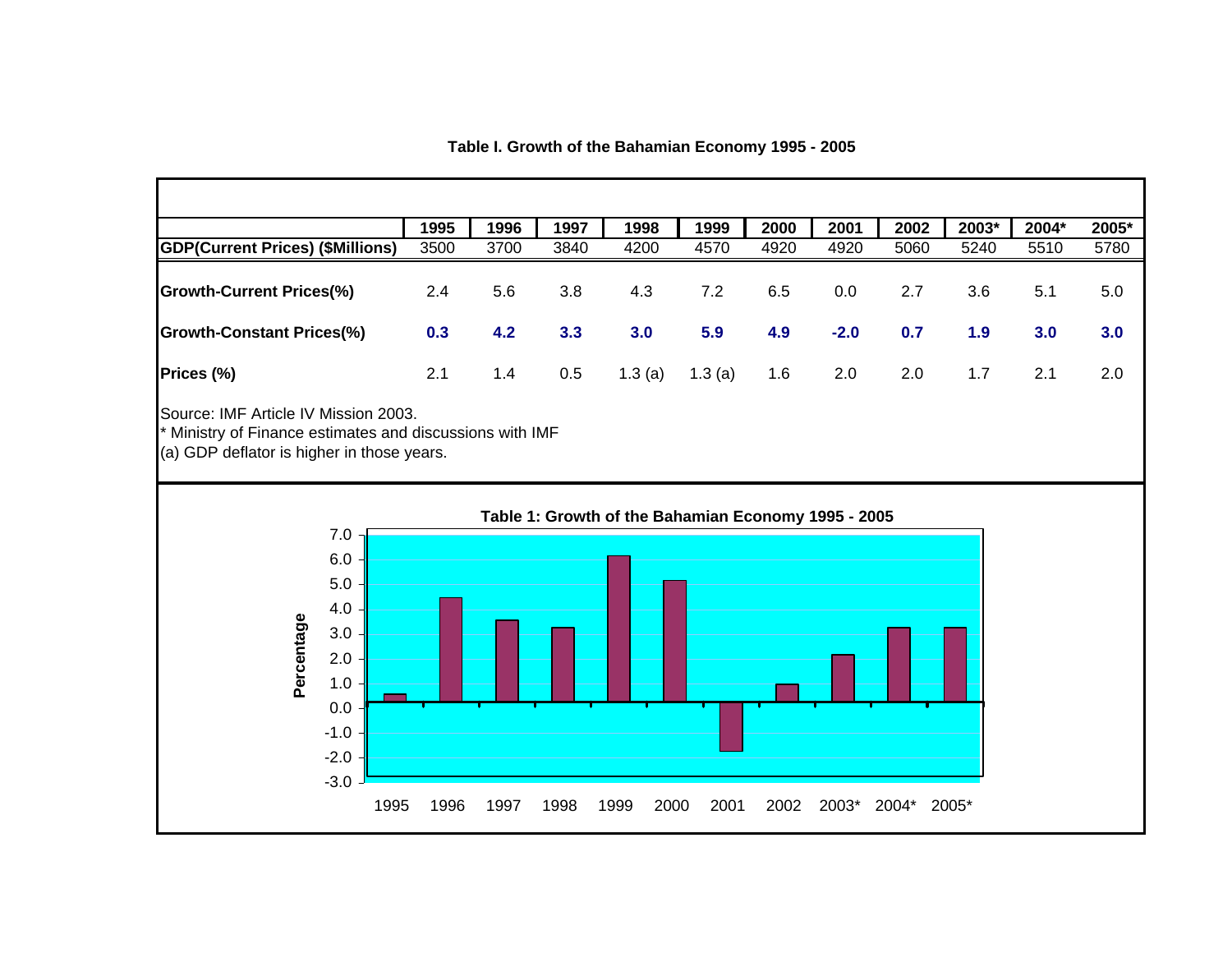

Source: Central Bank Quarterly Statistical Digest February 2004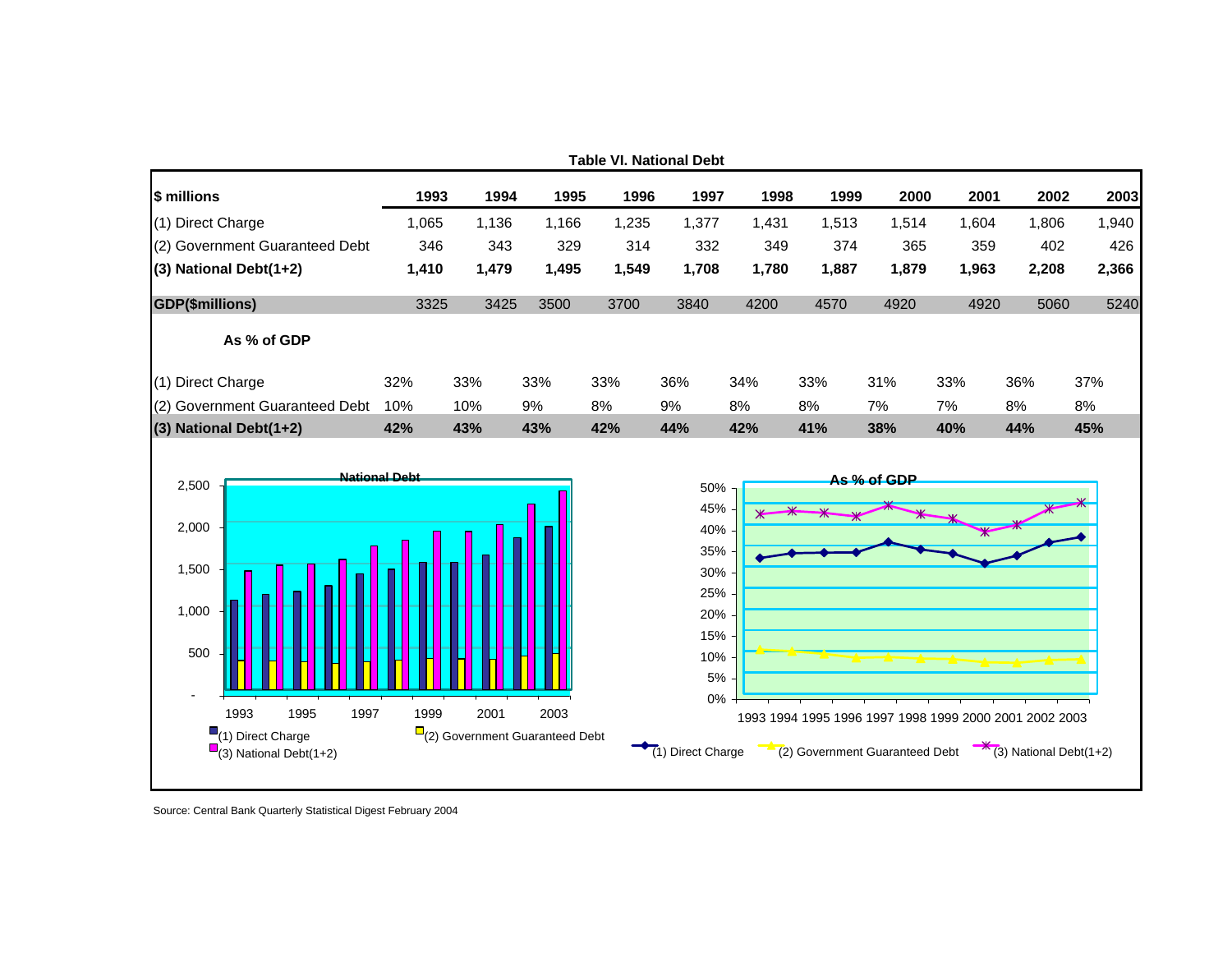

**Table V Total External Reserves 1990 - 2003**

Source: Central Bank Quarterly Statistical Digest, 2004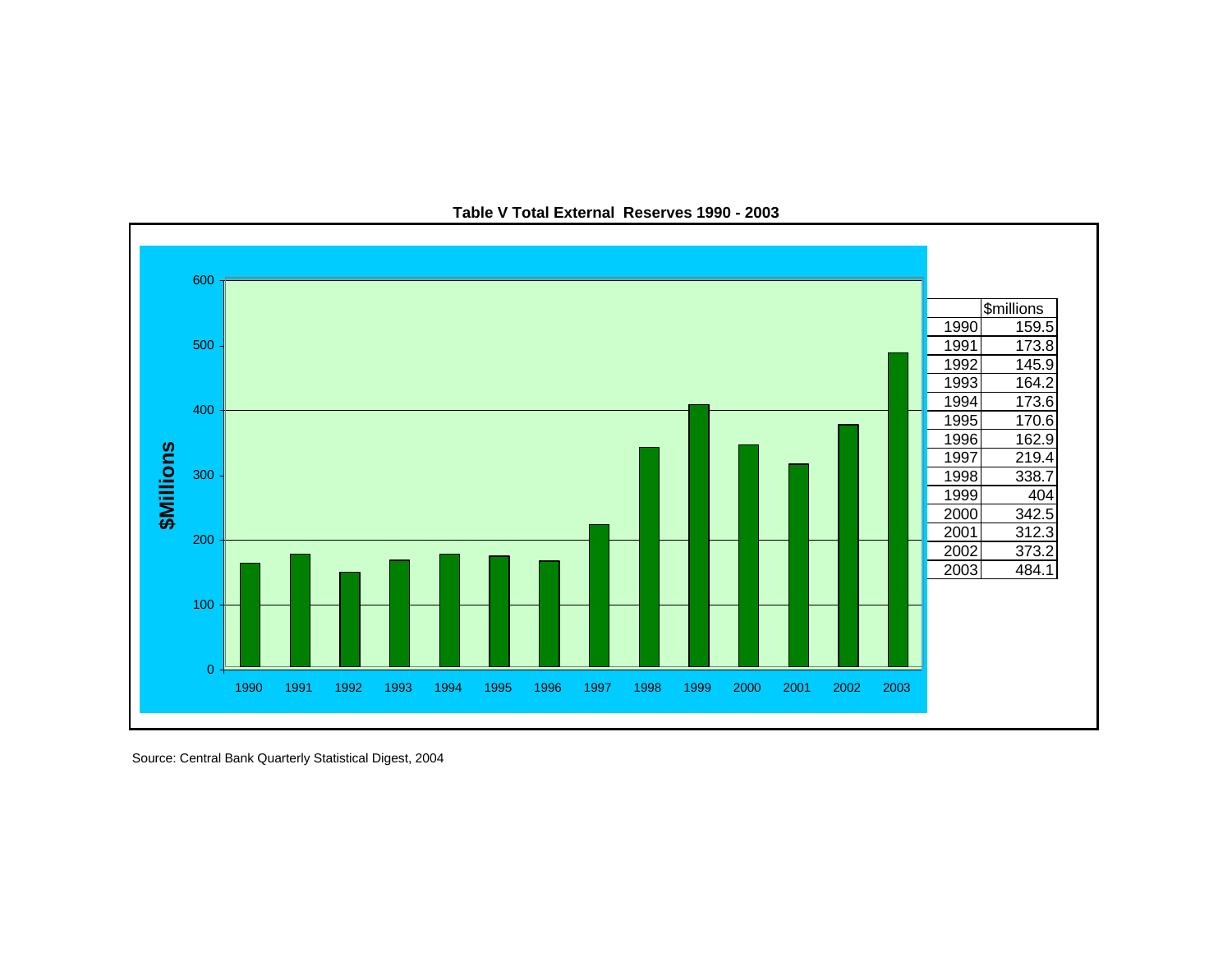

### **Table IV. Unemployment Rates 1973-2003**

Source: Department of Statistics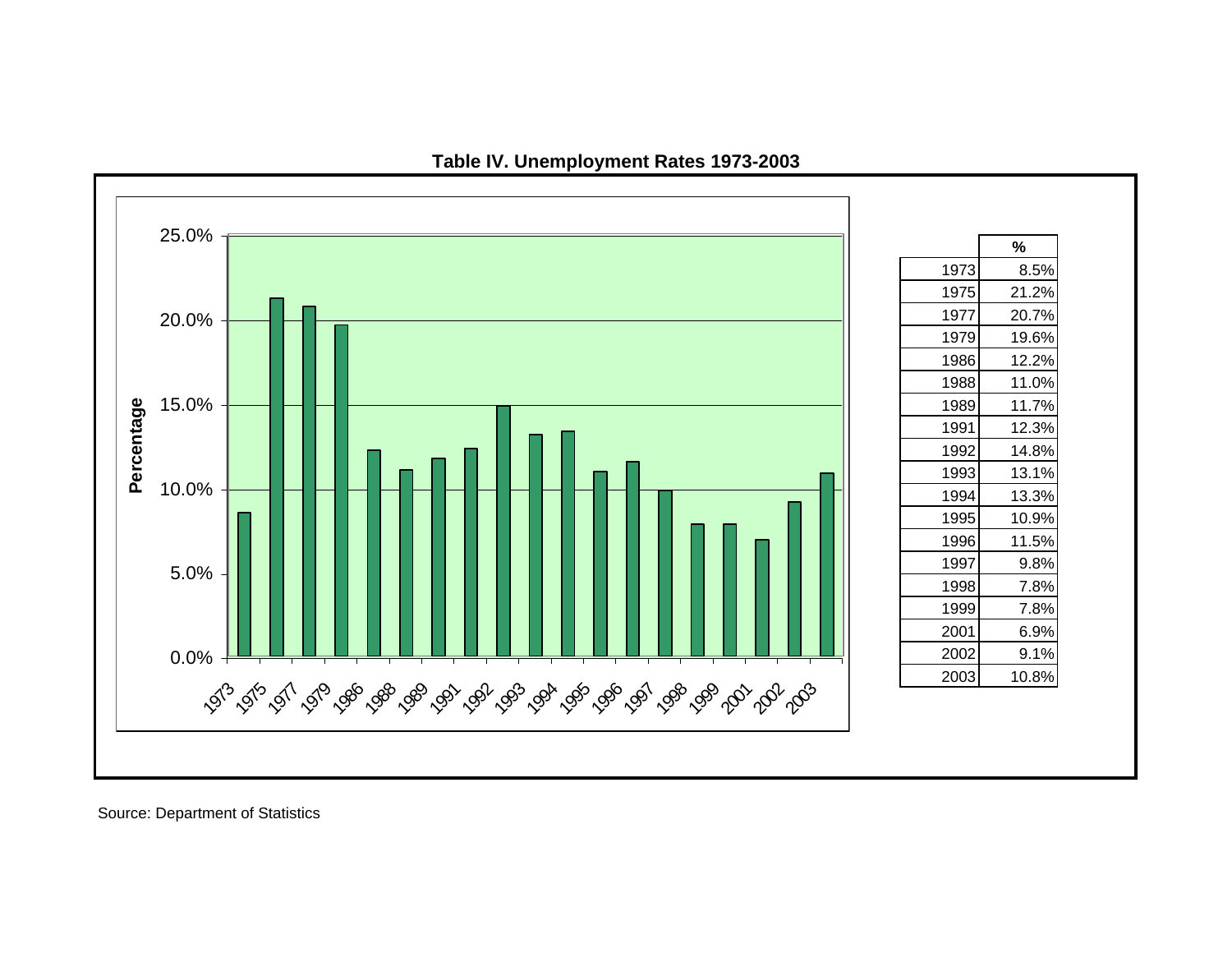#### **Table III. Tourist Expenditure and Arrivals 1991 - 2003**



**\*Source: Central Bank and Ministry of Tourism**



**\*Source: Central Bank and Ministry of Tourism**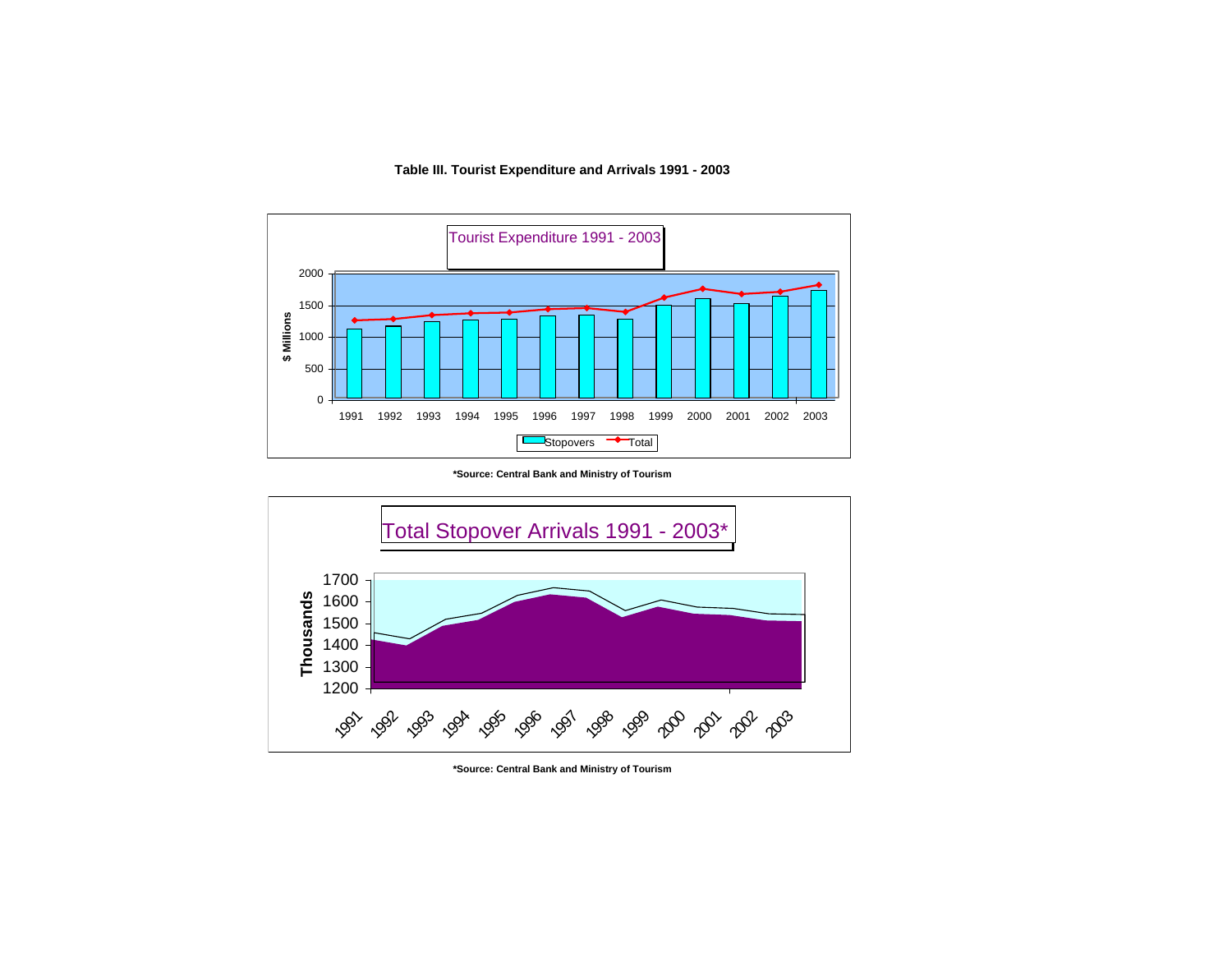#### **\$millions Table II - Budget Performance**

|                                  | 1953/94                 | <b>LOOAlgs</b> | 1966 <sub>06</sub> | 1996/ST | 1951/98 | 198809   | <b>LOBIO</b> | <b>Road</b> | <b>Royloz</b> | 20203 | 2003/04 Budget | 2003/04<br>Projected<br>Outturn | 2004/05<br><b>Budget</b> |
|----------------------------------|-------------------------|----------------|--------------------|---------|---------|----------|--------------|-------------|---------------|-------|----------------|---------------------------------|--------------------------|
| 1. Recurrent Expenditure         | 630                     | 656            | 704                | 778     | 808     | 837      | 866          | 930         | 986           | 1023  | 1062           | 1040                            | 1176                     |
| 2. Recurrent Revenue             | 617                     | 650            | 672                | 698     | 780     | 822      | 943          | 973         | 875           | 902   | 1005           | 920                             | 1052                     |
| 3. Recurrent Deficit (1 minus 2) | 13                      | 6              | 32                 | 80      | 28      | 15       | 83           | 43          | 111           | 121   | 57             | 120                             | 124                      |
| 4. Capital Expenditure           | 68                      | 100            | 92                 | 140     | 117     | 124      | 139          | 133         | 138           | 127   | 145            | 115                             | 148                      |
| 5. Capitial Revenue              | $\overline{\mathbf{A}}$ | 12             | 5                  | 3       |         | $\Omega$ | $\Omega$     | и           | 0             | 0     | 3              | 0                               | 11                       |
| 6. Capital Deficit (4 minus 5)   | 67                      | 88             | 87                 | 137     | 116     | 124      | 139          | 132         | 138           | 127   | 142            | 115                             | 137                      |
| 7. TOTAL DEFICIT (3 plus 6)      | 80                      | 94             | 119                | 217     | 144     | 139      | 56           | 89          | 249           | 248   | 199            | 235                             | 261                      |
| 8. Debt Redemption               | 69                      | 65             | 80                 | 84      | 79      | 74       | 41           | 75          | 85            | 60    | 77             | 80                              | 97                       |
| 9. GFS Deficit (7 minus 8)       | 11                      | 29             | 39                 | 133     | 65      | 65       | 15           | 14          | 164           | 188   | 122            | 155                             | 164                      |
| 10. GDP (current prices)         | 3375                    | 3465           | 3600               | 3840    | 4085    | 4380     | 4750         | 4915        | 5000          | 5130  | 5365           | 5360                            | 5630                     |
| 11. GFS Deficit as % of GDP      | 0.3                     | 0.8            | 1.1                | 3.5     | 1.6     | 1.5      | 0.3          | 0.3         | 3.3           | 3.7   | 2.3            | 2.9                             | 2.9                      |